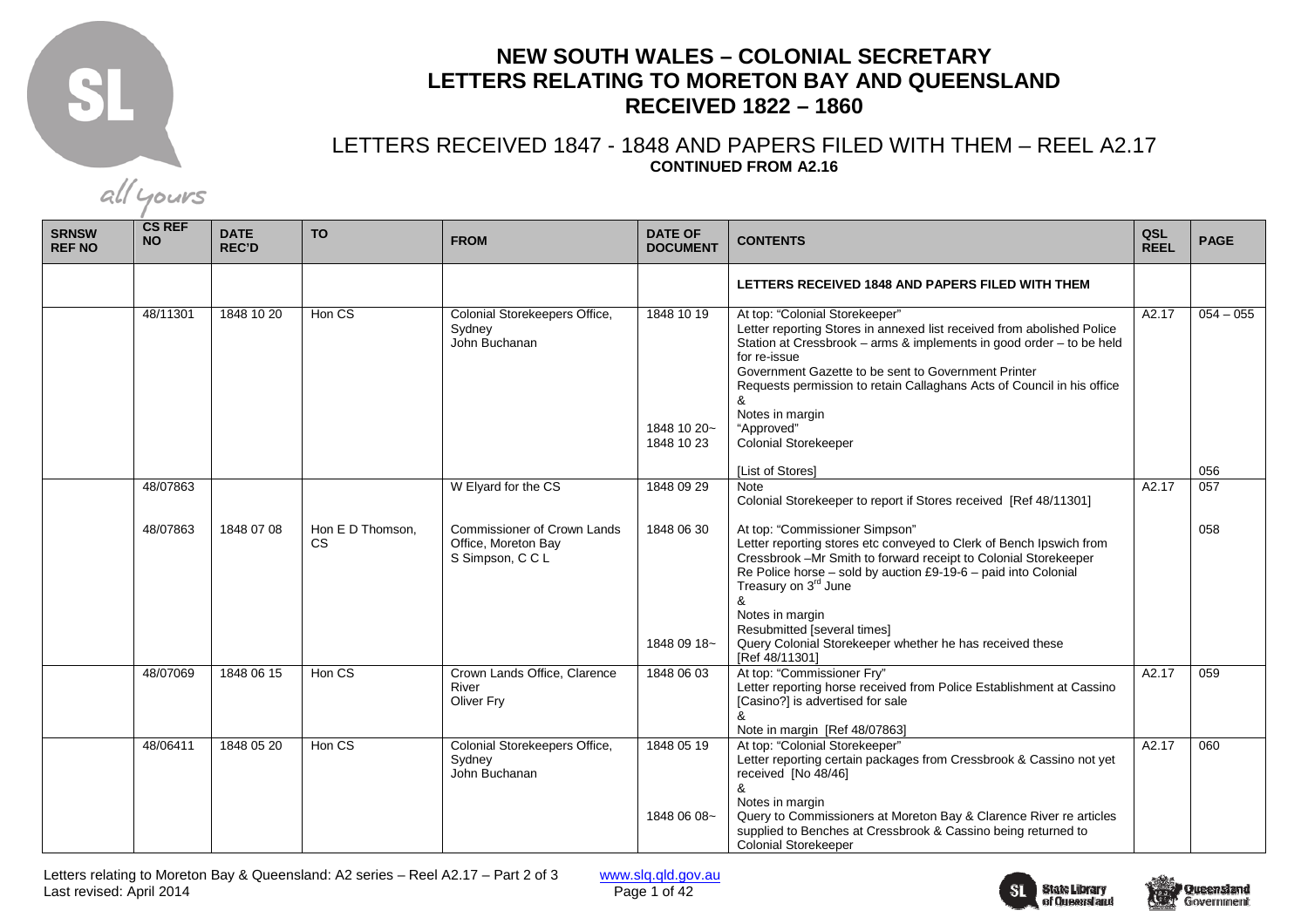| <b>SRNSW</b><br><b>REF NO</b> | <b>CS REF</b><br><b>NO</b> | <b>DATE</b><br><b>REC'D</b> | <b>TO</b> | <b>FROM</b>                                                         | <b>DATE OF</b><br><b>DOCUMENT</b>                                                    | <b>CONTENTS</b>                                                                                                                                                                                                                                                                                                                                                                                                                                                                                   | QSL<br><b>REEL</b> | <b>PAGE</b>                |
|-------------------------------|----------------------------|-----------------------------|-----------|---------------------------------------------------------------------|--------------------------------------------------------------------------------------|---------------------------------------------------------------------------------------------------------------------------------------------------------------------------------------------------------------------------------------------------------------------------------------------------------------------------------------------------------------------------------------------------------------------------------------------------------------------------------------------------|--------------------|----------------------------|
|                               |                            |                             |           |                                                                     | 1848 06 10                                                                           | Commissioners of Crown Lands Moreton Bay & Clarence River<br>[Ref 48/07069]                                                                                                                                                                                                                                                                                                                                                                                                                       |                    |                            |
|                               | 48/02294                   |                             |           |                                                                     | 1848 03 09~                                                                          | <b>Notes</b><br>Re stores etc of late Police Establishment Cassino - now in charge of<br>the Commissioner - arrangements<br>&                                                                                                                                                                                                                                                                                                                                                                     | A2.17              | $061 - 062$                |
|                               |                            |                             |           | "C A F"                                                             | 1848 03 13~<br>1848 03 28<br>1848 05 06~                                             | Notes in margin<br>"Approved"<br>Bench Grafton, Mr Fry, Colonial Storekeeper<br>Resubmitted<br>&                                                                                                                                                                                                                                                                                                                                                                                                  |                    |                            |
|                               |                            |                             |           |                                                                     | 1848 05 09~                                                                          | Notes re above<br>Enquire of Colonial Storekeeper if Callaghans Acts etc received & of<br>Commissioner if horse disposed of                                                                                                                                                                                                                                                                                                                                                                       |                    |                            |
|                               |                            |                             |           |                                                                     | 1848 05 16<br>1848 02 21~                                                            | Colonial Storekeeper, Commissioner [Ref 48/06411]<br><b>Note</b><br>Re papers given out with 48/02254 - Commissioner Mitchell - 11 Feb<br>- reporting Stores belonging to Police Establishment Pockataroo not<br>in his custody                                                                                                                                                                                                                                                                   | A2.17              | 063                        |
|                               | 48/02294                   | 1848 02 21                  | Hon CS    | Commissioner of Crown lands<br>Office, Clarence River<br>Oliver Fry | 1848 01 20                                                                           | At top: "Commissioner Fry"<br>Letter transmitting List of Articles of Police Equipment received from<br>Bench of Magistrates Cassino                                                                                                                                                                                                                                                                                                                                                              | A2.17              | 064                        |
|                               | 48/02294                   |                             |           | <b>Clarence River</b><br>Oliver Fry                                 | 1848 01 20                                                                           | Return of Police Equipment handed over by the Bench at Cassino, to the Commissioner of Crown Lands Clarence River on First of January<br>1848<br>[Description of Article/ No of each]                                                                                                                                                                                                                                                                                                             |                    | $065 - 067$                |
|                               | 48/00991<br>48/00991       | 1848 01 22                  |           |                                                                     | 1848 02 20~<br>1848 02 22~<br>1848 03 13<br>1848 05 16<br>1848 06 02~<br>1847 12 31~ | Note<br>Stores etc of late Police Establishment at Cressbrook ordered to be<br>delivered to Commissioner who directed them to be forwarded to<br>Clerk of the Bench Ipswich - arrangements<br>&<br>Notes in margin<br>"Approved"<br>Bench Ipswich, Commissioner Moreton Bay, Colonial Storekeeper<br>Resubmitted [several times]<br>Colonial Storekeeper to report whether articles received<br>Resubmitted - See 48/07863<br>Inventory of Police Stores Delivered by Henry Abbott Clerk of Petty | A2.17              | $068 - 069$<br>$070 - 073$ |
|                               |                            |                             |           | "S S"                                                               |                                                                                      | Sessions at Cressbrook to S Simpson Esq JP, Commissioner of<br>Crown Lands<br>[Date/ Articles/ Number or Quantity]<br>[Includes one grey troop horse]<br>"Received the above - S Simpson, Commissioner of Crown Lands,<br>Cressbrook"<br>&<br>"Mem"<br>Re stores – despatched to McConnel's Store in Cressbrook for safety,<br>with orders to forward them to Clerk of Bench Ipswich                                                                                                              |                    |                            |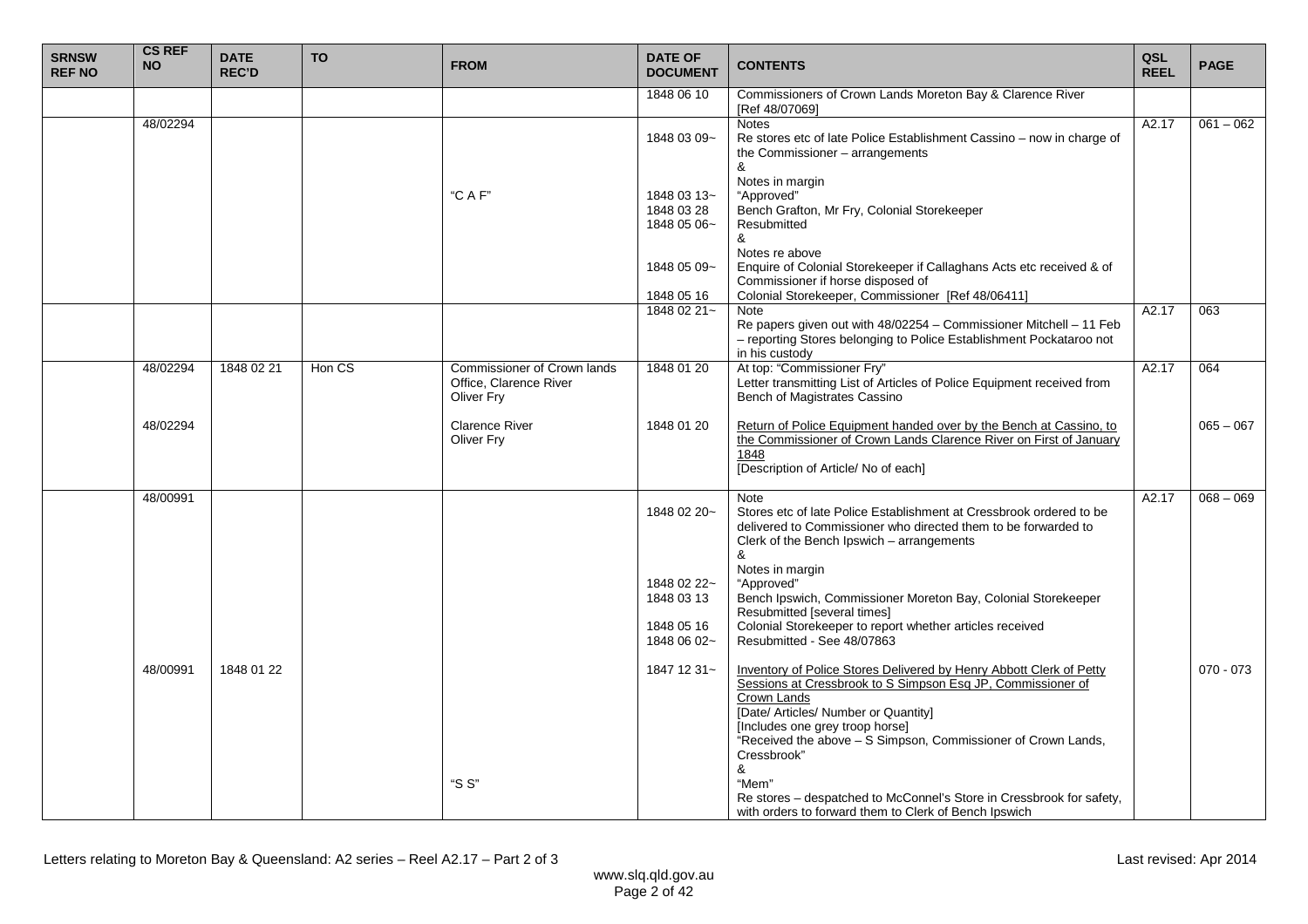| <b>SRNSW</b><br><b>REF NO</b> | <b>CS REF</b><br><b>NO</b> | <b>DATE</b><br><b>REC'D</b> | <b>TO</b> | <b>FROM</b>                                     | <b>DATE OF</b><br><b>DOCUMENT</b>                       | <b>CONTENTS</b>                                                                                                                                                                                                                                                                                                                                                                                                                                                                                | QSL<br><b>REEL</b> | <b>PAGE</b> |
|-------------------------------|----------------------------|-----------------------------|-----------|-------------------------------------------------|---------------------------------------------------------|------------------------------------------------------------------------------------------------------------------------------------------------------------------------------------------------------------------------------------------------------------------------------------------------------------------------------------------------------------------------------------------------------------------------------------------------------------------------------------------------|--------------------|-------------|
|                               | 48/12688                   | 1848 11 17                  | Hon CS    | Commissariat Office, Sydney<br>TW Ramsay DCG    | 1848 11 16                                              | At top: "Deputy Commissary General"<br>Letter reporting Revd W B Boyce Superintendent of Wesleyans has<br>paid £15 being value of materials in Government Buildings at Brisbane<br><b>INo 3601</b><br>&                                                                                                                                                                                                                                                                                        | A2.17              | 074         |
|                               |                            |                             |           |                                                 | 1848 11 20~                                             | Notes in margin<br>Nothing further necessary at present – Capt Wickham to be informed<br>of payment                                                                                                                                                                                                                                                                                                                                                                                            |                    |             |
|                               |                            |                             |           |                                                 | 1848 11 20                                              | Capt Wickham, Copy to Surveyor General                                                                                                                                                                                                                                                                                                                                                                                                                                                         |                    |             |
|                               | 48/11351                   | 1848 10 23                  | Hon CS    | Commissariat Office, Sydney<br>T W Ramsay D C G | 1848 10 21                                              | At top: "Deputy Commissary General"<br>Letter requesting information re buildings & allotments at Brisbane<br>authorised for Wesleyan Church purposes - mentions Wesleyan<br>Committee to pay £15 [No 355]<br>&<br>Notes in margin                                                                                                                                                                                                                                                             | A2.17              | $075 - 076$ |
|                               |                            |                             |           |                                                 | 1848 10 26~                                             | Copy of Capt Wickham's letter of 18 Sept to D C General with<br>required information re the allotments                                                                                                                                                                                                                                                                                                                                                                                         |                    |             |
|                               |                            |                             |           |                                                 | 1848 10 27                                              | Deputy Commissary General                                                                                                                                                                                                                                                                                                                                                                                                                                                                      |                    |             |
|                               | 48/10664                   | 1848 10 02                  | Hon CS    | <b>Brisbane</b><br>J C Wickham                  | 1848 09 18                                              | At top: "Police Magistrate Brisbane"<br>Letter enquiring whether materials of the buildings on land authorised<br>for the Wesleyans are to be included in the Grant: 3 allotments on<br>which part of the Prisoners Barrack now stands – buildings of brick &<br>include the old Bakehouse, another building built for overseers quarter<br>& cookhouse, & part of old wall enclosing the Barrack - dilapidated<br>state - bricks might realize £15-£20<br>&<br>Notes in margin [Ref 48/07275] | A2.17              | $077 - 079$ |
|                               |                            |                             |           | "C A F"                                         | 1848 10 13~<br>1848 10 16~<br>1848 10 18~<br>1848 10 19 | Notes re above<br>Governor's decision on 48/07275 included Grant of the buildings also<br>Value of buildings i.e. the materials should be charged – say £15<br>"Approved"<br>Revd W Boyce, Surveyor General, Deputy Commissary General,<br>Police Magistrate Brisbane [Ref 48/11351]                                                                                                                                                                                                           |                    |             |
|                               | 48/10921                   |                             |           | Audit Office, Sydney<br>"W L"                   | 1848 10 16<br>1848 11 13~                               | Note<br>Re accounts – examined & considered correct – exception re rates<br>charged for each passage - mentions Hunter River Steam Navigation<br>Company<br>Returned Colonial Secretary's Office                                                                                                                                                                                                                                                                                               | A2.17              | 080         |
|                               |                            |                             |           | "C A F"                                         | 1848 11 14~<br>1848 11 25                               | Note re above<br>Approved – Mr La Trobe to be informed of higher rate charged by Mr<br>Boyd - arrange for prisoners & escort to be conveyed at same rate as<br>that of Hunter River Conveyance or to forward prisoners by their<br>conveyance vessel<br>Mr Lithgow, Mr La Trobe, Deputy Commissary General                                                                                                                                                                                     |                    | 081         |
|                               | 48/10921                   | 1848 10 09                  | Hon CS    | Commissariat Office, Sydney<br>TW Ramsay DCG    | 1848 10 06                                              | At top: "Deputy Commissary General"<br>Letter enclosing account for conveyance to & from Melbourne of<br>Corporal & 2 privates in charge of Colonial prisoners - requests<br>payment £28-10-0<br>[No 351] [Account not filmed here]<br>Also at top: "A.O. 2777-12/10/48"                                                                                                                                                                                                                       |                    | 082         |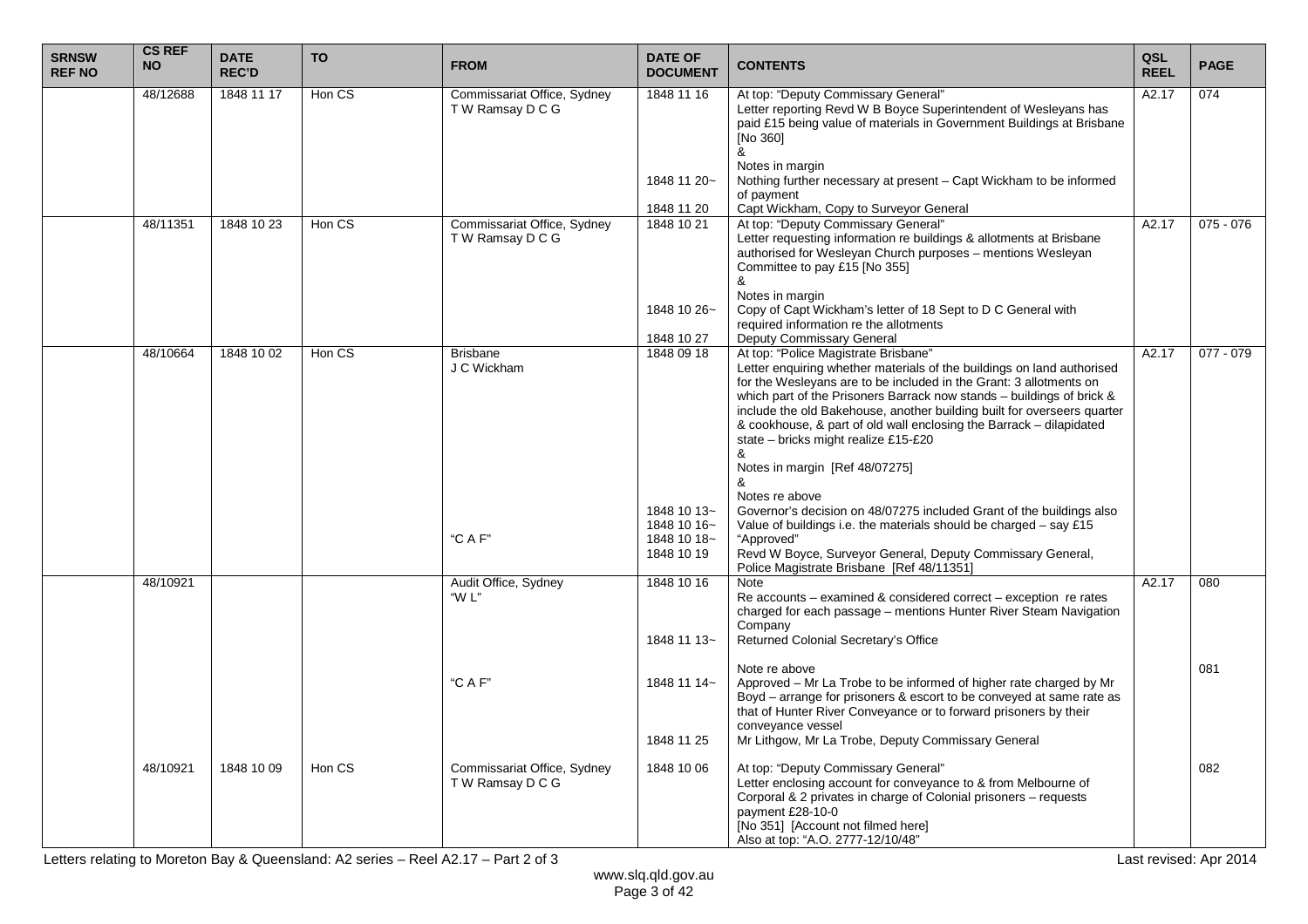| <b>SRNSW</b><br><b>REF NO</b> | <b>CS REF</b><br><b>NO</b> | <b>DATE</b><br><b>REC'D</b> | <b>TO</b> | <b>FROM</b>                                            | <b>DATE OF</b><br><b>DOCUMENT</b>        | <b>CONTENTS</b>                                                                                                                                                                                                                                                                                                                                                                                                                                                                                                                                                                                                                                                                                                                                                                                                                                                                                                                                         | QSL<br><b>REEL</b> | <b>PAGE</b> |
|-------------------------------|----------------------------|-----------------------------|-----------|--------------------------------------------------------|------------------------------------------|---------------------------------------------------------------------------------------------------------------------------------------------------------------------------------------------------------------------------------------------------------------------------------------------------------------------------------------------------------------------------------------------------------------------------------------------------------------------------------------------------------------------------------------------------------------------------------------------------------------------------------------------------------------------------------------------------------------------------------------------------------------------------------------------------------------------------------------------------------------------------------------------------------------------------------------------------------|--------------------|-------------|
|                               |                            |                             |           |                                                        | 1848 10 09                               | &<br>Note in margin<br><b>Auditor General</b>                                                                                                                                                                                                                                                                                                                                                                                                                                                                                                                                                                                                                                                                                                                                                                                                                                                                                                           |                    |             |
|                               |                            |                             |           |                                                        |                                          | Note [very faint]<br>Re Vote for Passage & Escort for 1848                                                                                                                                                                                                                                                                                                                                                                                                                                                                                                                                                                                                                                                                                                                                                                                                                                                                                              |                    | 083         |
|                               | 48/12621                   | 1848 11 15                  | Hon CS    | Commissariat Office, Sydney<br>T W Ramsay D C G        | 1848 11 15                               | At top: "Deputy Commissary General"<br>Letter re payment into Military Chest of £28-10-0 for conveyance of<br>Military Guard in charge of Colonial Prisoners between Melbourne &<br>Sydney - Governor's decision required [No 358]<br>&<br>Notes in margin<br>Former papers with Mr Vallack                                                                                                                                                                                                                                                                                                                                                                                                                                                                                                                                                                                                                                                             | A2.17              | 084         |
|                               |                            |                             |           |                                                        | 1848 11 18~                              | Mr Vallack<br>See letter to Deputy Commissary General 25 November 1848 - See<br>48/10921                                                                                                                                                                                                                                                                                                                                                                                                                                                                                                                                                                                                                                                                                                                                                                                                                                                                |                    |             |
|                               | 48/06992                   | 1848 06 12                  | Hon CS    | Surveyor General's Office,<br>Sydney<br>SA Perry D S G | 1848 06 10                               | At top: "Deputy Surveyor General"<br>Letter forwarding descriptions of Town & Suburban Lots in Moreton<br>Bay District with a view to their proclamation for sale at Brisbane<br>[No 48/266]<br>&<br>Notes in margin<br>Descriptions enclosed<br>47/08438 & 48/05230 returned herewith [Descriptions not filmed here]                                                                                                                                                                                                                                                                                                                                                                                                                                                                                                                                                                                                                                   | A2.17              | $085 - 091$ |
|                               |                            |                             |           | "C A F"                                                | 1848 06 14~<br>1848 06 15~<br>1848 06 28 | "Not aware of any objection to the sale of these lands"<br>"Approved"<br>Proclaimed 23 <sup>rd</sup> June for sale at Brisbane on 23 <sup>rd</sup> August 1848<br>Colonial Treasurer with descriptions, Police Magistrate Moreton Bay                                                                                                                                                                                                                                                                                                                                                                                                                                                                                                                                                                                                                                                                                                                   |                    |             |
|                               |                            |                             |           |                                                        |                                          | <b>Particulars</b><br>Situation/ Allot/ Section/ Area/ Applicant/ Upset price last sale/<br>Average price realised last sale/ Proposed upset price per acre/<br>Remarks<br><b>Town Lots</b><br><b>North Brisbane</b><br>Allots 1, 18-20/ Sect 4/ On recommendation of Capt Wickham in<br>letter to CS transmitted to me under Blank Cover of 22 <sup>nd</sup> October<br>1847/ Allotments not hitherto proclaimed for sale<br>Ipswich<br>Allot 12/ Sect 1/ On recommendation of Capt Wickham in letter to<br>CS transmitted to me under Blank Cover of 22 <sup>nd</sup> April 1847/ Allotment<br>not hitherto proclaimed for sale<br>Allots 2 & 4/ Sect 4/ On recommendation of Capt Wickham in letter<br>to CS transmitted to me under Blank Cover of 22 <sup>nd</sup> April1847<br>/Allotments sold as Lots 12 & 14 on 15 <sup>th</sup> September 1847 to B Tandy -<br>Colonial Treasurer's letter 47/442 intimated he failed to complete<br>purchase |                    |             |
|                               |                            |                             |           |                                                        |                                          | Suburban Lots<br><b>South Brisbane</b><br>Allots 31-33/ Bernard Sloane/ Allotments offered for sale as Lots 12,<br>13 & 14 on 21 <sup>st</sup> October 1846 but not sold<br>Allots 38 & 39/ The Crown/ Allotments sold to John Smith as Lots 12                                                                                                                                                                                                                                                                                                                                                                                                                                                                                                                                                                                                                                                                                                         |                    |             |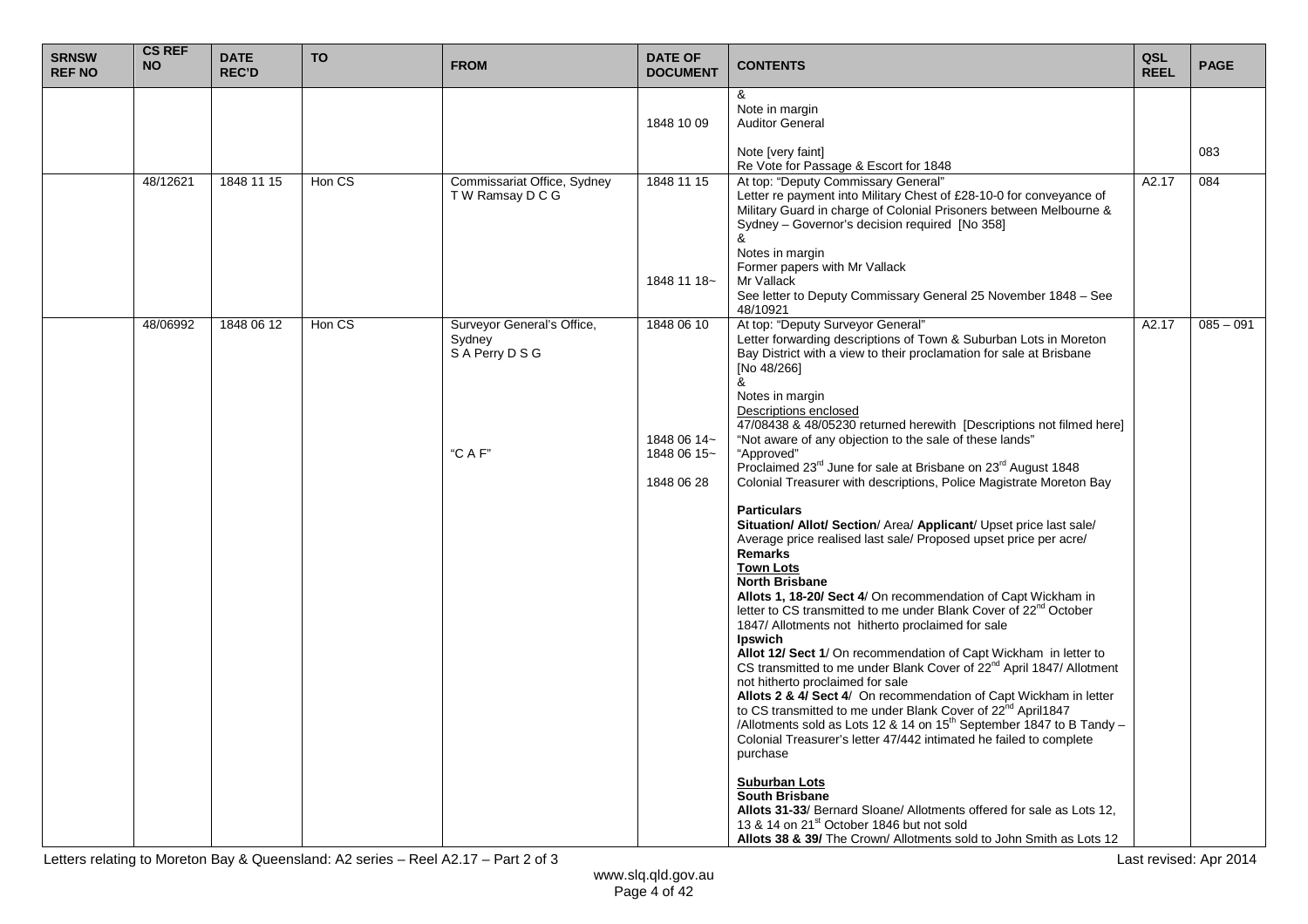| <b>SRNSW</b><br><b>REF NO</b> | <b>CS REF</b><br><b>NO</b> | <b>DATE</b><br><b>REC'D</b> | <b>TO</b>       | <b>FROM</b>                                                                            | <b>DATE OF</b><br><b>DOCUMENT</b> | <b>CONTENTS</b>                                                                                                                                                                                                                                                                                                                                                                                                               | QSL<br><b>REEL</b> | <b>PAGE</b>                       |
|-------------------------------|----------------------------|-----------------------------|-----------------|----------------------------------------------------------------------------------------|-----------------------------------|-------------------------------------------------------------------------------------------------------------------------------------------------------------------------------------------------------------------------------------------------------------------------------------------------------------------------------------------------------------------------------------------------------------------------------|--------------------|-----------------------------------|
|                               |                            |                             |                 |                                                                                        |                                   | & 13 on 18 <sup>th</sup> March 1846 – Colonial Treasurer's letter 46/263 intimated<br>he failed to complete the purchase<br>Allots 40 - 44/ The Crown/ Allotments offered for sale as Lots 14-18<br>on 18 <sup>th</sup> March 1846 but not sold                                                                                                                                                                               |                    |                                   |
|                               |                            |                             |                 |                                                                                        |                                   | <b>Garden Allotments near Ipswich</b><br>Allots 10, 32-34/ The Crown/ Allotments offered for sale as Lots 2,3,4<br>& 5 on 10th September 1845 but not sold<br>Allot 37/ The Crown/ Allotment sold to George Williams as Lot 15 on<br>11 <sup>th</sup> October 1843 – Colonial Treasurer's letter 43/330 intimated he<br>failed to complete the purchase<br>Allots 1-7/ The Crown/ Allotments not hitherto proclaimed for sale |                    |                                   |
|                               |                            |                             |                 |                                                                                        |                                   | Ipswich<br>Allots 4-6, 9 & 17/ John Rankin and the Crown/ Allotments offered for<br>sale as Lots 1,2,3,6 & 7 on 15 <sup>th</sup> September last but not sold                                                                                                                                                                                                                                                                  |                    |                                   |
|                               |                            |                             |                 |                                                                                        |                                   | Parish of Ipswich Bundamba Creek<br>Allots 7A-12A/ Robert Douglas &James Taylor/ Allotments not<br>hitherto proclaimed for sale - measured with others in 1844 as<br>Suburban Lots - details                                                                                                                                                                                                                                  |                    |                                   |
|                               | 48/02982                   | 1848 03 08                  | Hon CS          | Civil Crown Solicitor's Office,<br>Sydney<br>G Cooper Turner, Civil Crown<br>Solicitor | 1848 03 08<br>1848 03 10~         | At top: "Civil Crown Solicitor"<br>"Immediate"<br>Letter transmitting Writ of "Dedimus Potestatem" to administer Oath to<br>Dr D Keith Ballow to act as Coroner for Moreton Bay [No 48/41]<br>&<br>Notes in margin<br>To be transmitted to the Police Magistrate – inform Dr Ballow                                                                                                                                           | A2.17              | 092                               |
|                               |                            |                             |                 |                                                                                        | 1848 03 11                        | Police Magistrate transmitting Writ & Dr Ballow informed                                                                                                                                                                                                                                                                                                                                                                      |                    |                                   |
|                               | 48/02227                   | 1848 02 19                  | Hon CS          | Brisbane, Moreton Bay<br>D Keith Ballow, Coroner                                       | 1848 02 11                        | At top: "Coroner Brisbane"<br>Letter re appointment as Coroner Moreton Bay - requesting Writ of<br>Dedimus Potestatem be sent to Police Magistrate for oath to be<br>administered<br>&<br>Notes in margin                                                                                                                                                                                                                     | A2.17              | 093                               |
|                               |                            |                             |                 | W Elyard for the CS                                                                    | 1848 02 21~                       | Apply to Civil Crown Solicitor [Ref 48/02982]                                                                                                                                                                                                                                                                                                                                                                                 |                    |                                   |
|                               | 48/02867                   | 1848 03 06                  | E D Thomson, CS | North Brisbane, Moreton Bay<br><b>Bartholomew Hore</b>                                 | 1848 02 26                        | At top: "B Hore"<br>Letter applying for employment – injured by the "Mauries" [Maoris] at<br>Bay of Islands & Russell in New Zealand where he was gaoler - His<br>Late Ex Capt Fitzroy was Governor - currently constable & lock-up<br>keeper in Police Force Moreton Bay - Police Magistrate to certify as to<br>his character<br>P S Requests "office of Gaoler in the Gaol now being erected here"<br>&                    | A2.17              | $094 - 096$<br>$[095$ dup<br>094] |
|                               |                            |                             |                 | "C A F"                                                                                | 1848 03 17~<br>1848 03 23         | Notes in margin<br>To be noted as candidate for employment - no better situation to<br>which he could be appointed<br>Capt Wickham                                                                                                                                                                                                                                                                                            |                    |                                   |
|                               | 48/02867                   |                             |                 |                                                                                        | 1848 04 02~                       | Note<br>Re application of Bartholomew Hore for situation of Gaoler at Moreton                                                                                                                                                                                                                                                                                                                                                 |                    | $098 - 098$<br>again              |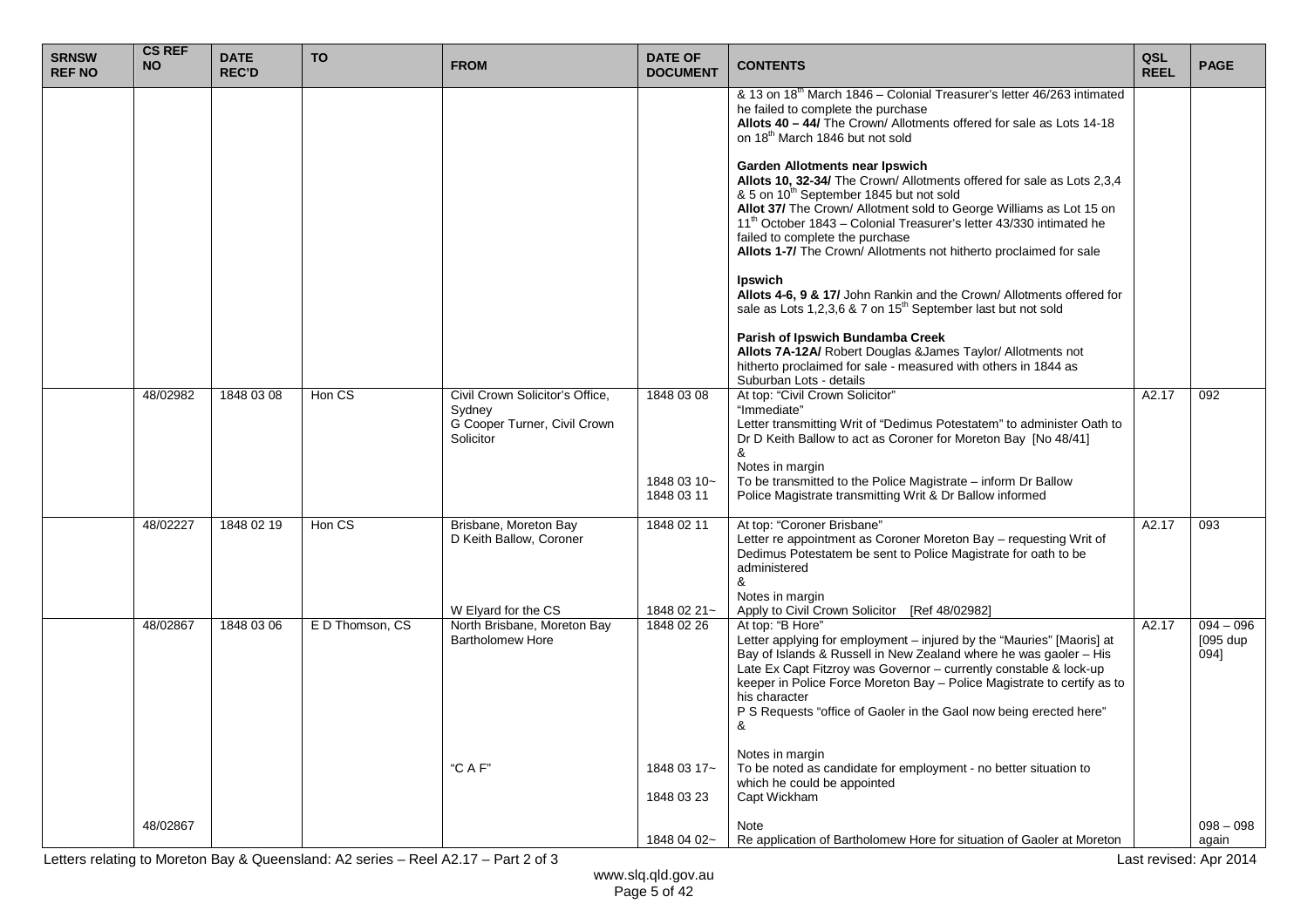| <b>SRNSW</b><br><b>REF NO</b> | <b>CS REF</b><br><b>NO</b> | <b>DATE</b><br><b>REC'D</b> | <b>TO</b> | <b>FROM</b>                                                      | <b>DATE OF</b><br><b>DOCUMENT</b>                                     | <b>CONTENTS</b>                                                                                                                                                                                                                                                                                                                                                                                                                                                                                                                                                                                                                                                                                                                                                                                                                                                                                                                                                                                                                                                                                                                                                                                                                                                                                                                                                                                                                                                                                                                                                                                                                                                                                                                                                             | QSL<br><b>REEL</b> | <b>PAGE</b>                       |
|-------------------------------|----------------------------|-----------------------------|-----------|------------------------------------------------------------------|-----------------------------------------------------------------------|-----------------------------------------------------------------------------------------------------------------------------------------------------------------------------------------------------------------------------------------------------------------------------------------------------------------------------------------------------------------------------------------------------------------------------------------------------------------------------------------------------------------------------------------------------------------------------------------------------------------------------------------------------------------------------------------------------------------------------------------------------------------------------------------------------------------------------------------------------------------------------------------------------------------------------------------------------------------------------------------------------------------------------------------------------------------------------------------------------------------------------------------------------------------------------------------------------------------------------------------------------------------------------------------------------------------------------------------------------------------------------------------------------------------------------------------------------------------------------------------------------------------------------------------------------------------------------------------------------------------------------------------------------------------------------------------------------------------------------------------------------------------------------|--------------------|-----------------------------------|
|                               |                            |                             |           |                                                                  |                                                                       | Bay - re testimonial - "Immediate"<br>Delivered to Mr Hoare [also spelt Hore]                                                                                                                                                                                                                                                                                                                                                                                                                                                                                                                                                                                                                                                                                                                                                                                                                                                                                                                                                                                                                                                                                                                                                                                                                                                                                                                                                                                                                                                                                                                                                                                                                                                                                               |                    | [no $p$ 097]                      |
|                               |                            |                             |           |                                                                  | 1845 05 30~                                                           | Note [pinned to letter at p 101]<br>"45/03766 - B Hore - 17 May" applying for situation under the<br>government<br>"The situation at Newcastle is filled up"                                                                                                                                                                                                                                                                                                                                                                                                                                                                                                                                                                                                                                                                                                                                                                                                                                                                                                                                                                                                                                                                                                                                                                                                                                                                                                                                                                                                                                                                                                                                                                                                                | A2.17              | 100<br>[no p 099]                 |
|                               | 45/04020                   | 1845 05 30                  | Hon CS    | City of Sydney<br><b>Bartholomew Hore</b>                        | 1845 05 28                                                            | At top: "B Hore"<br>Letter applying for employment as Gaoler Newcastle - held position of<br>Gaoler at Bay of Islands for 4 years - now destitute in Sydney,<br>outrages by natives, lost property & situation                                                                                                                                                                                                                                                                                                                                                                                                                                                                                                                                                                                                                                                                                                                                                                                                                                                                                                                                                                                                                                                                                                                                                                                                                                                                                                                                                                                                                                                                                                                                                              |                    | 101                               |
|                               |                            |                             |           | "G G"                                                            | 1845 05 31~<br>1845 05 30                                             | Note re above<br>Situation at Newcastle has been filled up<br>Mr Hore [Ref 48/02867]                                                                                                                                                                                                                                                                                                                                                                                                                                                                                                                                                                                                                                                                                                                                                                                                                                                                                                                                                                                                                                                                                                                                                                                                                                                                                                                                                                                                                                                                                                                                                                                                                                                                                        |                    | 102                               |
|                               | 48/00816                   | 1848 01 20                  | Hon CS    | Surveyor General's Office,<br>Sydney<br>S A Perry D S G<br>"CAF" | 1848 01 19<br>1848 01 20~<br>1848 01 21~<br>1848 01 22~<br>1848 01 29 | At top: "Deputy Surveyor General"<br>Letter transmitting descriptions of Town & Suburban Lots in Moreton<br>Bay District with view to proclamation for sale [No 48/35]<br>&<br>Notes in margin<br>Descriptions enclosed [not filmed here]<br>Not aware of any objection to the sale<br>Query re upset prices<br>"Approved"<br>Proclaimed 25 <sup>th</sup> January for sale at Moreton Bay on 22 <sup>nd</sup> March 1848<br>Colonial Treasurer with descriptions, Capt Wickham<br><b>Particulars</b><br>Situation/ Allot/ Section/ Area/ Applicant/ Proposed upset price per<br>acre/ Upset price last sale/ Average price realised last sale/ /<br>Remarks<br><b>Town Lots</b><br><b>North Brisbane</b><br>Allots 1,2, 17-20/ Sect 33/ The Crown on recommendation of Capt<br>Wickham per letter to CS of 18 <sup>th</sup> October last - transmitted 23 <sup>rd</sup><br>October to Surveyor General/ Allotments have never been proclaimed<br>for sale<br>Ipswich<br>Allots 6,9,23/ Sect 3/ The Crown on the recommendation of Capt<br>Wickham per letter to CS of 18 <sup>th</sup> October last - transmitted 23 <sup>rd</sup><br>October to Surveyor General/ Allotments sold to George Furber &<br>Catherine Savary as Lots 6,9 & 19 on 16 <sup>th</sup> December 1846 - Colonial<br>Treasurer's letter 47/27 intimated failed to complete the purchase<br>Allots 1-8, 25-28/ Sect 5/ The Crown on recommendation of Capt<br>Wickham per letter to CS of 18 <sup>th</sup> October last - transmitted 23 <sup>rd</sup><br>October to Surveyor General<br><b>Suburban Lots</b><br>Parish of Yeerongpilly near South Brisbane<br>Allots 1-7/ The Crown on recommendation of Capt Wickham/<br>Allotments have never been proclaimed for sale<br><b>Parish of Woogaroo</b> | A2.17              | $103 - 106$<br>$[2 \times p 103]$ |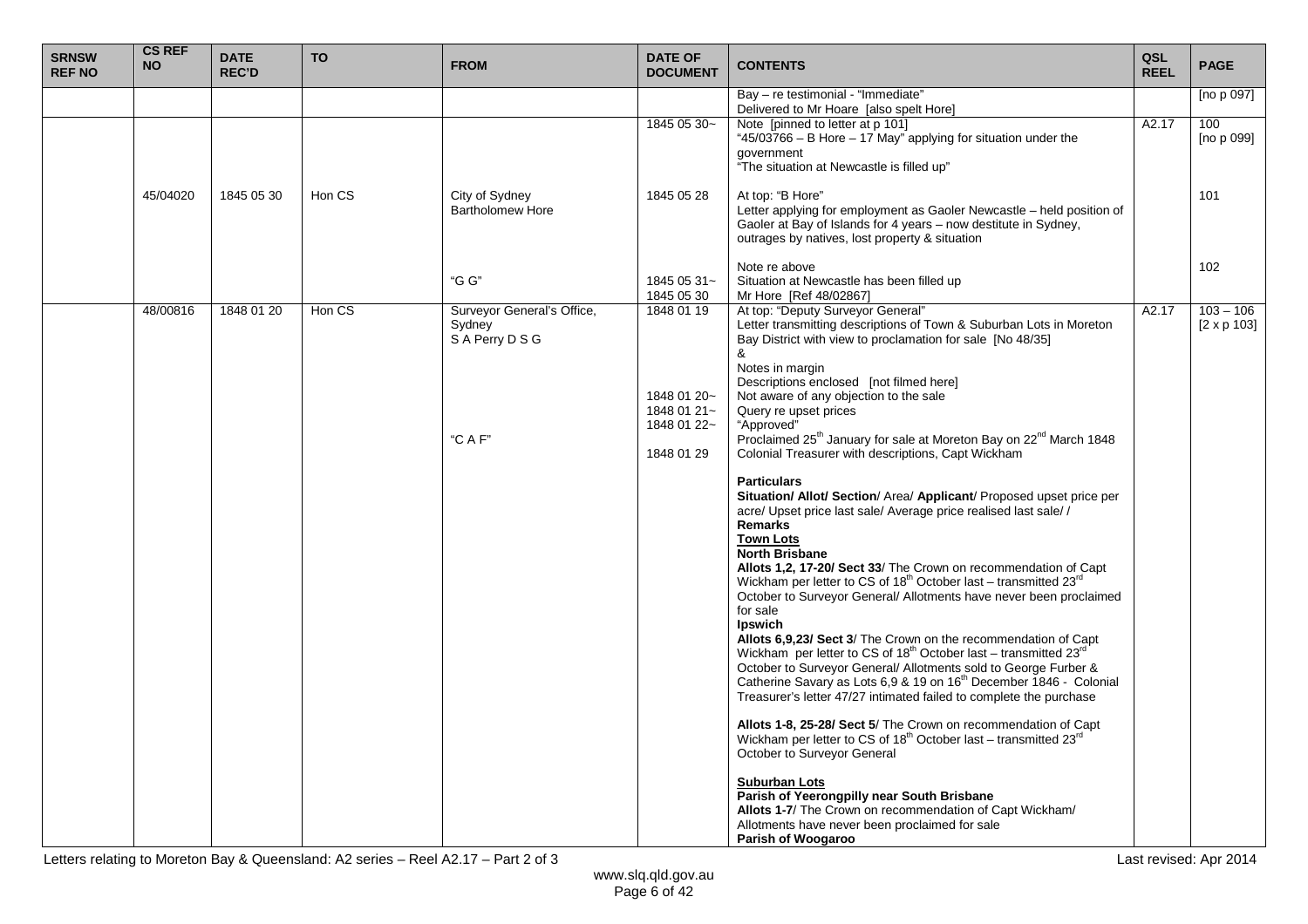| <b>SRNSW</b><br><b>REF NO</b> | <b>CS REF</b><br><b>NO</b> | <b>DATE</b><br><b>REC'D</b> | <b>TO</b> | <b>FROM</b>                                 | <b>DATE OF</b><br><b>DOCUMENT</b>         | <b>CONTENTS</b>                                                                                                                                                                                                                                                                                                                                                                                                                                                                                                                                                                                                                                                                                                   | QSL<br><b>REEL</b> | <b>PAGE</b> |
|-------------------------------|----------------------------|-----------------------------|-----------|---------------------------------------------|-------------------------------------------|-------------------------------------------------------------------------------------------------------------------------------------------------------------------------------------------------------------------------------------------------------------------------------------------------------------------------------------------------------------------------------------------------------------------------------------------------------------------------------------------------------------------------------------------------------------------------------------------------------------------------------------------------------------------------------------------------------------------|--------------------|-------------|
|                               |                            |                             |           |                                             |                                           | [no allot no]/ [no section no]/ [no Applicant] Allotment sold as<br>Lot 16 on 21 <sup>st</sup> October 1846 to John Stevens - Colonial Treasurer's<br>letter 46/456 intimated he failed to complete the purchase<br>Parish of North Brisbane<br>[no allot no]/ [no section no]/Applicant: John McConnell [also spelt<br>McConnell/ This land formed a road not required now, intervening<br>between lands purchased by applicant; the surveyor in charge reports<br>that there is no objection to its being sold<br><b>Parish of Goodna</b><br>Allots 4-8/ The Crown on recommendation of Capt Wickham/ These<br>lands have never been proclaimed for sale<br>Note at end of "Remarks": "Approved - C A F - 22/1" |                    |             |
|                               |                            |                             |           |                                             | 1848 11 13~                               | <b>Note</b><br>Re papers given out with 48/07422 - Police Magistrate Brisbane - 16<br>June re allotments to be reserved for Court House etc<br>Sent to Surveyor General 9/10 Aug                                                                                                                                                                                                                                                                                                                                                                                                                                                                                                                                  | A2.17              | 107         |
|                               |                            |                             |           |                                             | 1848 11 13~<br>1848 11 13                 | Note<br>Request return of papers with a report - "Immediate"<br>Surveyor General                                                                                                                                                                                                                                                                                                                                                                                                                                                                                                                                                                                                                                  |                    | 108         |
|                               | 48/12472                   | 1848 11 13                  | Hon CS    | Police Office, Brisbane<br>J C Wickham      | 1848 11 01<br>1848 11 24<br>1848 11 27    | At top: "Police Magistrate Brisbane"<br>Letter submitting further estimate of expense for alterations to Court<br>House at Brisbane - view to holding Circuit Court or Court of Quarter<br>Sessions – original £150 – mentions Mr Petrie (builder) estimates<br>£220<br>&<br>Notes in margin<br>To be expedited<br>Yes [Ref 48/02233]                                                                                                                                                                                                                                                                                                                                                                             |                    | $109 - 110$ |
|                               |                            |                             |           |                                             | 1850 05 10                                | Auditor - Estimates                                                                                                                                                                                                                                                                                                                                                                                                                                                                                                                                                                                                                                                                                               |                    |             |
|                               | 48/07422                   | 1848 06 27                  | Hon CS    | Police Office, Brisbane<br>J C Wickham      | 1848 06 16<br>1848 08 09<br>1848 08 10~   | At top: "Police Magistrate Moreton Bay"<br>Letter re Allotment no 9 adjoining the Police Office being reserved for<br>Police purposes – mistake – Allotments 10 & 11 are reserved for the<br>Court House etc & quite sufficient for proposed alterations<br>&<br>Notes in margin<br>Inform Surveyor General<br>Transmitted for information of Surveyor General<br>Noted [Ref 48/12472]                                                                                                                                                                                                                                                                                                                            | $\overline{A2.17}$ | $111 - 112$ |
|                               |                            |                             |           | <b>Surveyor General's Office</b><br>"T L M" | 1848 11 30<br>1848 12 04~                 | "Observed - and Allotment no 9 restored to the original state"<br>"Entd 48/315 folio 607 in vol 3"<br><b>Returned Colonial Secretary</b>                                                                                                                                                                                                                                                                                                                                                                                                                                                                                                                                                                          |                    |             |
|                               |                            |                             |           | "J T"                                       | 1848 03 11~<br>1848 05 16~<br>1848 06 18~ | Notes re above<br>48/02233 - Police Magistrate Brisbane - plan and specification of<br>proposed alterations to Court House<br>Returned by Surveyor General<br>"Enquiry has been made for this"<br>Since returned & noted as sent to Executive Council                                                                                                                                                                                                                                                                                                                                                                                                                                                             |                    | 113         |
|                               | 48/06201                   | 1848 05 15                  | Hon CS    | Police Office, Brisbane<br>J C Wickham      | 1848 04 29                                | At top: "Police Magistrate"<br>Letter re allotment adjoining Police Office to be reserved for                                                                                                                                                                                                                                                                                                                                                                                                                                                                                                                                                                                                                     | A2.17              | 114         |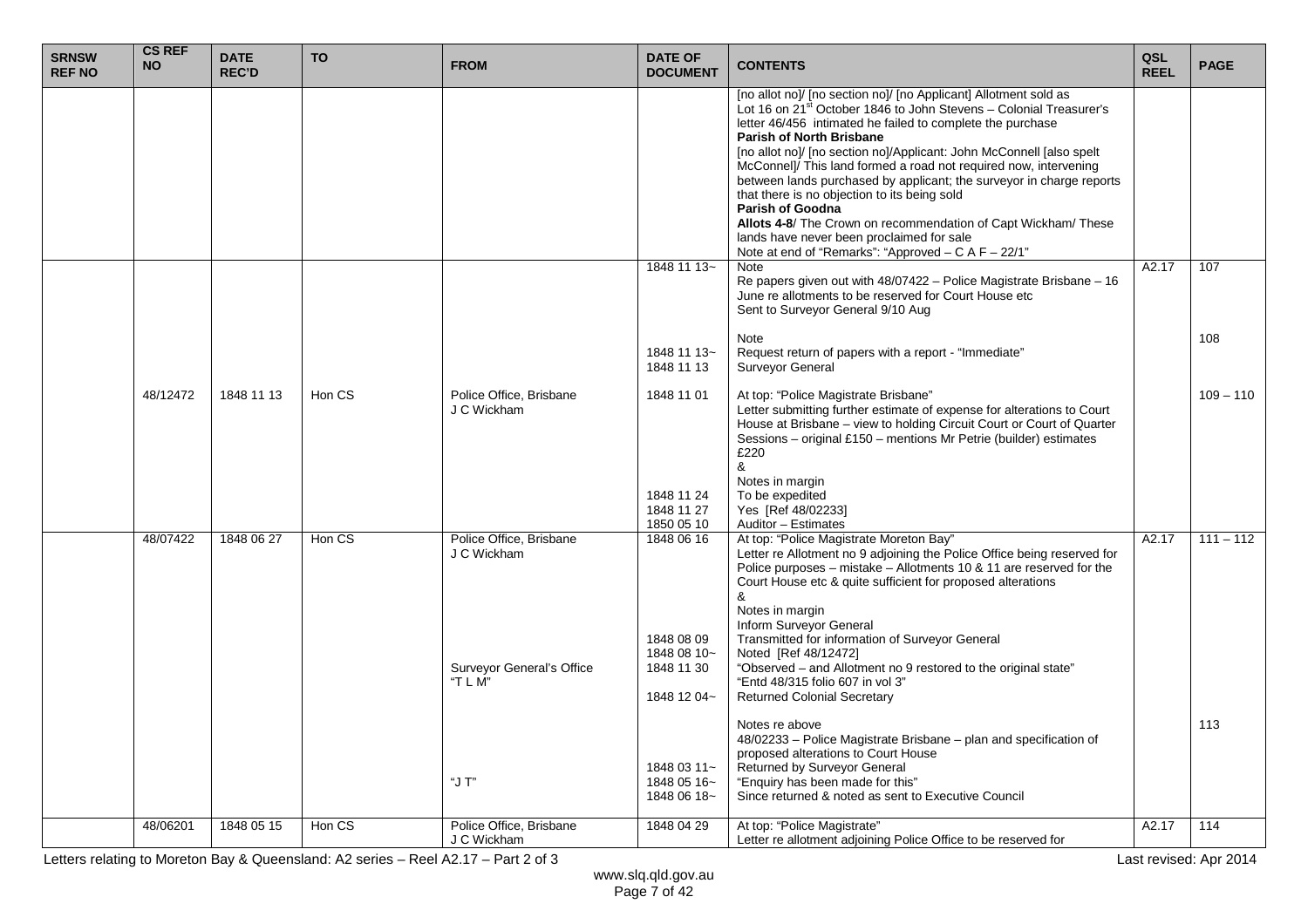| <b>SRNSW</b><br><b>REF NO</b> | <b>CS REF</b><br><b>NO</b> | <b>DATE</b><br><b>REC'D</b> | <b>TO</b> | <b>FROM</b>                                                                                                                                        | <b>DATE OF</b><br><b>DOCUMENT</b>        | <b>CONTENTS</b>                                                                                                                                                                                                                                                                                                                                                                                                                                                                                                                                                                                                                                                                  | QSL<br><b>REEL</b> | <b>PAGE</b> |
|-------------------------------|----------------------------|-----------------------------|-----------|----------------------------------------------------------------------------------------------------------------------------------------------------|------------------------------------------|----------------------------------------------------------------------------------------------------------------------------------------------------------------------------------------------------------------------------------------------------------------------------------------------------------------------------------------------------------------------------------------------------------------------------------------------------------------------------------------------------------------------------------------------------------------------------------------------------------------------------------------------------------------------------------|--------------------|-------------|
|                               |                            |                             |           |                                                                                                                                                    |                                          | alterations to the Court House - allotment No 9 is the allotment<br>&                                                                                                                                                                                                                                                                                                                                                                                                                                                                                                                                                                                                            |                    |             |
|                               |                            |                             |           |                                                                                                                                                    |                                          | Notes in margin [Refs 48/02233, 48/07422]                                                                                                                                                                                                                                                                                                                                                                                                                                                                                                                                                                                                                                        |                    |             |
|                               | 48/02233                   |                             |           |                                                                                                                                                    | 1850 05 10                               | Note<br>At top: "A O 1018 - 10/5/50"<br>Forwarded to Auditor General for Estimates with reference to Colonial<br>Secretary's letter 18 December 1849 authorising expenditure                                                                                                                                                                                                                                                                                                                                                                                                                                                                                                     | A2.17              | 115         |
|                               | 48/02233                   |                             |           | Surveyor General's Office,<br>Sydney<br>S A Perry D S G                                                                                            | 1848 03 09                               | Note<br>Re allotments to be reserved for Court House - not advertised for sale<br>- requests information from Capt Wickham re Allots 9, 10 & 11<br>&<br>Notes in margin                                                                                                                                                                                                                                                                                                                                                                                                                                                                                                          |                    | 116         |
|                               |                            |                             |           |                                                                                                                                                    | 1848 03 11~                              | Returned to CS Office                                                                                                                                                                                                                                                                                                                                                                                                                                                                                                                                                                                                                                                            |                    |             |
|                               |                            |                             |           |                                                                                                                                                    | 1848 04 17~                              | "Immediate"<br>Write to Capt Wickham as proposed & resubmit papers as required for<br>Estimates & Question re Quarter Sessions at Moreton Bay<br>"Entd 48/44 folio 486 vol 3"                                                                                                                                                                                                                                                                                                                                                                                                                                                                                                    |                    |             |
|                               |                            |                             |           |                                                                                                                                                    | 1848 04 17<br>1848 04 25~                | Note re above<br>Capt Wickham<br>48/02233 to be sent to Auditor General for Estimates - See 49/12504                                                                                                                                                                                                                                                                                                                                                                                                                                                                                                                                                                             |                    | 117         |
|                               | 48/02233                   |                             |           | W Elyard for the CS                                                                                                                                | 1848 03 06                               | Note<br>"Immediate"<br>Surveyor General requested to report whether Allotment is under<br>advertisement for sale & if not, to reserve it                                                                                                                                                                                                                                                                                                                                                                                                                                                                                                                                         |                    | 118         |
|                               | 48/02233                   | 1848 02 19                  | Hon CS    | Police Office, Brisbane<br>J C Wickham                                                                                                             | 1848 02 09<br>1848 02 28~<br>1848 03 01~ | At top: "Police Magistrate Moreton Bay"<br>Letter transmitting Plan & Specifications of proposed alterations to<br>present Court House to make it suitable for holding Courts of Quarter<br>Sessions - estimate expense £150<br>[plan & specifications not filmed here]<br>Discussion of Plan - additions include one of the Lots adjoining Police<br>Office marked out for sale – suggests it be reserved – lock-up is part<br>of range of buildings in Queen Street (about 200 yards from Court<br>House) - inconvenient<br>&<br>Notes in margin<br>Query whether allotment referred to has been advertised for sale<br>Do not know - some advertised for the 22 <sup>nd</sup> |                    | $119 - 122$ |
|                               |                            |                             |           |                                                                                                                                                    | 1848 03 01~<br>1848 03 06~               | D S G should report - if advertised should be withdrawn<br>"Approved - Immediate"                                                                                                                                                                                                                                                                                                                                                                                                                                                                                                                                                                                                |                    |             |
|                               | 48/04750                   | 1848 04 06                  | Hon CS    | <b>Principal Superintendent of</b><br>Convicts Office, Sydney<br>Thomas Ryan, Chief Clerk<br>in absence of Principal<br>Superintendent of Convicts | 1848 04 04                               | At top: "Principal Superintendent of Convicts"<br>Letter re convict Joseph Andrews holding Ticket of Leave for<br>Newcastle & complaint of William Antney - ticket transferred to<br>Moreton Bay [No 48/97]<br>&                                                                                                                                                                                                                                                                                                                                                                                                                                                                 | A2.17              | $123 - 125$ |
|                               |                            |                             |           | "C A F"                                                                                                                                            | 1848 04 08~                              | Note in margin<br>"Read"                                                                                                                                                                                                                                                                                                                                                                                                                                                                                                                                                                                                                                                         |                    |             |
|                               | 48/04058                   | 1848 03 29                  | Hon CS    | Police Office, Newcastle<br>J H Crummer JP                                                                                                         | 1848 03 27                               | At top: "Bench Newcastle"<br>Letter re complaint preferred against convict Joseph Andrews per                                                                                                                                                                                                                                                                                                                                                                                                                                                                                                                                                                                    | A2.17              | $126 - 127$ |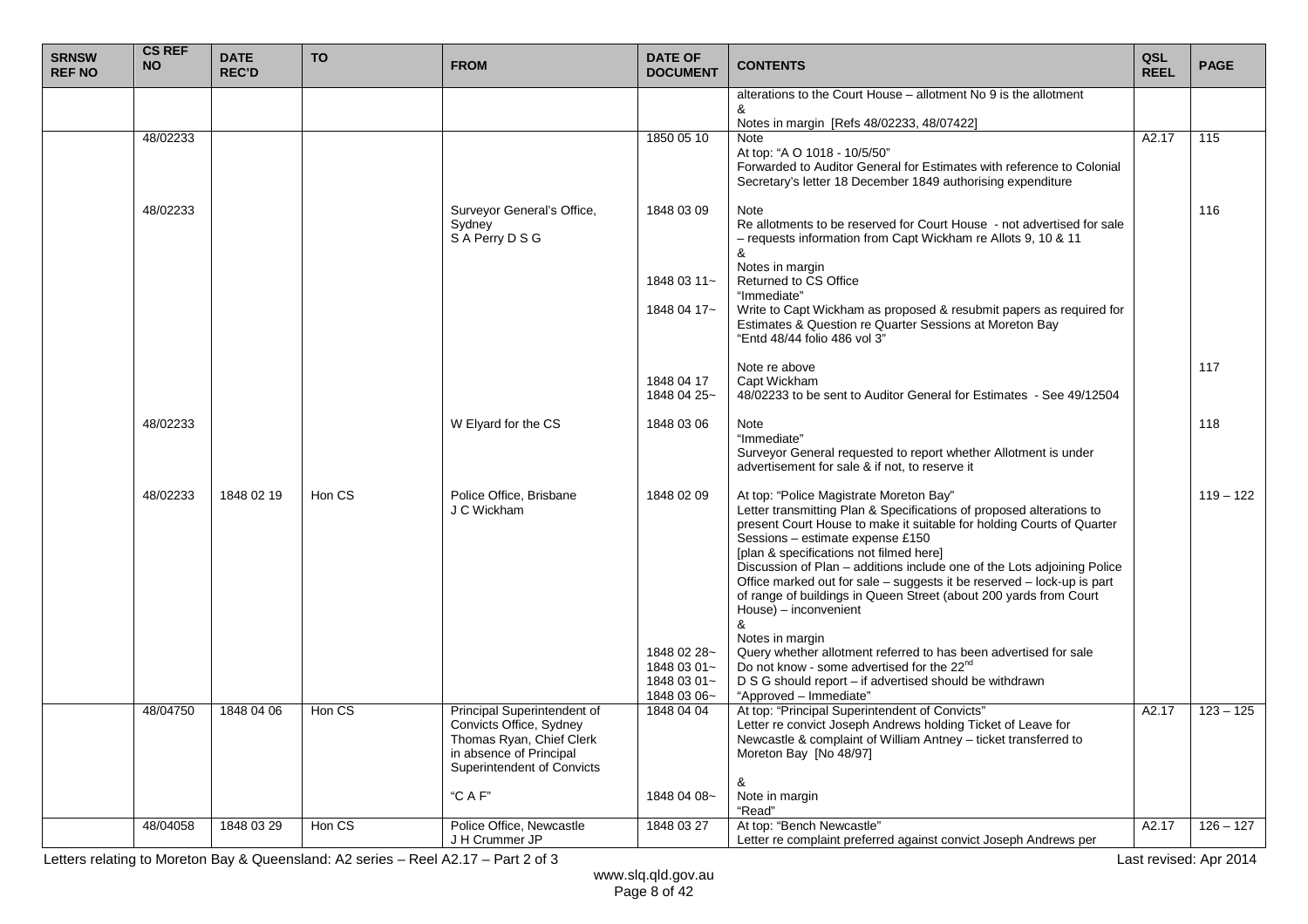| <b>SRNSW</b><br><b>REF NO</b> | <b>CS REF</b><br><b>NO</b> | <b>DATE</b><br><b>REC'D</b> | <b>TO</b>                       | <b>FROM</b>                                                        | <b>DATE OF</b><br><b>DOCUMENT</b>        | <b>CONTENTS</b>                                                                                                                                                                                                                                                                                                                                                                     | QSL<br><b>REEL</b> | <b>PAGE</b> |
|-------------------------------|----------------------------|-----------------------------|---------------------------------|--------------------------------------------------------------------|------------------------------------------|-------------------------------------------------------------------------------------------------------------------------------------------------------------------------------------------------------------------------------------------------------------------------------------------------------------------------------------------------------------------------------------|--------------------|-------------|
|                               |                            |                             |                                 |                                                                    | 1848 03 31~<br>1848 03 31                | "Theresa" by William Antney - ticket of leave to be altered to another<br>District - Andrews forwarded to Hyde Park Barracks to await his<br>disposal<br>&<br>Note in margin [No 48/258]<br>Notes re above<br>Refer to Principal Superintendent of Convicts<br>Capt Innes [Ref 48/04750]                                                                                            |                    |             |
|                               | 48/03491                   | 1848 03 18                  | Hon CS                          | Principal Superintendent of<br>Convicts Office, Sydney<br>J McLean | 1848 03 15<br>1848 03 20~<br>1848 03 23  | At top: "Principal Superintendent of Convicts"<br>Letter re complaint preferred by William Antney against convict<br>Joseph Andrews per "Theresa" - has suggested to Bench of<br>Magistrates that Andrews ticket of leave be altered to a distant District<br>[No 48/75]<br>8<br>Notes in margin<br>Write to Bench<br>Bench Newcastle [Ref 48/04058]                                | A2.17              | $128 - 130$ |
|                               | 48/01323                   |                             |                                 |                                                                    | 1848 03 02~<br>1848 03 11~<br>1848 03 13 | Note<br>To remind Capt McLean of this matter<br>Query re what has been done<br>Principal Superintendent of Convicts [Ref 48/03491]                                                                                                                                                                                                                                                  | A2.17              | 131         |
|                               | 48/01323                   | 1848 01 28                  | Hon CS                          | Principal Superintendent of<br>Convicts Office, Sydney<br>J McLean | 1848 01 27                               | At top: "Principal Superintendent of Convicts"<br>Letter re complaint of William Antney re his wife & convict Joseph<br>Andrews per "Theresa" (ticket of leave for Newcastle) – referred to<br>Bench of Magistrates Newcastle who requested complainant provide<br>proof of his allegations - encloses Major Crummer's letter [see p 140]<br>& returning enclosures [No 48/33]<br>& |                    | $132 - 134$ |
|                               |                            |                             |                                 | "C A F"                                                            | 1848 01 29~<br>1848 01 31                | Notes in margin<br>"C Pleydell N Wilton/ 29 Decr 1847 & enclosures"<br>Refer to Antney's letter to Revd Mr Wilton - sufficient proof in note of<br>his wife's infidelity although does not bear Andrews signature - should<br>be removed to another District<br>Principal Superintendent of Convicts with enclosure to Antney's letter                                              |                    |             |
|                               | 47/10339                   | 1847 12 30                  | Hon CS                          | Newcastle<br>C Pleydell N Wilton                                   | 1847 12 29                               | At top: "Revd C P N Wilton"<br>Transmitting letter from William Antney one of his parishioners                                                                                                                                                                                                                                                                                      | A2.17              | 135         |
|                               |                            |                             |                                 | "C A F"                                                            | 1848 01 01<br>1848 01 06                 | Notes re above<br>To be referred to Principal Superintendent of Convicts to enquire re<br>truth of allegations of complainant - if true, convict Joseph Andrews<br>should have ticket of leave cancelled or be transferred to a distant<br><b>District</b><br>Principal Superintendent of Convicts, Revd Mr Wilton [Ref 48/01323]                                                   |                    | 136         |
|                               | 47/10339                   |                             | Revd C Pleydell N<br>Wilton, AM | Newcastle<br><b>William Antney</b>                                 | 1847 12 28                               | Letter re conduct of his wife with paramour Joseph Andrews ticket of<br>leave holder - mentions letter he snatched from his wife signed<br>fictitiously "James Ferguson" - also mentions Major Crummer & proof<br>required by Bench - asking Revd Wilton to intercede with authorities<br>to recommend Joseph Andrews be removed from the Town                                      |                    | $137 - 138$ |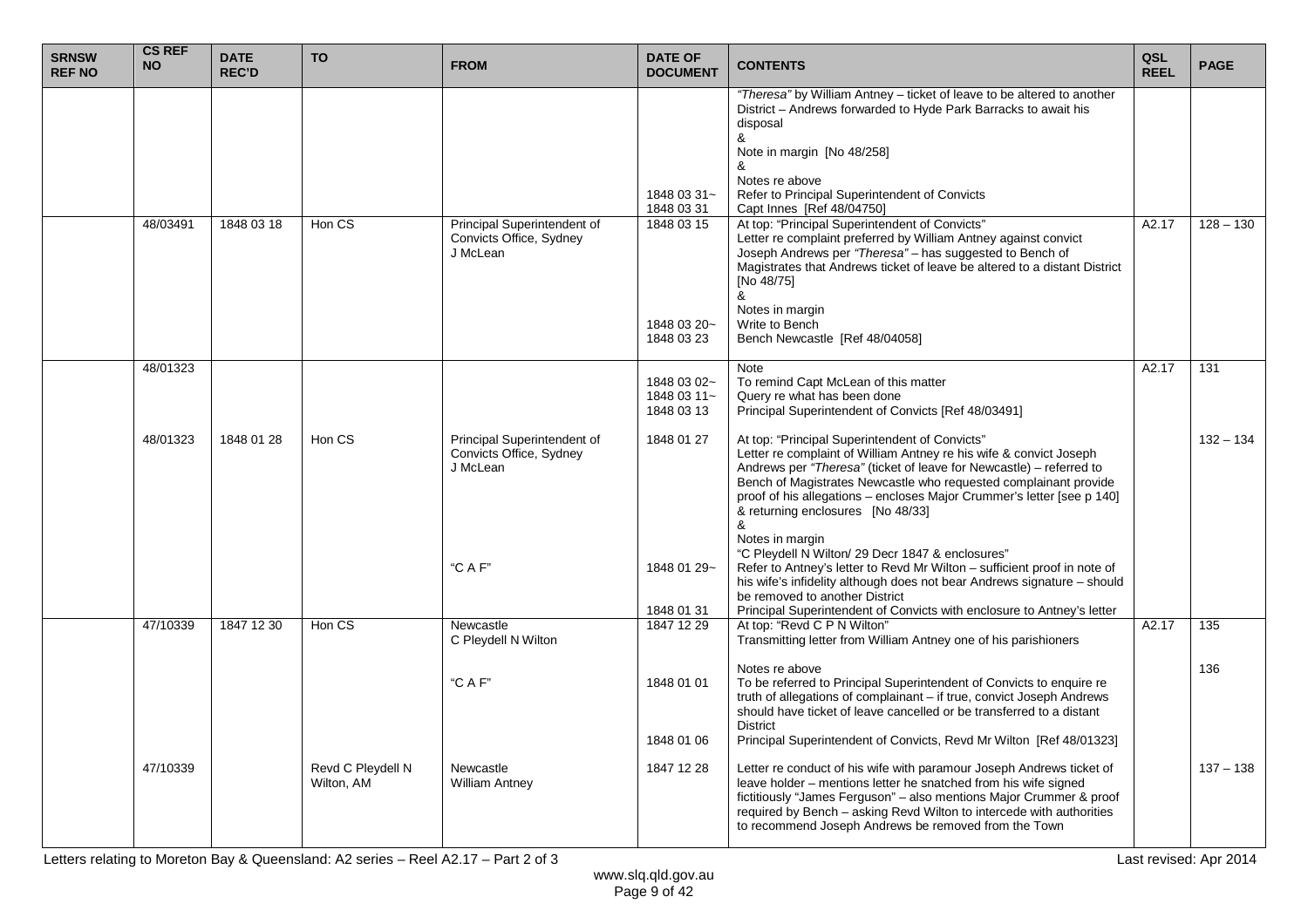| <b>SRNSW</b><br><b>REF NO</b> | <b>CS REF</b><br><b>NO</b> | <b>DATE</b><br><b>REC'D</b> | <b>TO</b>                                            | <b>FROM</b>                                                                 | <b>DATE OF</b><br><b>DOCUMENT</b>                      | <b>CONTENTS</b>                                                                                                                                                                                                                                                                                                                                                                                                                                              | QSL<br><b>REEL</b> | <b>PAGE</b> |
|-------------------------------|----------------------------|-----------------------------|------------------------------------------------------|-----------------------------------------------------------------------------|--------------------------------------------------------|--------------------------------------------------------------------------------------------------------------------------------------------------------------------------------------------------------------------------------------------------------------------------------------------------------------------------------------------------------------------------------------------------------------------------------------------------------------|--------------------|-------------|
|                               |                            |                             |                                                      |                                                                             |                                                        | [Cover]<br>The Reverend/ Charles Pleydell Neale Wilton AM/ Parsonage                                                                                                                                                                                                                                                                                                                                                                                         |                    | 139         |
|                               |                            |                             |                                                      |                                                                             | 1848 01 08~                                            | Note: "Immediate"                                                                                                                                                                                                                                                                                                                                                                                                                                            |                    |             |
|                               |                            |                             |                                                      |                                                                             |                                                        |                                                                                                                                                                                                                                                                                                                                                                                                                                                              |                    |             |
|                               | 48/01323                   |                             | Principal<br>Superintendent of<br>Convicts, Sydney   | Police Office, Newcastle<br>J H Crummer JP                                  | 1848 01 20                                             | At top: "48/689 - 26 January 1848"<br>Letter re complaint forwarded by Revd C Wilton of William Antney<br>relative to illicit conduct between Mrs Antney & convict Joseph<br>Andrews (per "Theresa" - coxswain to Pilots Boat Newcastle) -<br>informing that Mr Antney was required to provide proof but has failed<br>to do so - consider it unnecessary to interfere further<br>P S Joseph Andrews reprimanded by Bench and ordered to avoid Mrs<br>Antney | A2.17              | $140 - 142$ |
|                               |                            |                             |                                                      |                                                                             | 1848 01 20~                                            | Note: "Mr Dumas"                                                                                                                                                                                                                                                                                                                                                                                                                                             |                    | 143         |
|                               | 48/07902                   | 1848 07 10                  | Hon CS                                               | Ipswich<br>Richard & H Palmer                                               | 1848 06 17                                             | At top: "R & H Palmer"<br>Letter notifying intention to erect a Wool Store on Wide Bay River -<br>query re remuneration for buildings if government opens Township on<br>that part of the River<br>&<br>Notes in margin                                                                                                                                                                                                                                      | A2.17              | 144         |
|                               |                            |                             |                                                      | "CAF                                                                        | 1848 07 08~<br>1848 07 12~<br>1848 07 14               | Conclude they may receive the usual amount<br>Yes.<br><b>Messrs Palmer</b>                                                                                                                                                                                                                                                                                                                                                                                   |                    |             |
|                               |                            |                             |                                                      |                                                                             |                                                        | [Cover]<br>The Hon/ The Colonial Secretary/ Colonial Secretary's Office/ Sydney<br>[From] Ipswich, 17 June 1848<br>[postmarked: General Post Office - Sydney / * 8 / 1848]                                                                                                                                                                                                                                                                                   |                    | 145         |
|                               | 48/01522                   | 1848 02 02                  | Chairman of the<br><b>Sydney Quarter</b><br>Sessions | <b>James McAllister</b>                                                     |                                                        | At top: "James McAllister"<br>Petition of James McAllister applying for remuneration for attendance<br>as witness in case of Davis, & for passage back to Moreton Bay - wife<br>& family in North Brisbane<br>At end: "M? Longford, Sussex Street near Erskine Street"                                                                                                                                                                                       | A2.17              | $146 - 147$ |
|                               |                            |                             |                                                      | W Elyard for the CS<br>C Rogers, Clerk of the Peace                         | 1847 02 02~<br>[as it is]<br>1848 02 02<br>1848 02 03~ | Notes re above<br>Referred to Prothonotary & Registrar of Supreme Court to report what<br>has been paid to James Macallister [also spelt McAllister]<br>McAlister [also spelt McAllister] attended Sydney Quarter Sessions<br>31 <sup>st</sup> January last - payment as follows [details] - in all £5-7-8<br>Insufficient grounds for interference of government                                                                                            |                    | 148         |
|                               |                            |                             |                                                      | "C A F"                                                                     | 1848 02 03~<br>1848 02 05                              | Inform applicant accordingly<br>J McAllister                                                                                                                                                                                                                                                                                                                                                                                                                 |                    |             |
|                               | 48/05743                   | 1848 05 01                  | Hon CS                                               | Crown Lands Office, Darling<br><b>Downs</b><br>Christopher Rolleston, Commr | 1848 04 17<br>1848 05 04~<br>1848 05 08                | At top: "Commissioner Rolleston"<br>Letter applying for flour & tobacco for distribution to the blacks<br>[No 48/50]<br>&<br>Notes in margin<br>Refer him to letter of 21 April 1847 - inform Auditor General<br><b>Commissioner Rolleston</b>                                                                                                                                                                                                               | A2.17              | 149         |
|                               |                            |                             |                                                      |                                                                             | 1848 05 26~                                            | <b>Auditor General</b>                                                                                                                                                                                                                                                                                                                                                                                                                                       |                    |             |
|                               | 47/02990                   | 1847 04 12                  | Hon CS                                               | Crown Lands Office, Darling                                                 | 1847 03 25                                             | At top: "Commissioner Rolleston"                                                                                                                                                                                                                                                                                                                                                                                                                             | A2.17              | $150 - 151$ |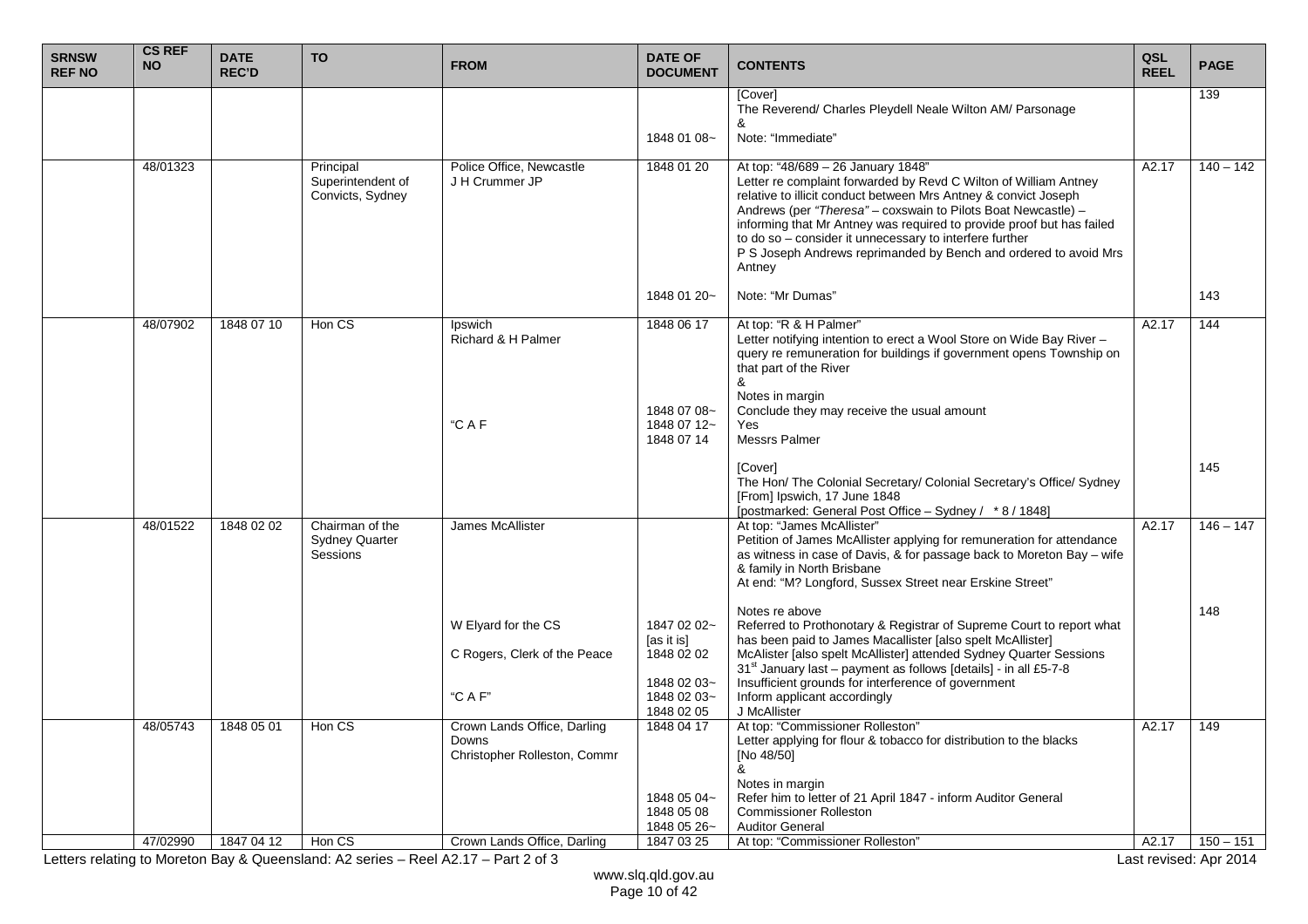| <b>SRNSW</b><br><b>REF NO</b> | <b>CS REF</b><br><b>NO</b> | <b>DATE</b><br><b>REC'D</b> | <b>TO</b> | <b>FROM</b>                                                                                   | <b>DATE OF</b><br><b>DOCUMENT</b>         | <b>CONTENTS</b>                                                                                                                                                                                                                                                                                                                                                                                                              | QSL<br><b>REEL</b> | <b>PAGE</b>         |
|-------------------------------|----------------------------|-----------------------------|-----------|-----------------------------------------------------------------------------------------------|-------------------------------------------|------------------------------------------------------------------------------------------------------------------------------------------------------------------------------------------------------------------------------------------------------------------------------------------------------------------------------------------------------------------------------------------------------------------------------|--------------------|---------------------|
|                               |                            |                             |           | Downs<br>Christopher Rolleston, Commr<br>"C A F"                                              | 1847 04 14~<br>1847 04 15~<br>1847 04 17~ | Letter reporting 2 aborigines attached to his Station are of great use to<br>$him - re$ rations $-$ requesting continuance<br>&<br>Notes in margin<br>Query whether refused to some of the other Commissioners<br>Trackers in Wellington District were directed to be discharged<br>Inform Mr Rolleston as above                                                                                                             |                    |                     |
|                               |                            |                             |           |                                                                                               | 1847 04 21                                | Mr Rolleston [Ref 48/05743]                                                                                                                                                                                                                                                                                                                                                                                                  |                    |                     |
|                               | 46/02837                   | 1846 04 17                  | Hon CS    | Crown Commissioner's Office,<br>Darling Downs<br>Christopher Rolleston, Commr                 | 1846 03 31                                | At top: "Commissioner Rolleston"<br>Letter applying for permission to distribute flour & tobacco to<br>aborigines during winter months - explanation for request -<br>relationship with Tribe frequenting the District - mentions 2<br>hutkeepers at outstation of Messrs Gore murdered by blacks from<br>"Condamine Tribe" – other tribes fear retribution – also mentions the<br>"Gowrie Tribe" & their Chief "Dicky"<br>& | A2.17              | 151 again<br>$-154$ |
|                               |                            |                             |           | "G G"                                                                                         | 1846 04 17~<br>1846 04 22                 | Notes in margin<br>May be authorised<br>Commissioner Rolleston [Ref 47/02990]                                                                                                                                                                                                                                                                                                                                                |                    |                     |
|                               | 48/05744                   | 1848 05 01                  | Hon CS    | Crown Lands Office, Darling<br>Downs<br>Christopher Rolleston, Commr                          | 1848 04 19                                | At top: "Commissioner Rolleston"<br>Letter requesting payment of amount authorised for buildings<br>transferred to the government - £200 in all, £50 already paid<br>(Valuation £260) - requests Colonial Treasurer pay £150 to Bank of<br>Australia [No 48/52]<br>&<br>Notes in margin                                                                                                                                      | A2.17              | $155 - 157$         |
|                               |                            |                             |           | "C A F"                                                                                       | 1848 05 09~<br>1848 05 10~<br>1848 05 15  | Authorised by Minute on 48/01777<br>Approved<br>Auditor General, Commissioner Rolleston                                                                                                                                                                                                                                                                                                                                      |                    |                     |
|                               | 48/01777                   | 1848 02 09                  | Hon CS    | Crown Lands Office,<br>Cambooya, Darling Downs<br>Christopher Rolleston, Commr                | 1847 12 31                                | At top: "Commissioner Rolleston"<br>Letter submitting accounts of expenses (in duplicate) incurred by him<br>in erection of buildings at his Station & Certificate re value & condition<br>- requesting balance of £210 [No 47/150]<br>&<br>Notes in margin                                                                                                                                                                  | A2.17              | $158 - 159$         |
|                               |                            |                             |           |                                                                                               | 1848 02 25~<br>1848 03 01~                | Buildings authorised for accommodation of Crown Commissioners are<br>"sitting room, bedroom, closet and office with detached kitchen and a<br>small room for a servant" – the cost must be determined in each case<br>Query re largest sum paid for authorised accommodation - present                                                                                                                                       |                    |                     |
|                               |                            |                             |           | "C A F"                                                                                       | 1848 03 13~                               | buildings greatly exceed what has been deemed sufficient<br>Refer Mr Rolleston to accommodation authorised – allowed £150 in<br>addition £50 already advanced making up £200 in all                                                                                                                                                                                                                                          |                    |                     |
|                               | 48/01777                   |                             |           | Cambooya, Darling Downs                                                                       | 1848 03 20<br>1847 11 02                  | Commissioner informed<br><b>[Certificate]</b>                                                                                                                                                                                                                                                                                                                                                                                |                    | 160                 |
|                               |                            |                             |           | Arthur Hodgson JP,<br>Henry Hughes JP, J M Andrew<br>JP, W Leith Hay JP, Patrick<br>Leslie JP |                                           | Re premises of Commissioner of Crown Lands at Cambooya Darling<br>Downs - description re condition: Value - House £200, Kitchen £60                                                                                                                                                                                                                                                                                          |                    |                     |
|                               |                            |                             |           | Darling Downs<br><b>Christopher Rolleston</b>                                                 | 1847 11 02                                | [PRINTED FORM]<br>[ACCOUNT]                                                                                                                                                                                                                                                                                                                                                                                                  |                    | 161                 |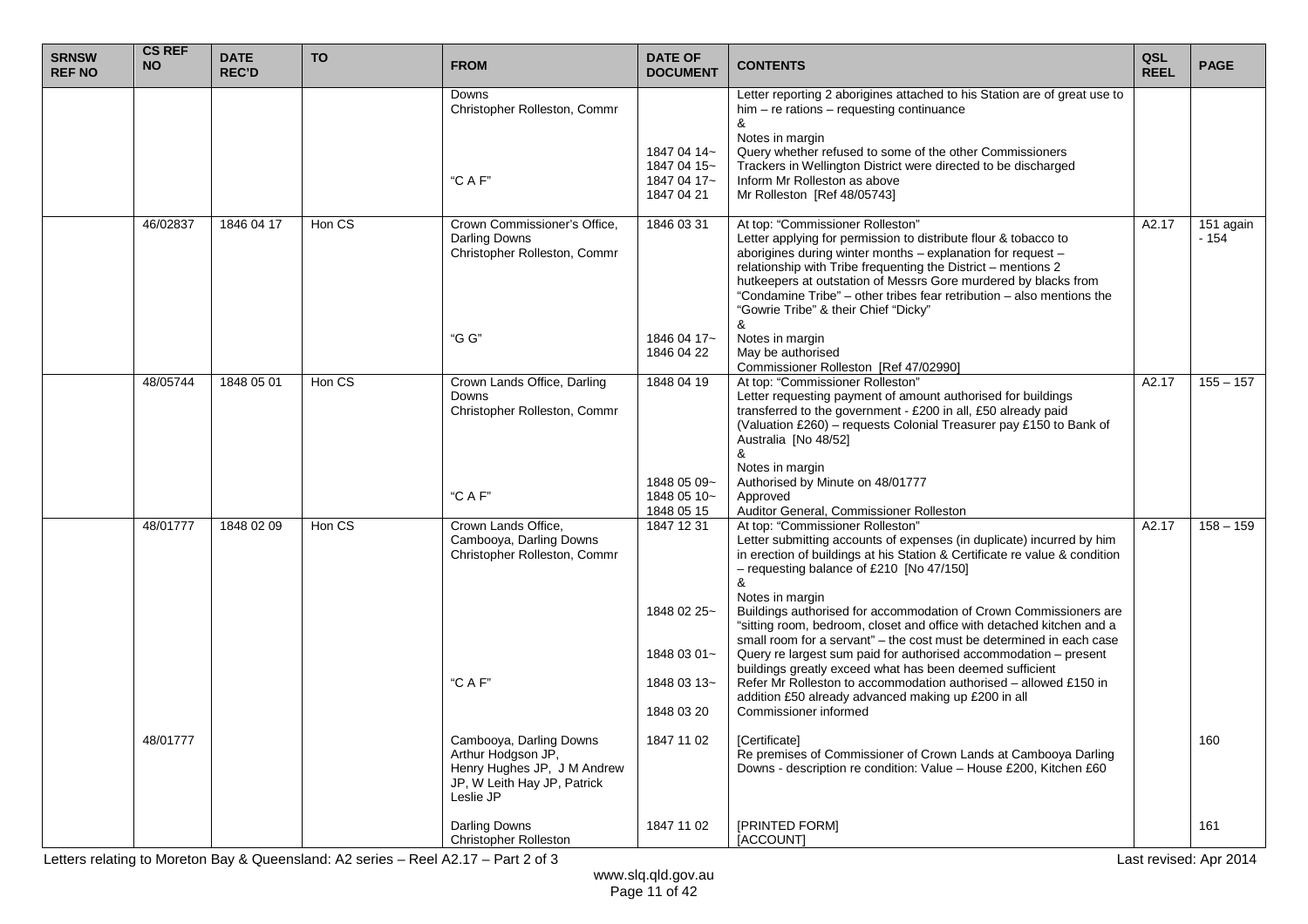| <b>SRNSW</b><br><b>REF NO</b> | <b>CS REF</b><br><b>NO</b> | <b>DATE</b><br><b>REC'D</b> | <b>TO</b> | <b>FROM</b>                                                                   | <b>DATE OF</b><br><b>DOCUMENT</b> | <b>CONTENTS</b>                                                                                                                                                                                                                                                                                                                                                                                                                                                                                                                                                                                                                                                                                                                                                                                                                                                                                                               | QSL<br><b>REEL</b> | <b>PAGE</b> |
|-------------------------------|----------------------------|-----------------------------|-----------|-------------------------------------------------------------------------------|-----------------------------------|-------------------------------------------------------------------------------------------------------------------------------------------------------------------------------------------------------------------------------------------------------------------------------------------------------------------------------------------------------------------------------------------------------------------------------------------------------------------------------------------------------------------------------------------------------------------------------------------------------------------------------------------------------------------------------------------------------------------------------------------------------------------------------------------------------------------------------------------------------------------------------------------------------------------------------|--------------------|-------------|
|                               |                            |                             |           |                                                                               |                                   | The DEPARTMENT of The Commissioner of Crown Lands at the<br>Darling Downs / Dr to Christopher Rolleston / For the<br>undermentioned SERVICES performed for the Department, viz<br>Date/ Amount<br>1847/ Oct – Erection of a cottage at the Darling Downs [Description] :<br>£200<br>Erection of a Detached Kitchen [Description]: £60                                                                                                                                                                                                                                                                                                                                                                                                                                                                                                                                                                                         |                    |             |
|                               |                            |                             |           | Christopher Rolleston,<br>Commr Crown Lands                                   |                                   | [Certificate]<br>Re amount of £260 costs in providing suitable accommodation for<br>Commissioner of Crown Lands Darling Downs                                                                                                                                                                                                                                                                                                                                                                                                                                                                                                                                                                                                                                                                                                                                                                                                 |                    | 162         |
|                               |                            |                             |           |                                                                               |                                   | [Duplicate - p 161 - 162]                                                                                                                                                                                                                                                                                                                                                                                                                                                                                                                                                                                                                                                                                                                                                                                                                                                                                                     |                    | $163 - 164$ |
|                               | 47/00039                   | 1847 01 04                  | Hon CS    | Crown Commissioner's Office,<br>Darling Downs<br>Christopher Rolleston, Commr | 1846 12 24                        | At top: "Commissioner Rolleston"<br>Letter reporting buildings at Border Police Station in need of repair -<br>Court House, Store & Commissioner's Dwellinghouse needing<br>shingles - unable to get carpenter from Hyde Park Barracks -<br>requests permission to hire carpenter in the District to do repairs -<br>expense £50<br>&<br>Notes in margin                                                                                                                                                                                                                                                                                                                                                                                                                                                                                                                                                                      | A2.17              | $165 - 167$ |
|                               |                            |                             |           | "C A F"                                                                       | 1847 01 05~<br>1847 01 08         | Approved - repairs seem to be indispensible<br>Commissioner, Auditor [Ref 48/01777]                                                                                                                                                                                                                                                                                                                                                                                                                                                                                                                                                                                                                                                                                                                                                                                                                                           |                    |             |
|                               | 48/07006                   | 1848 06 13                  | Hon CS    | Crown Lands Office, Darling<br><b>Downs</b><br>Christopher Rolleston, Commr   | 1848 05 27                        | At top: "Commissioner Rolleston"<br>Letter transmitting 1 <sup>st</sup> part of Itinerary & Census Returns for present<br>year - remainder to follow after visit to Stations in Lower Condamine<br>River                                                                                                                                                                                                                                                                                                                                                                                                                                                                                                                                                                                                                                                                                                                      | A2.17              | 168         |
|                               | 48/07006                   |                             |           | Crown Lands Office, Darling<br>Downs<br>Christopher Rolleston, Commr          | 1848 05 27                        | [PRINTED FORM]<br>CENSUS RETURN of Christopher Rolleston Commissioner of Crown<br>Lands, for Darling Downs forwarded to The Honourable the Colonial<br>Secretary in letter dated 27 <sup>th</sup> May 1848<br>[Station/Person Licensed/ Person Superintending/ Persons on<br>Establishmentl<br>[p 169]<br>Goomburra/ P Leslie/ P Leslie<br>Glengallan/ Colin Campbell/ Colin Campbell<br>Maryland/ M H Marsh/ M McLeod<br>? Park/ H P Morris? [could be Moores?]<br>Monday Creek / William MacKenzie/ William MacKenzie<br>Pikedale/ John Pike/ H B Fitz<br>Terica / A Trevethan/ A Trevethan<br>Glenelg/ ? Richardson/ C McLeod<br>Bodumba/ St George Gore/ St George Gore<br>Canal Creek/ J P Robinson/ E Raine<br>Ellangowan/ J Forbes/ C Coxen<br>Cambooya/ Crown Commissioner<br>[p 170]<br>Eton Vale/ Crawford & Hodgson/ N Archer<br>Westbrook/Hughes & Isaac/Hughes & Isaac<br>Gowrie/ Hughes & Isaac/ Hughes & Isaac |                    | $169 - 170$ |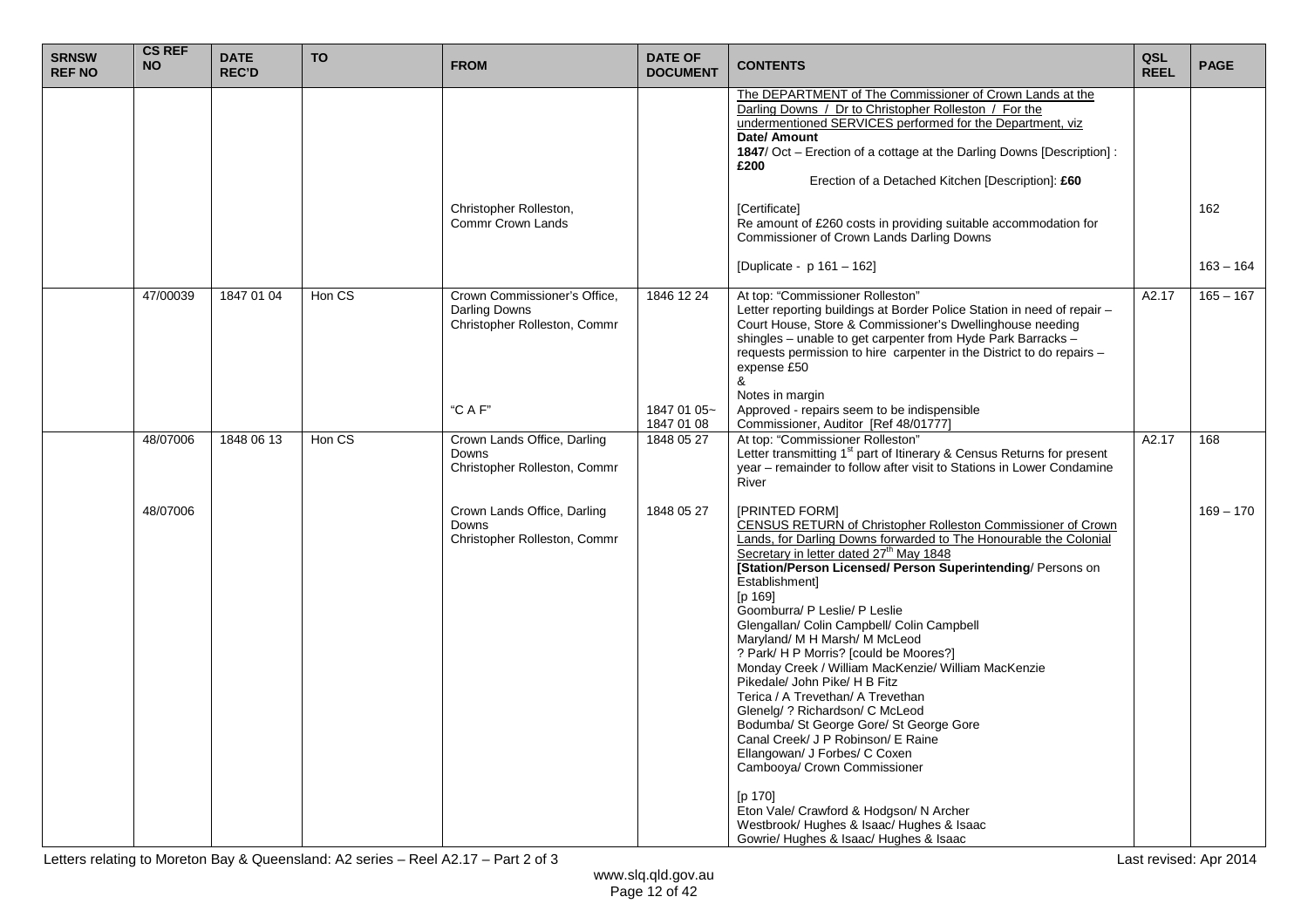| <b>SRNSW</b><br><b>REF NO</b> | <b>CS REF</b><br><b>NO</b> | <b>DATE</b><br><b>REC'D</b> | <b>TO</b>               | <b>FROM</b>                                                                    | <b>DATE OF</b><br><b>DOCUMENT</b>        | <b>CONTENTS</b>                                                                                                                                                                                                                                                                                                                                                                                                                                                                                                                                                                                                                                                                                                | QSL<br><b>REEL</b> | <b>PAGE</b> |
|-------------------------------|----------------------------|-----------------------------|-------------------------|--------------------------------------------------------------------------------|------------------------------------------|----------------------------------------------------------------------------------------------------------------------------------------------------------------------------------------------------------------------------------------------------------------------------------------------------------------------------------------------------------------------------------------------------------------------------------------------------------------------------------------------------------------------------------------------------------------------------------------------------------------------------------------------------------------------------------------------------------------|--------------------|-------------|
|                               |                            |                             |                         |                                                                                |                                          | Jondaryan/ Campbell & Andrew/ Campbell & Andrew<br>Boyen/ H S Russell/ Irving<br>Dunmore/ Robert Logan/ Robert Logan<br>Braemar / N C Robertson/ N C Robertson<br>Strathalladale/ H Mackay/ H Mackay<br>Western Creek / J Laidley/ J Laidley<br>Yandilla/ Gore & Co/ Wilks<br>Tummaville/ Gore & Co/ Wilks<br>Boarraba/ J J Whitting/ J J Whitting<br>Rosalie/ Ramsay & Co/ H Wiseman<br>Boomdale? / Campbell & Andrew/ Campbell & Andrew<br>Clifton/ D Forbes/ D Forbes<br>Talgai/ G Gammie/ G Gammie<br>Toolburra/ Hay & Fairholme/ Hay & Fairholme<br>Rosenthall/ J Taylor/ F Bracker<br>Canning Downs/ W & G Leslie/ W & G Leslie<br>Gladfield/ Niel Ross/ Niel Ross<br>Strathmillar/ James Hay/ James Hay |                    |             |
|                               | 48/08855                   | 1848 08 09                  | Hon E D Thomson.<br>CS. | <b>Commissioner of Crown Lands</b><br>Office, Moreton Bay<br>S Simpson, C C L  | 1848 07 31                               | At top:" Commissioner Simpson"<br>Letter re Tenders for Supply of Provisions for ensuing year -<br>recommends separate tenders for supply of forage for<br>Commissioner's Station, and for Police Lock-up at Ipswich<br>Also at top: "Annual Contract Notice"                                                                                                                                                                                                                                                                                                                                                                                                                                                  | A2.17              | 171         |
|                               | 48/08859                   | 1848 08 09                  | Hon CS                  | Wide Bay, Mary River<br>George Furber                                          | 1848 05 17                               | At top: "George Furber"<br>Letter re need for large Store for wool etc for Wide Bay & Burnett<br>Districts - requests permission to occupy land on banks of Mary River<br>(at the head of navigation - native name Boui) in order to erect Store,<br>House of Accommodation & paddock - re costs of buildings, query re<br>tenure - answer to be addressed to care of H Watson, Kangaroo<br>Point, Brisbane                                                                                                                                                                                                                                                                                                    | A2.17              | 172         |
|                               |                            |                             |                         | Commissioner of Crown Lands<br>Office, Moreton Bay<br>S Simpson, C C L         | 1848 07 31                               | [Certificate]<br>Re Store to be erected at Wide Bay for squatters on Burnett & Mary<br>Rivers - recommends George Furber<br>&<br>Notes re above                                                                                                                                                                                                                                                                                                                                                                                                                                                                                                                                                                |                    | 173         |
|                               |                            |                             |                         | "CAF"                                                                          | 1848 08 10~<br>1848 08 11~<br>1848 08 14 | Applicant be given usual answer<br>"Approved"<br>George Furber [Ref 49/01719]                                                                                                                                                                                                                                                                                                                                                                                                                                                                                                                                                                                                                                  |                    |             |
|                               |                            |                             |                         | W Elyard for the CS                                                            | 1849 03 03                               | Notes re above<br>Surveyor General as directed by His Excellency [Ref 49/01719]                                                                                                                                                                                                                                                                                                                                                                                                                                                                                                                                                                                                                                |                    | 174         |
|                               | 48/09023                   | 1848 08 15                  | Hon CS                  | Crown Lands Office, Darling<br>Downs<br>Christopher Rolleston,<br>Commissioner | 1848 07 26                               | At top: "Commissioner Rolleston"<br>Letter re Tenders for Supply of Provisions for 1849 - no reason for<br>change in Notice as published in Government Gazette of 10 <sup>th</sup> Sept<br>1847 [No 48/81]<br>P S Re troopers allowance in lieu of rations & tenders for forage<br>Margin: Circular 1 <sup>st</sup> July/48<br>Also at top: "Annual Contract Notice"                                                                                                                                                                                                                                                                                                                                           | A2.17              | $175 - 176$ |
|                               | 48/09025                   | 1848 08 15                  | Hon CS                  | Crown Lands Office, Darling<br>Downs                                           | 1848 08 01                               | At top: "Commissioner Rolleston"<br>Letter re "Transfer of Runs" & issuing of Licences – enclosing List of                                                                                                                                                                                                                                                                                                                                                                                                                                                                                                                                                                                                     | A2.17              | $177 - 178$ |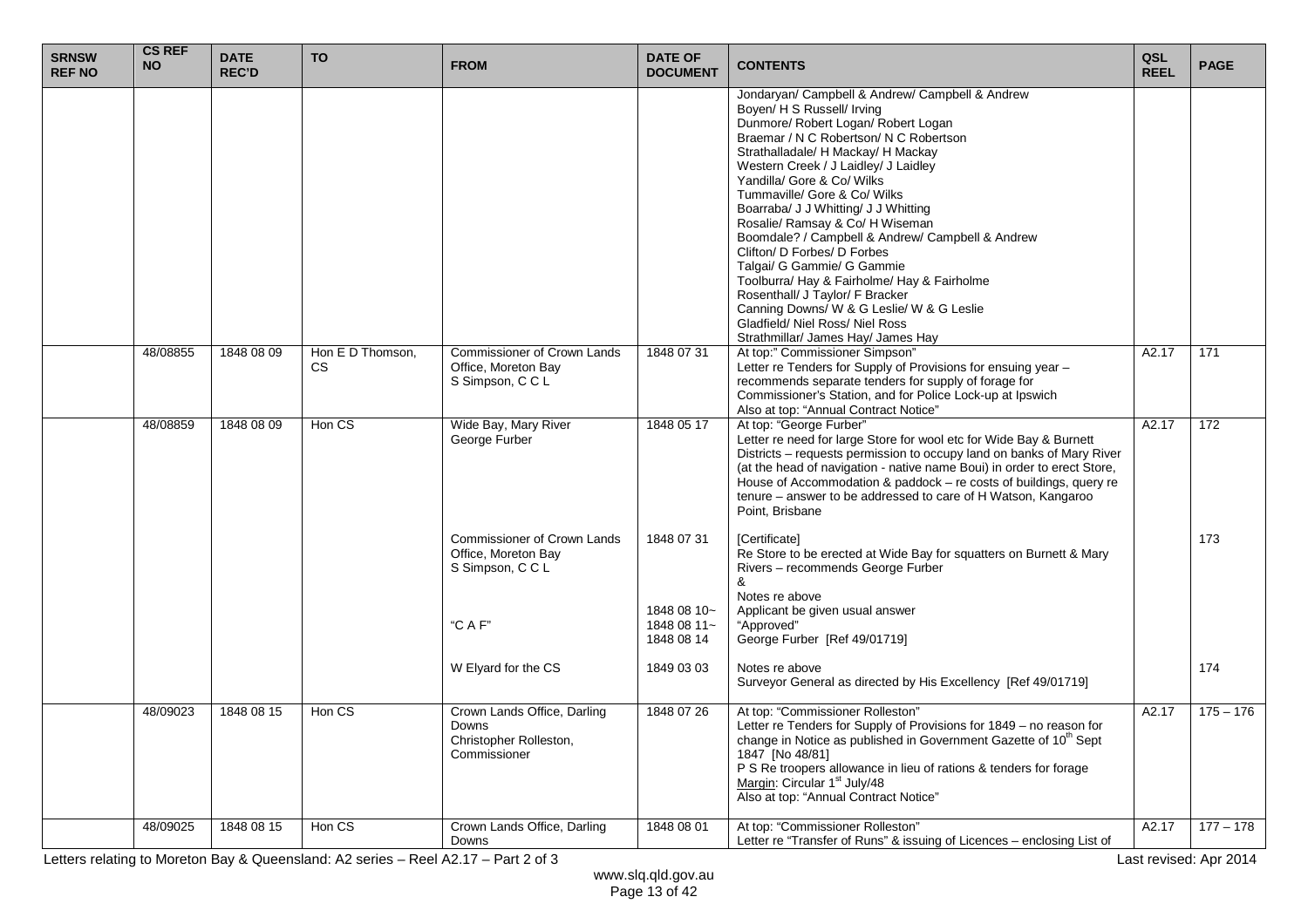| <b>SRNSW</b><br><b>REF NO</b> | <b>CS REF</b><br><b>NO</b> | <b>DATE</b><br><b>REC'D</b> | <b>TO</b> | <b>FROM</b>                                                                                               | <b>DATE OF</b><br><b>DOCUMENT</b>        | <b>CONTENTS</b>                                                                                                                                                                                                                                                                                                                                                                                                                                                                                                                                                                                                                                                                                                                                                                                                                                                                                                                                                                     | QSL<br><b>REEL</b> | <b>PAGE</b> |
|-------------------------------|----------------------------|-----------------------------|-----------|-----------------------------------------------------------------------------------------------------------|------------------------------------------|-------------------------------------------------------------------------------------------------------------------------------------------------------------------------------------------------------------------------------------------------------------------------------------------------------------------------------------------------------------------------------------------------------------------------------------------------------------------------------------------------------------------------------------------------------------------------------------------------------------------------------------------------------------------------------------------------------------------------------------------------------------------------------------------------------------------------------------------------------------------------------------------------------------------------------------------------------------------------------------|--------------------|-------------|
|                               |                            |                             |           | Christopher Rolleston,<br>Commissioner                                                                    | 1848 08 16~<br>1848 08 16~               | persons recommended for Transfer of Leases of Runs [No 48/83]<br>&<br>Notes in margin<br>Those marked $\sqrt{ }$ are "already in train" – others may be allowed to take<br>their course<br>"Approved"                                                                                                                                                                                                                                                                                                                                                                                                                                                                                                                                                                                                                                                                                                                                                                               |                    |             |
|                               |                            |                             |           | Crown Lands Office, Darling<br>Downs<br>Christopher Rolleston,<br>Commissioner                            | 1848 08 01                               | List of Persons Recommended for Leases of Runs, under Notice<br>1 <sup>st</sup> January 1848<br>[Persons Recommended/ Claimants of Lease/ Stations]<br>√Edward Barney/ Joseph King / Kogan Creek<br>Henry Bowerman/ Ewen Cameron/ Coorangah<br>VRobert (Tertius) Campbell/ Colin Campbell/ Glengallan<br>Charles Coxen/ John Perrell Wilkie/ Darndine [as it is - Daandine?]<br>Henry Dangar/ John Stevens/ Myall Creek<br>√David Forbes & Philip Pinnock/ David Forbes/ Clifton<br>√John Gammie/ Philip Pinnock/ Pilton<br>VHonble Louis Hope & Ramsay/ Robert Ramsay/ Rosalie Plains<br>Walter & George Leslie/ John Taylor/ Goomburra<br>Walter & George Leslie/ Hay & Fairholme/ Toolburra<br>VColin John Mackenzie/ Henry Dennis/ Warra Warra<br>George Mocatta/ Mathew Goggs/ Myall Creek<br>John Pike/ Adolphus Trevethan/ Pikes Creek<br>VDavid Perrier/ Joshua John Whitting/ Boarraba [Bourraba,<br>Beauaraba?] Joshua John Whitting/ David Perrier/ Woondul<br>[Wondul?] |                    | 179         |
|                               | 48/09569                   | 1848 08 30                  | Hon CS    | Brigade Office, Sydney<br>Augustus Turner?, Capt<br>"C A F"                                               | 1848 08 24<br>1848 09 01~                | At top: "Brigade Major"<br>Letter reporting Detachment at Moreton Bay to be renewed &<br>Commissariat buildings required for Military purposes<br>&<br>Notes in margin<br>Inform the Collector                                                                                                                                                                                                                                                                                                                                                                                                                                                                                                                                                                                                                                                                                                                                                                                      | A2.17              | 180         |
|                               |                            |                             |           |                                                                                                           | 1848 09 06                               | Collector Gibbes [Ref 48/11218]                                                                                                                                                                                                                                                                                                                                                                                                                                                                                                                                                                                                                                                                                                                                                                                                                                                                                                                                                     |                    |             |
|                               | 48/09397                   | 1848 08 25                  | Hon CS    | Assistant Military Secretary's<br>Office, Sydney<br>Edward Wynyard, Asst Military<br>Secretary<br>"C A F" | 1848 08 24<br>1848 08 28~                | At top: "Assistant Military Secretary"<br>Letter re Barrack buildings at Brisbane Moreton Bay<br>&<br>Notes in margin<br>Re interview with General Wynyard - mistake between Barracks at<br>Newcastle & those at Brisbane - small Detachment of troops should<br>be stationed at Brisbane – to be done as soon as whole of 11 <sup>th</sup> Regt<br>arrives in Colony [See 48/09569]                                                                                                                                                                                                                                                                                                                                                                                                                                                                                                                                                                                                | A2.17              | 181         |
|                               | 48/11171                   | 1848 10 17                  | Hon CS    | Immigration Office, Sydney<br>Francis L S Merewether<br>"C A F"                                           | 1848 10 16<br>1848 10 18~<br>1848 10 19~ | At top: "Emigration Agent"<br>Letter re arrangements for examination & disposal of emigrants to be<br>sent by the "Artemisia" to Moreton Bay - mentions Colonial Land and<br>Emigration Commission - medical officer to be appointed with Capt<br>Wickham to inspect ships & immigrants on arrival [No 48/140]<br>&<br>Notes in margin<br>"Immediate" - "Tamar" goes to Moreton Bay tomorrow afternoon<br>"Approved" - Dr Ballow or officer of the Customs might be appointed                                                                                                                                                                                                                                                                                                                                                                                                                                                                                                       | A2.17              | $182 - 184$ |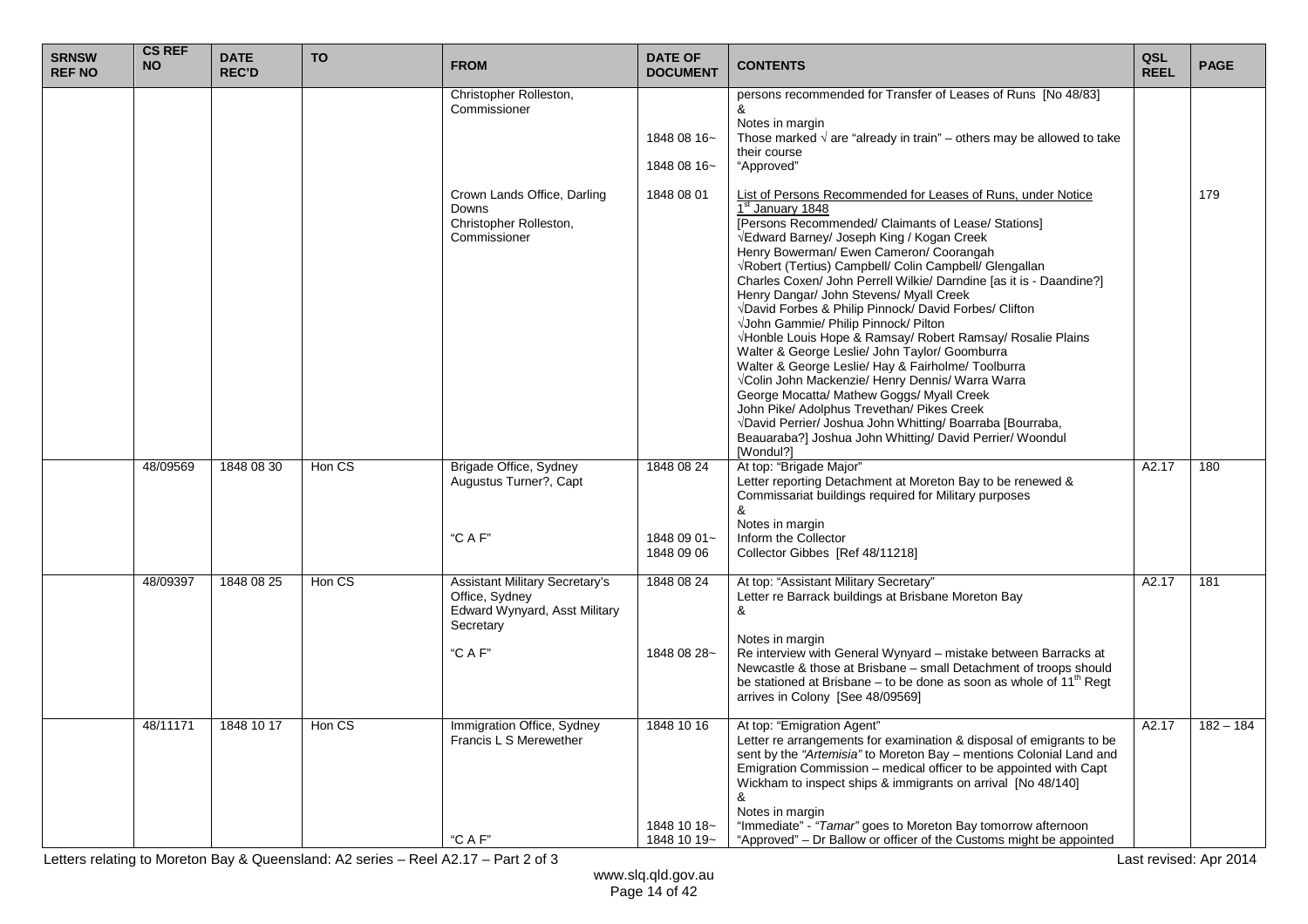| <b>SRNSW</b><br><b>REF NO</b> | <b>CS REF</b><br><b>NO</b> | <b>DATE</b><br><b>REC'D</b> | <b>TO</b>              | <b>FROM</b>                                                                    | <b>DATE OF</b><br><b>DOCUMENT</b>                     | <b>CONTENTS</b>                                                                                                                                                                                                                                                                                                                                                                                                                                                                                                                                                                                                                           | QSL<br><b>REEL</b> | <b>PAGE</b> |
|-------------------------------|----------------------------|-----------------------------|------------------------|--------------------------------------------------------------------------------|-------------------------------------------------------|-------------------------------------------------------------------------------------------------------------------------------------------------------------------------------------------------------------------------------------------------------------------------------------------------------------------------------------------------------------------------------------------------------------------------------------------------------------------------------------------------------------------------------------------------------------------------------------------------------------------------------------------|--------------------|-------------|
|                               |                            |                             |                        |                                                                                | 1848 10 20<br>1848 10 20~                             | with Capt Wickham<br>Capt Wickham, Dr Ballow, Sub-Collector of Customs<br>Inform Mr Merewether [Ref 48/11863]                                                                                                                                                                                                                                                                                                                                                                                                                                                                                                                             |                    |             |
|                               |                            |                             | E Deas Thomson         | Colonial Land & Emigration<br>Office<br>S Walcott, Secretary                   | 1848 06 07<br>1848 10 10<br>1848 10 10~<br>1848 10 10 | At top: "Duplicate of M7846"<br>Letter reporting charter of 3 vessels [attached List] for conveyance of<br>emigrants to New South Wales [see also duplicate - p 207]<br>&<br>Notes in margin<br>Inform Mr La Trobe by today's post<br>Mr La Trobe<br>Immigration Agent to suggest arrangements for examination &<br>disposal of emigrants to be sent by "Artemisia" to Moreton Bay<br><b>Immigration Agent</b>                                                                                                                                                                                                                            |                    | 185         |
|                               |                            |                             |                        |                                                                                |                                                       | [List]<br>[Name of Ship/ To which District/ When to sail from Plymouth 1848]<br>"Emperor" / Sydney / 22 <sup>nd</sup> July<br>"Nelson" / Port Phillip / 28 <sup>th</sup> July<br>"Artemisia" / Moreton Bay / 5 August                                                                                                                                                                                                                                                                                                                                                                                                                     |                    | 186         |
|                               |                            |                             | E Deas Thomson         | Colonial Land & Emigration<br>Office<br>S Walcott, Secretary                   | 1848 05 30<br>1848 10 10                              | At top: "Duplicate M7845"<br>Letter reporting charter of 5 vessels [attached List] for conveyance of<br>emigrants to New South Wales<br>&<br>Notes in margin<br>Inform Mr La Trobe by today's post<br>Mr La Trobe, Emigration Agent                                                                                                                                                                                                                                                                                                                                                                                                       |                    | 187         |
|                               |                            |                             |                        |                                                                                |                                                       | [List]<br>[Name of Ship/ To which District/ When to sail from]<br>"Agincourt" / Sydney / London 8 June<br>"Tasman" / Port Phillip / Plymouth 14 June<br>"Blonde" / Port Phillip / Plymouth 24 June<br>"Charlotte Jane" / Sydney / Plymouth 30 June<br>"Andromarche" / Port Phillip / Plymouth 15 July                                                                                                                                                                                                                                                                                                                                     |                    | 188         |
|                               | 48/11474                   | 1848 10 26                  | Hon CS                 | Crown Lands Office, Darling<br>Downs<br>Christopher Rolleston,<br>Commissioner | 1848 10 09<br>1848 10 27                              | At top: "Commissioner Rolleston"<br>Letter requesting supplies of Forms: Application for Leases & Tender<br>for a Lease of a New Run of Crown Lands [No 48/115]<br>&<br>Notes in margin<br>Send a few of each - refer him to Storekeeper for the latter<br><b>Commissioner Rolleston</b>                                                                                                                                                                                                                                                                                                                                                  | A2.17              | 189         |
|                               | 48/12732                   | 1848 11 18                  | Hon E D Thomson,<br>CS | Commissioner of Crown Lands<br>Office, Moreton Bay<br>S Simpson, C C L         | 1848 11 08                                            | At top: "Commissioner Simpson"<br>Reporting on letter from Rice Julian complaining Thomas Coutts in<br>unauthorised occupation of Crown Lands 25 miles from Ipswich<br>Made enquiry at Rosewood - unable to find Rice Julian - absconded<br>from hired service of Donald Coutts - outlines details of case: Thomas<br>Coutts of the Clarence purchased "The Raven" steamer running<br>between Brisbane & Ipswich – handed superintending of his sheep to<br>brother Donald Coutts - licensed occupant of "Rosewood" and<br>"Tambourine" - Coutts generally respected in District - charge of Rice<br>Julias [also spelt Julian] unfounded | A2.17              | $190 - 191$ |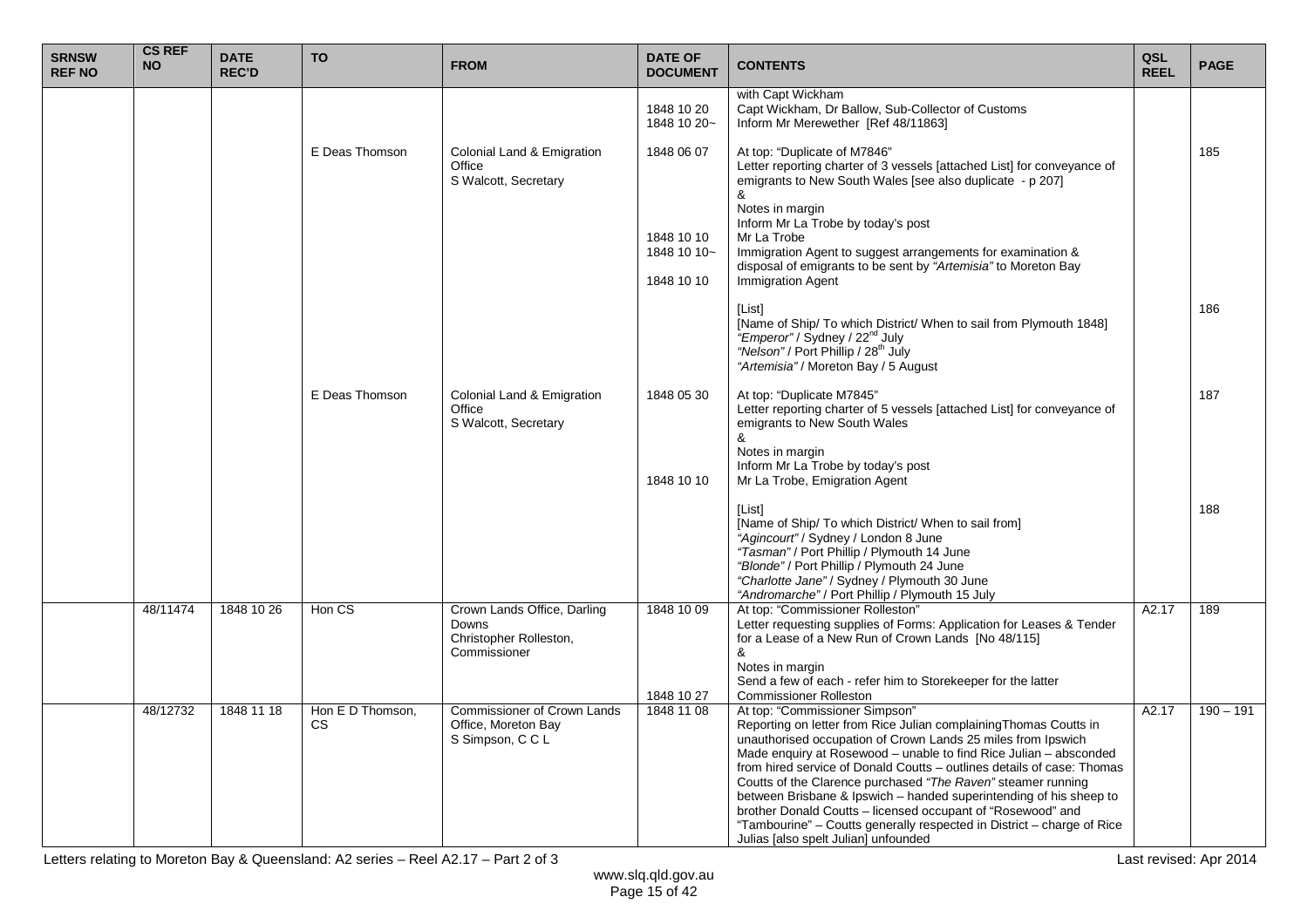| <b>SRNSW</b><br><b>REF NO</b> | <b>CS REF</b><br><b>NO</b> | <b>DATE</b><br><b>REC'D</b> | <b>TO</b>                                                                   | <b>FROM</b>                                                                            | <b>DATE OF</b><br><b>DOCUMENT</b>        | <b>CONTENTS</b>                                                                                                                                                                                                                                                                                                                                                                                                                                                                                                                                                                       | QSL<br><b>REEL</b> | <b>PAGE</b> |
|-------------------------------|----------------------------|-----------------------------|-----------------------------------------------------------------------------|----------------------------------------------------------------------------------------|------------------------------------------|---------------------------------------------------------------------------------------------------------------------------------------------------------------------------------------------------------------------------------------------------------------------------------------------------------------------------------------------------------------------------------------------------------------------------------------------------------------------------------------------------------------------------------------------------------------------------------------|--------------------|-------------|
|                               |                            |                             |                                                                             | "C A F"                                                                                | 1848 11 19~<br>1848 11 22                | &<br>Notes in margin<br>Nothing further to be done - Julian's complaint without foundation<br>Civil Crown Solicitor, Dr Simpson                                                                                                                                                                                                                                                                                                                                                                                                                                                       |                    |             |
|                               | 48/11202                   | 1848 10 18                  | Hon CS                                                                      | Civil Crown Solicitor's Office,<br>Sydney<br>G Cooper Turner, Civil Crown<br>Solicitor | 1848 10 17                               | At top: "Civil Crown Solicitor"<br>Transmitting letter from Rice Julian reporting Thomas Coutts from<br>Clarence River is depasturing sheep on government land near Ipswich<br>without a Licence [No 48/164]<br>&                                                                                                                                                                                                                                                                                                                                                                     | A2.17              | 192         |
|                               |                            |                             |                                                                             |                                                                                        | 1848 10 18~<br>1848 10 19                | Notes in margin<br>Refer to Commissioner of the District for enquiry & report<br>Dr Simpson [Ref 48/12732]                                                                                                                                                                                                                                                                                                                                                                                                                                                                            |                    |             |
|                               | 48/11202                   |                             | George Cooper<br>Turner, Civil Crown<br>Solicitor, George<br>Street, Sydney | North Brisbane<br>Rice Julian, shepherd at Coutts,<br>Rosewood, Moreton Bay            | 1848 09 29                               | Letter reporting depasturing of 8-9000 sheep by Thomas Coutts on<br>Government Land - no licence - details: shepherd at John & Donald<br>Coutts Run "Rosewood" 25 miles from Limestone or Ipswich - brother<br>Thomas Coutts from Clarence River – adds that he was accused of<br>poisoning blacks at Clarence but not prosecuted                                                                                                                                                                                                                                                     |                    | $193 - 195$ |
|                               |                            |                             |                                                                             |                                                                                        |                                          | [Cover]<br>For/ George Cooper Turner/ Civil Crown Solicitor/ George Street/<br>Sydney<br>[postmarked: General Post Office - Sydney]                                                                                                                                                                                                                                                                                                                                                                                                                                                   |                    | 196         |
|                               | 48/12734                   | 1848 11 18                  | Hon CS                                                                      | Police Office, Brisbane<br>J C Wickham                                                 | 1848 11 14                               | At top: "Police Magistrate Brisbane"<br>Letter re arrangements for landing emigrants arriving at Moreton Bay<br>in "Artemisia" - recommends hiring river steamer "The Raven"<br>Emigrants to be landed at Government Wharf Brisbane – re charges<br>for the service<br>&                                                                                                                                                                                                                                                                                                              | A2.17              | $197 - 199$ |
|                               |                            |                             |                                                                             | "C A F"                                                                                | 1848 11 18~<br>1848 11 19~<br>1848 11 21 | Notes in margin<br>For approval<br>"Approved"<br>Immigration Agent, Capt Wickham [Ref 49/00044]                                                                                                                                                                                                                                                                                                                                                                                                                                                                                       |                    |             |
|                               | 48/11863                   | 1848 11 03                  | Hon CS                                                                      | Police Office, Brisbane<br>J C Wickham                                                 | 1848 10 30                               | At top: "Police Magistrate Brisbane"<br>Letter re accommodation at Moreton Bay for emigrants from Plymouth<br>on "Artemisia" – mentions Mr Merewether – part of Prisoners' Barrack<br>available, also Committee of Hospital will provide accommodation for<br>some<br>Re more suitable buildings with view to establishment of depot to<br>receive emigrants, plans sent to Mr Merewether with estimate of<br>expense – requests permission to erect temporary convenience at<br>rear of Prisoners' Barrack, also temporary cook house & wash house<br>needed<br>&<br>Notes in margin | A2.17              | $200 - 203$ |
|                               |                            |                             | E Deas Thomson                                                              | "C A F"<br>Colonial Land and Emigration                                                | 1848 11 07~<br>1848 11 07                | Arrangement for reception of immigrants - Prisoners' Barrack<br>authorised, also erection of temporary convenience - preparation of<br>more suitable buildings for reception of immigrants must be deferred -<br>"This should go if possible tonight"<br>Police Magistrate [Ref M7904]                                                                                                                                                                                                                                                                                                |                    | $204 - 205$ |
|                               |                            |                             |                                                                             | Office, Park Street, Westminster                                                       |                                          |                                                                                                                                                                                                                                                                                                                                                                                                                                                                                                                                                                                       |                    |             |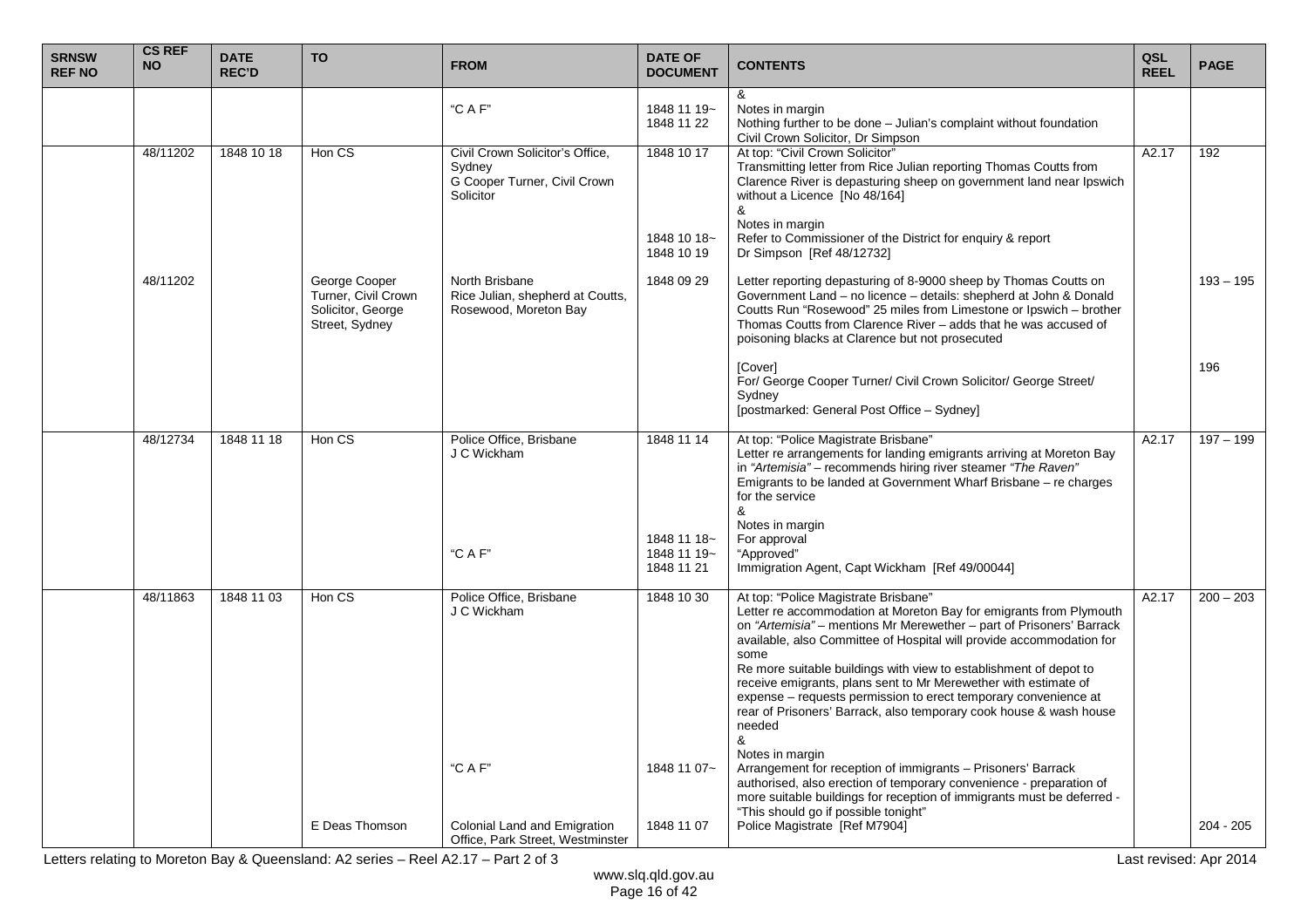| <b>SRNSW</b><br><b>REF NO</b> | <b>CS REF</b><br><b>NO</b> | <b>DATE</b><br><b>REC'D</b> | <b>TO</b>      | <b>FROM</b>                                                                              | <b>DATE OF</b><br><b>DOCUMENT</b>                    | <b>CONTENTS</b>                                                                                                                                                                                                                                                                                                                                                                                  | QSL<br><b>REEL</b> | <b>PAGE</b> |
|-------------------------------|----------------------------|-----------------------------|----------------|------------------------------------------------------------------------------------------|------------------------------------------------------|--------------------------------------------------------------------------------------------------------------------------------------------------------------------------------------------------------------------------------------------------------------------------------------------------------------------------------------------------------------------------------------------------|--------------------|-------------|
|                               |                            |                             |                | S Walcott, Secretary<br>"CAF"                                                            | 1848 07 20<br>1848 11 04~                            | At top: "M7904 - $4^{\text{th}}$ Nov 1848"<br>Letter re "Artemisia" proceeding to Moreton Bay with emigrants -<br>suggestion that steamer be engaged rather than using ship's boats to<br>land emigrants at Brisbane – ship to leave Plymouth about $9th$ August<br>&<br>Notes in margin<br>Capt Wickham to suggest arrangements for landing emigrants & to                                      |                    |             |
|                               |                            |                             |                |                                                                                          | 1848 11 05~<br>1848 11 07<br>1848 12 09              | give notice in local newspaper of arrival time of "Artemisia" at Moreton<br>Bay<br>"Approved"<br>Capt Wickham [Ref 48/12734]<br>Mr Walcott                                                                                                                                                                                                                                                       |                    |             |
|                               | 48/12020                   | 1848 11 06                  | Hon CS         | General Post Office, Sydney<br>James Raymond                                             | 1848 11 04                                           | At top: "Post Master General"<br>Letter reporting closing time for mail for Brisbane per "Tamar" steamer<br>&<br>Notes in margin<br>Query re communication to Capt Wickham re "Artemisia"<br>[Ref M7904]                                                                                                                                                                                         | A2.17              | 206         |
|                               |                            |                             | E Deas Thomson | Colonial Land & Emigration<br>Office<br>S Walcott, Secretary<br>"C A F"                  | 1848 06 07<br>1848 06 11~                            | At top: "M7846 - 9 Oct 1848" - "Duplicate"<br>Letter reporting charter of 3 vessels [attached List] for conveyance of<br>emigrants to New South Wales [see also duplicate $- p 185$ ]<br>&<br>Notes in margin<br>"Read"                                                                                                                                                                          | A2.17              | 207         |
|                               |                            |                             |                |                                                                                          |                                                      | "Agent for Emigration, Auditor General - 11 Oct 1848" crossed out -<br>"Duplicate - original already sent"<br>[List]<br>[Name of Ship/ To which District/ When to sail from Plymouth]<br>"Emperor" / Sydney / 22 <sup>nd</sup> July<br>"Nelson" / Post Phillip / 26 <sup>th</sup> July<br>"Artemisia" / Moreton Bay / 5 <sup>th</sup> August                                                     |                    | 208         |
|                               |                            |                             | E Deas Thomson | Colonial Land and Emigration<br>Office, Park Street, Westminster<br>S Walcott, Secretary | 1848 07 20                                           | At top: "Duplicate of M7904"<br>[see $p 204 - 205$ ]                                                                                                                                                                                                                                                                                                                                             | A2.17              | $209 - 211$ |
|                               | 48/13624                   | 1848 12 06                  | Hon CS         | Crown Lands Office, Darling<br>Downs<br>Christopher Rolleston,<br>Commissioner           | 1848 11 16~<br>[difficult to<br>read]<br>1848 12 07~ | At top: "Commissioner Rolleston"<br>Letter reporting Roman Catholic priest at Moreton Bay has applied to<br>erect school house at Drayton [No 48/120?]<br>&<br>Notes in margin<br>Subject to usual selection & approval of Head of Denomination -<br>report of Surveyor General to be obtained & submitted for Governor's<br>information - Commissioner should not permit possession of the land | A2.17              | 212         |
|                               |                            |                             |                | "C A F"                                                                                  | 1848 12 08~<br>1848 12 11                            | Mr Rolleston to be informed<br>Commissioner of Crown Lands                                                                                                                                                                                                                                                                                                                                       |                    |             |
|                               | 48/13625                   | 1848 12 06                  | Hon CS         | Crown Lands Office, Darling<br>Downs<br>Christopher Rolleston,<br>Commissioner           | 1848 11 16                                           | At top: "Commissioner Rolleston"<br>Letter requesting leave of absence for 6 weeks - David Forbes to<br>perform duties [No 48/119]<br>&<br>Notes in margin                                                                                                                                                                                                                                       | A2.17              | 213         |
|                               |                            |                             |                | "C A F"                                                                                  | 1848 12 06~                                          | Approved – Mr Rolleston has omitted to state when he last had leave                                                                                                                                                                                                                                                                                                                              |                    |             |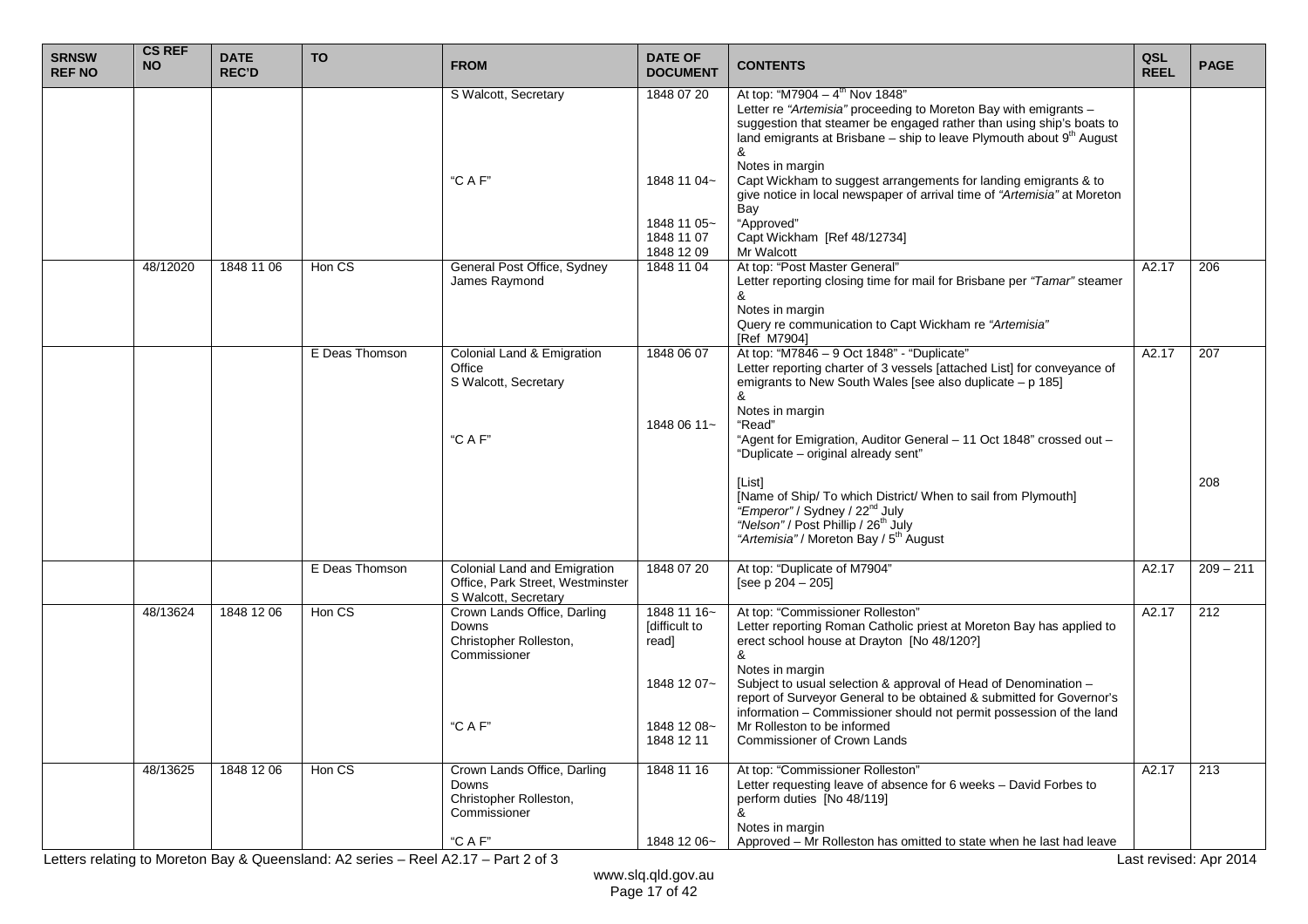| <b>SRNSW</b><br><b>REF NO</b> | <b>CS REF</b><br><b>NO</b> | <b>DATE</b><br><b>REC'D</b> | <b>TO</b> | <b>FROM</b>                                                                    | <b>DATE OF</b><br><b>DOCUMENT</b>       | <b>CONTENTS</b>                                                                                                                                                                                                                                                                                                                                                                                                                                                                                                                                                                                                                                                                                                                                                                                                                                                                                                                                                                                                                                                                                                                                                   | QSL<br><b>REEL</b> | <b>PAGE</b>                                  |
|-------------------------------|----------------------------|-----------------------------|-----------|--------------------------------------------------------------------------------|-----------------------------------------|-------------------------------------------------------------------------------------------------------------------------------------------------------------------------------------------------------------------------------------------------------------------------------------------------------------------------------------------------------------------------------------------------------------------------------------------------------------------------------------------------------------------------------------------------------------------------------------------------------------------------------------------------------------------------------------------------------------------------------------------------------------------------------------------------------------------------------------------------------------------------------------------------------------------------------------------------------------------------------------------------------------------------------------------------------------------------------------------------------------------------------------------------------------------|--------------------|----------------------------------------------|
|                               |                            |                             |           |                                                                                | 1848 12 07                              | <b>Commissioner Rolleston</b>                                                                                                                                                                                                                                                                                                                                                                                                                                                                                                                                                                                                                                                                                                                                                                                                                                                                                                                                                                                                                                                                                                                                     |                    |                                              |
|                               | 48/14062                   | 1848 12 19                  | Hon CS    | <b>Brisbane</b><br>J C Bidwill<br>Commissioner of Crown Lands.<br>Wide Bav     | 1848 12 10                              | At top: "Commissioner Bidwill"<br>Letter re communications between Brisbane & Wide Bay - requests<br>letters be addressed care of Post Master at Brisbane & that they be<br>sent per "Tamar" - quicker than by sailing vessels                                                                                                                                                                                                                                                                                                                                                                                                                                                                                                                                                                                                                                                                                                                                                                                                                                                                                                                                    | A2.17              | 214                                          |
|                               | 48/14083                   | 1848 12 19                  | Hon CS    | Crown Lands Office, Darling<br>Downs<br>Christopher Rolleston,<br>Commissioner | 1848 11 30<br>1848 12 24~<br>1848 12 28 | At top: "Commissioner Rolleston"<br>Letter transmitting Itinerary for North Western portion of the District to<br>complete the one sent on $27th$ May for the present year – native tribes<br>numerous, savage & hostile to settlement of whites - mentions<br>Messrs Blyth & Isaac driven from their Runs & 5 white men murdered<br>in last 3 months – discusses situation & requests party of Native<br>Police be stationed in Lower Condamine [No 48/133]<br>&<br>Notes in margin<br>Same reward to be offered as in a recent similar case<br>Mr Rolleston, Notice for Gazette                                                                                                                                                                                                                                                                                                                                                                                                                                                                                                                                                                                 | A2.17              | $215 - 217$                                  |
|                               | 48/14083                   |                             |           |                                                                                |                                         | [Cover sheet] – on part of PRINTED FORM<br>Itinerary/ Lower Condamine/ Darling Downs/ November 1848                                                                                                                                                                                                                                                                                                                                                                                                                                                                                                                                                                                                                                                                                                                                                                                                                                                                                                                                                                                                                                                               |                    | 218                                          |
|                               |                            |                             |           | Crown Lands Office, Darling<br>Downs<br>Christopher Rolleston,<br>Commissioner | 1848 11 29                              | <b>IPRINTED FORMI</b><br>ITINERARY of Christopher Rolleston Commissioner of CROWN<br>LANDS for the District beyond the Limits of Location adjacent to the<br>Counties of Stanley made during the months of October & November<br>1848 down the Lower Condamine River to "complete the Itinerary sent<br>in on the 27 <sup>th</sup> May 1848 [see p 169 – 170]<br>[Extent of Days Journey [Date/ From/ To]/ Name of Each Station<br>Visited/ Name of Person Holding Licence/ Name of Person<br>Superintending/ etc Remarks]<br>1848<br>October [p 219 & p 220]<br>30 <sup>th</sup> / Darndine [Daandine?]/ Stetchworth [Stretchworth?]/ Stetchworth/<br>H S Russell/James Spur?<br>31 <sup>st</sup> / Stetchworth/ Cecil Plains/ Cecil Plains/ H S Russell/ Irving<br><b>November</b><br>3 <sup>rd</sup> / Cecil Plains/ St Ruth/ St Ruth/ John Taylor/ John Crowder<br>4 <sup>th</sup> / Cecil Plains/ Yandilla/ Yandilla/ Gore & Co/ James Wilks<br>9 <sup>th</sup> / Yandilla/ Tummaville/ Tummaville/ St John Gore/ St John Gore<br>9 <sup>th</sup> / Yandilla/ Peels Plains/ Felton/ Charles Mallard/ Charles Mallard<br>9 <sup>th</sup> / Yandilla/ Cambooya |                    | $219 - 224$<br>[pages not<br>in<br>sequence] |
|                               |                            |                             |           |                                                                                |                                         | October [p 222 & p 223]<br>16th/ Cambooya/ Jondaryan/ Jondaryan/ Campbell & Andrew/ J M<br>Andrew<br>17th/ Jondaryan/ Myall Creek/ Myall Creek/ George Mocatta/ T<br><b>Ricketts</b><br>$17^{th}$ /<br>/ Irvingdale/ Campbell & Andrew/ J M<br>Andrew<br>18 <sup>th</sup> / Myall Creek/ Jinge Jinge [Jinghi Jinghi?]/ Jimbour/ Thomas Bell/<br>J & A Bell<br>$18^{th}$ /<br>/ Coorangah [Cooranga?]/ H Bowerman/<br>A Bell<br>$18^{th}$ /<br>/ Jinge Jinge/ Joseph King/ Joseph King                                                                                                                                                                                                                                                                                                                                                                                                                                                                                                                                                                                                                                                                             |                    |                                              |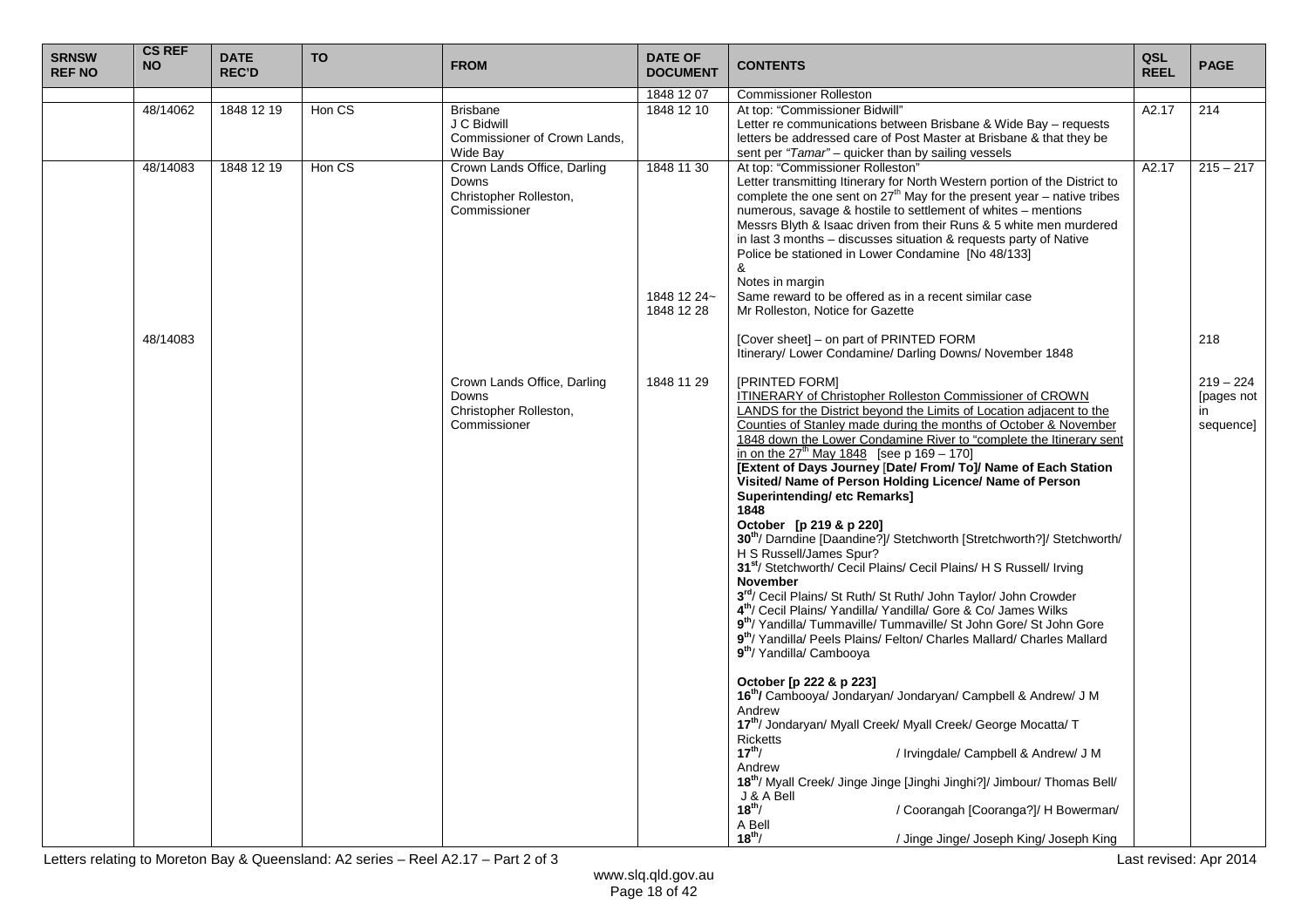| <b>SRNSW</b><br><b>REF NO</b> | <b>CS REF</b><br><b>NO</b> | <b>DATE</b><br><b>REC'D</b> | <b>TO</b>                                        | <b>FROM</b>                                                                       | <b>DATE OF</b><br><b>DOCUMENT</b>                     | <b>CONTENTS</b>                                                                                                                                                                                                                                                                                                                                                                                                                                                                                                                                                                                                                       | QSL<br><b>REEL</b> | <b>PAGE</b> |
|-------------------------------|----------------------------|-----------------------------|--------------------------------------------------|-----------------------------------------------------------------------------------|-------------------------------------------------------|---------------------------------------------------------------------------------------------------------------------------------------------------------------------------------------------------------------------------------------------------------------------------------------------------------------------------------------------------------------------------------------------------------------------------------------------------------------------------------------------------------------------------------------------------------------------------------------------------------------------------------------|--------------------|-------------|
|                               |                            |                             |                                                  |                                                                                   |                                                       | 20 <sup>th</sup> / Jinge Jinge/ Braemar/ Warra Warra/J MacKenzie/ McDonald<br>$20^{th}$ /<br>/ Braemar/ J & A Crowder/ A Crowder<br>22nd/ Braemar/ Kogan/ Kogan/ E Barney/ E Barney                                                                                                                                                                                                                                                                                                                                                                                                                                                   |                    |             |
|                               |                            |                             |                                                  |                                                                                   |                                                       | October [p 224 & p 221]<br>23rd/ Kogan/ Wombo Forest [Wambo?]/ Wombo Forest/ J G Ero?/<br>24th/ Wombo Forest/ Wieambilla/ Wieambilla/ R Birrell/ R Birrell<br>$24^{th}$ /<br>/ Eagle Creek/ Eagle Creek/ Blyth & Chauvel/<br>Blyth & Chauvel [p 221 - Remarks: This Station is temporarily<br>occupied only]<br>$24^{th}$ /<br>/ Emu Creek/ Emu Creek/ F N Isaac/ F N Isaac<br>26 <sup>th</sup> / Eagle Creek/ Wombo/ see above<br>27 <sup>th</sup> / Wombo/ Braemar/ Chinchilla/ M Goggs/ George Goggs<br>$27^{th}$ /<br>/ Wongongera/ M Goggs/ M Goggs<br>30 <sup>th</sup> / Braemar/ Darndine/ Darndine/ Charles Coxen/ J P Wilkie |                    |             |
|                               | 48/14088                   | 1848 12 19                  | Hon CS                                           | Crown Lands Office, Darling<br>Downs<br>Christopher Rolleston,<br>Commissioner    | 1848 11 28                                            | At top: "Commissioner Rolleston"<br>Letter reporting murder of 3 aboriginal women & 1 male child by 7<br>white men on $26th$ ult at Canning Creek – attack near Capt Moffatt's<br>hut - 4 witnesses - unable to identify perpetrators - accompanying<br>letter from overseer of Capt Dumaresque's [also spelt Dumaresq]<br>whose Station adjoins Capt Moffatt's [No 48/131? could be 48/136]<br>&                                                                                                                                                                                                                                     | A2.17              | $225 - 227$ |
|                               |                            |                             |                                                  | "C A F"                                                                           | 1848 12 20~<br>1848 12 24~<br>1848 12 28              | Notes in margin<br>Query re recent similar case at the McIntyre - "Herewith"<br>Reward to be offered as in recent similar case [see 48/10740]<br>Mr Rolleston, Notice for Gazette                                                                                                                                                                                                                                                                                                                                                                                                                                                     |                    |             |
|                               | 48/14088                   |                             | Commissioner of<br>Crown Lands, Darling<br>Downs | Whetstone, MacIntyre Brook<br>J Quinn                                             | 1848 10 23                                            | Letter forwarding report re disappearance of 2 year old child belonging<br>to Samuel Kemp (stockman) - no trace - thought he had been carried<br>off by aborigines – many outrages – cattle slaughtered or driven away<br>& occasional murders - discusses lack of protection for residents                                                                                                                                                                                                                                                                                                                                           |                    | 228         |
|                               |                            |                             |                                                  |                                                                                   |                                                       | [Cover sheet]<br>J Quinn/ Whetstone 23 <sup>rd</sup> October 48<br>Reporting the disappearance of a white child                                                                                                                                                                                                                                                                                                                                                                                                                                                                                                                       |                    | 229         |
|                               | 48/14091                   | 1848 12 19                  | Hon E D Thomson,<br>CS.                          | <b>Commissioner of Crown Lands</b><br>Office, Moreton District<br>S Simpson C C L | 1848 12 09                                            | At top: "Commissioner Simpson"<br>Letter stating Return of Licence Fees for the year ending June 1849<br>has been sent to Auditor General<br>Also at top: "A.O.3227 - 23/12/48"<br>&<br>Notes in margin                                                                                                                                                                                                                                                                                                                                                                                                                               | A2.17              | 230         |
|                               |                            |                             |                                                  | "W L"<br>"W L"                                                                    | 1848 12 20<br>1848 12 21<br>1848 12 23<br>1848 12 23~ | Auditor General - "To be returned"<br>"Noted"<br>Re Return of Licensed Occupants of Crown Lands - District of<br>Moreton Bay for year ending 30 June 1849 – furnished on 18 Nov<br>Returned to Colonial Secretary's Office                                                                                                                                                                                                                                                                                                                                                                                                            |                    |             |
|                               | 48/07953                   | 1848 07 11                  | Hon CS                                           | <b>Customs Sydney</b><br>J Gibbes, Collector                                      | 1848 07 10                                            | At top: "Collector Customs"<br>Submitting letter from Sub-Collector of Customs at Moreton Bay re<br>taking possession of vacant government building for use as a<br>Customs House [No 65]<br>&                                                                                                                                                                                                                                                                                                                                                                                                                                        | A2.17              | 231         |
|                               |                            |                             |                                                  | "C A F"                                                                           | 1848 07 14~                                           | Notes in margin<br>Refer to Major General Commanding to ascertain if building will be                                                                                                                                                                                                                                                                                                                                                                                                                                                                                                                                                 |                    |             |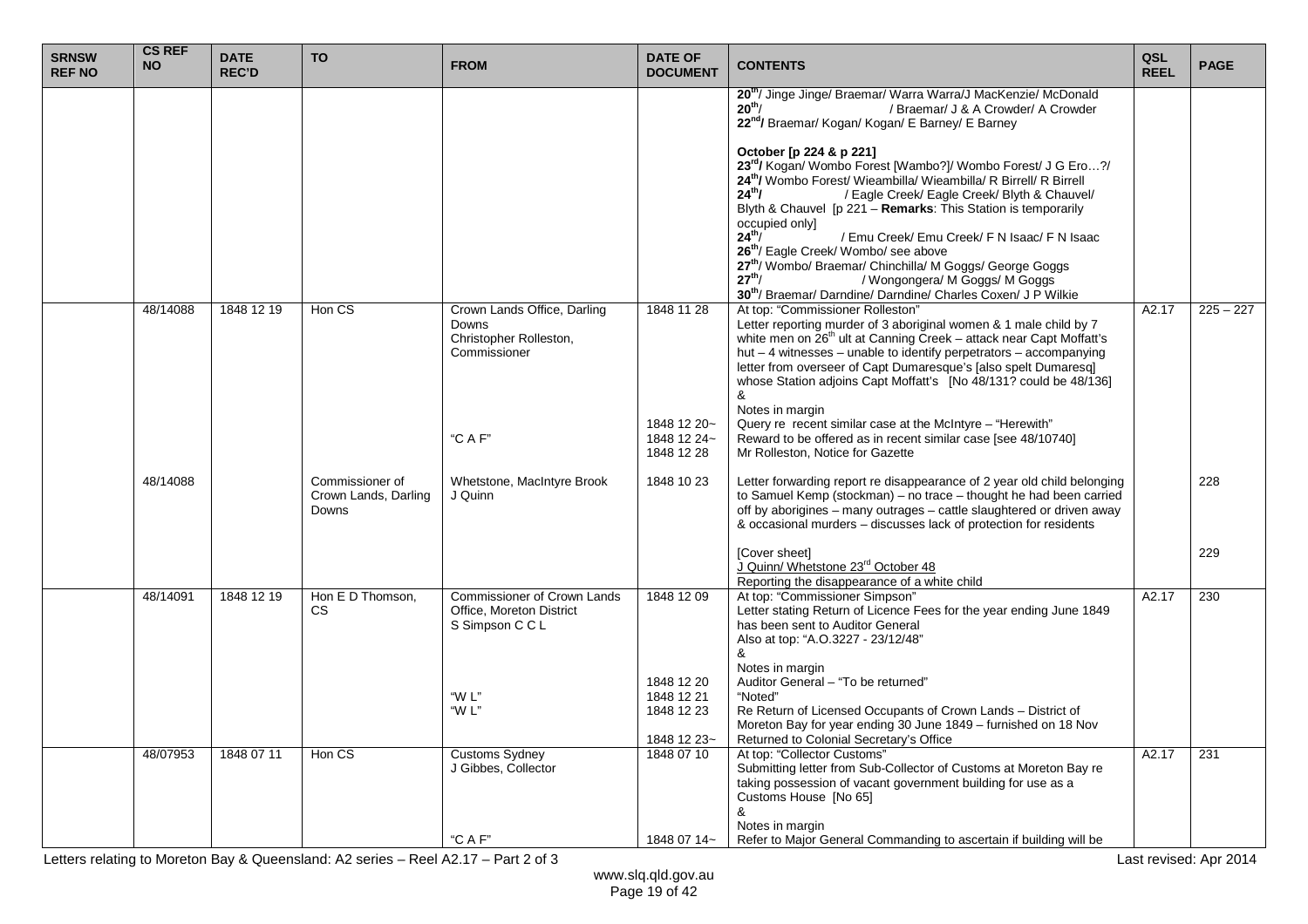| <b>SRNSW</b><br><b>REF NO</b> | <b>CS REF</b><br><b>NO</b> | <b>DATE</b><br><b>REC'D</b> | <b>TO</b>                       | <b>FROM</b>                                                  | <b>DATE OF</b><br><b>DOCUMENT</b>        | <b>CONTENTS</b>                                                                                                                                                                                                                                                                                                                                                                                                                                                                                                               | QSL<br><b>REEL</b> | <b>PAGE</b> |
|-------------------------------|----------------------------|-----------------------------|---------------------------------|--------------------------------------------------------------|------------------------------------------|-------------------------------------------------------------------------------------------------------------------------------------------------------------------------------------------------------------------------------------------------------------------------------------------------------------------------------------------------------------------------------------------------------------------------------------------------------------------------------------------------------------------------------|--------------------|-------------|
|                               |                            |                             |                                 |                                                              | 1848 08 25                               | required for military purposes - query re application for other use<br>Brigade Major, Lt Col Gibbes [Ref 48/09569]                                                                                                                                                                                                                                                                                                                                                                                                            |                    |             |
|                               |                            |                             |                                 |                                                              |                                          | [Cover]<br>The Honble/ The Colonial Secretary/ Sydney                                                                                                                                                                                                                                                                                                                                                                                                                                                                         |                    | 232         |
|                               | 48/07953                   |                             | Collector of Customs,<br>Sydney | Customs, Brisbane<br>W A Duncan, Sub-Collector               | 1848 06 27                               | Letter re temporary Custom House in old Prisoners Barracks Brisbane<br>$-$ not satisfactory or safe $-$ "next to candle manufactory" $-3$<br>unoccupied government buildings - late quarters of Asst Commissary<br>General Kent, old Government Cottage formerly occupied by Police<br>Magistrate & Commissariat Store - would be suitable until Custom<br>House built<br>Mentions £1000 voted for Custom House at Brisbane – requests<br>authority to move into one of the buildings until permanent Custom<br>House erected |                    | $233 - 234$ |
|                               | 48/07038                   | 1848 06 14                  | Hon CS                          | Police Office, Brisbane<br>J C Wickham                       | 1848 06 02                               | At top: "Police Magistrate Brisbane"<br>Letter furnishing estimate of expense of vessel to be attached to<br>Harbour Master's Department - £12-10-0 per ton, entire cost for vessel<br>of 18 tons being £200<br>Re residences of Harbour Master, Pilot etc at Moreton Island "in<br>forward state" - suggests Notice for Government Gazette re removal<br>of Establishment from "Amity Point"<br>&<br>Notes in margin                                                                                                         | A2.17              | $235 - 236$ |
|                               |                            |                             |                                 | "C A F"                                                      | 1848 06 15~<br>1848 06 22                | Re estimate for vessel - mentions Port Master & 48/06740<br>Notice to be published as suggested<br>Police Magistrate, Port Master, Notice [Ref - See 49/06976]                                                                                                                                                                                                                                                                                                                                                                |                    |             |
|                               | 48/06740                   | 1848 06 05                  | Hon CS                          | Port Master's Office, Sydney<br>Merion Moriarty, Port Master | 1848 06 03                               | At top: "Port Master"<br>Letter reporting 2 anchors & stronger mooring chains for buoys<br>forwarded to Moreton Bay - discusses situation<br>Re buoy boat for Moreton Bay - costs<br>&<br>Notes in margin                                                                                                                                                                                                                                                                                                                     | A2.17              | $237 - 240$ |
|                               |                            |                             |                                 | "C A F"                                                      | 1848 06 06~<br>1848 06 08<br>1848 06 10  | Expenses of Harbour Master's Department at Moreton Bay so high<br>cannot justify further large amount for buoy boat<br>Port Master, inform Capt Wickham<br>Capt Wickham [Ref 48/07038]                                                                                                                                                                                                                                                                                                                                        |                    |             |
|                               | 48/05229                   |                             |                                 |                                                              | 1848 05 15~<br>1848 05 16~<br>1848 05 19 | Note<br>At top: "48/05229 - Police Magistrate Brisbane - 7 April"<br>Re recovery of buoys & recommending stronger moorings be laid<br>down - sent to Port Master 25 April<br><b>Refer to Port Master</b><br><b>Mr Moriarty</b>                                                                                                                                                                                                                                                                                                | A2.17              | 241         |
|                               | 48/06199                   | 1848 05 15                  | Hon CS                          | Police Office, Brisbane<br>J C Wickham                       | 1848 05 08                               | At top: "Police Magistrate Moreton Bay"<br>Further letter re vessel to be attached to Harbour Master's Department<br>- requested Harbour Master obtain information from builder in Sydney<br>- suggests vessel be around 18 tons<br>&<br>Notes in margin [Refs 48/05229, 48/06740]                                                                                                                                                                                                                                            | A2.17              | $242 - 243$ |
|                               | 48/05229                   | 1848 04 17                  | Hon CS                          | Police Office, Brisbane<br>J C Wickham                       | 1848 04 07                               | At top: "Police Magistrate Brisbane"<br>Letter reporting proceedings for recovery of buoys which had drifted &<br>recommending stronger moorings be laid down<br>Mentions hire of ketch "Aurora" of Brisbane, C Richards Master to                                                                                                                                                                                                                                                                                            | A2.17              | $244 - 249$ |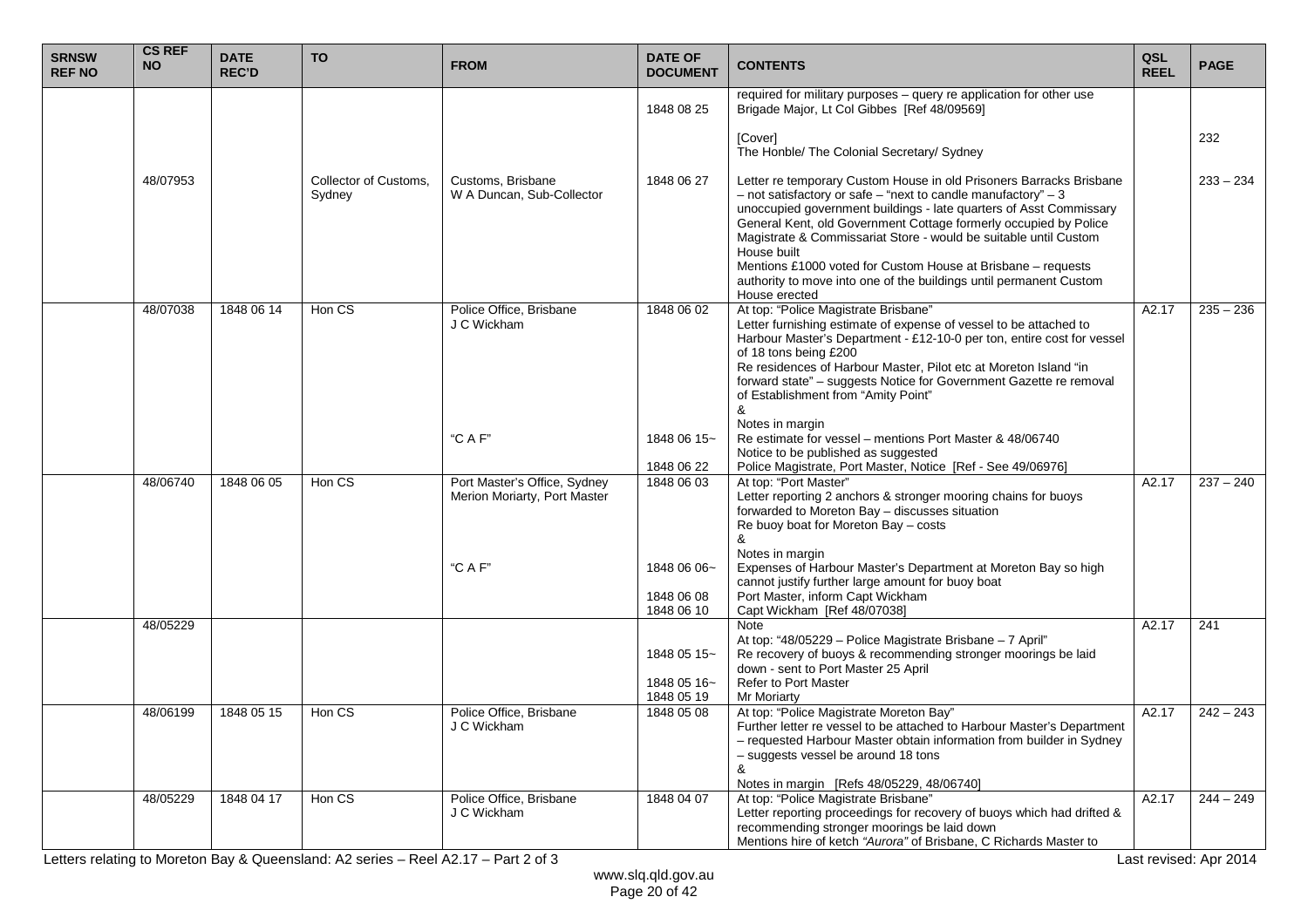| <b>SRNSW</b><br><b>REF NO</b> | <b>CS REF</b><br><b>NO</b> | <b>DATE</b><br><b>REC'D</b> | <b>TO</b>                            | <b>FROM</b>                                                                           | <b>DATE OF</b><br><b>DOCUMENT</b> | <b>CONTENTS</b>                                                                                                                                                                                                                                                                        | QSL<br><b>REEL</b> | <b>PAGE</b> |
|-------------------------------|----------------------------|-----------------------------|--------------------------------------|---------------------------------------------------------------------------------------|-----------------------------------|----------------------------------------------------------------------------------------------------------------------------------------------------------------------------------------------------------------------------------------------------------------------------------------|--------------------|-------------|
|                               |                            |                             |                                      |                                                                                       |                                   | secure buoys - cost £3 - also mentions Mr Freeman (Harbour Master)<br>Suggests small vessel be attached to Harbour Master's Department to<br>maintain buoys<br>&<br>Notes in margin                                                                                                    |                    |             |
|                               |                            |                             |                                      | "C A F"                                                                               | 1848 04 18~                       | Approve of steps taken for recovery of buoys - Capt Wickham's<br>suggestions re moorings to be attended to<br>Query re cost of vessel as proposed to be attached to Harbour                                                                                                            |                    |             |
|                               |                            |                             |                                      |                                                                                       | 1848 04 25                        | Master's Dept<br>Mr Moriarty, Capt Wickham [Ref 48/06199]                                                                                                                                                                                                                              |                    |             |
|                               | 47/10076                   | 1847 12 21                  | Hon CS                               | Commissariat Office, Sydney<br>TW Ramsay DCG                                          | 1847 12 20                        | At top: "Deputy Commissary General"<br>Letter recommending immediate disposal of stock contained in Mr<br>Kent's letter of $6th$ inst [No 266]                                                                                                                                         | A2.17              | $250 - 251$ |
|                               |                            |                             |                                      | "C A F"                                                                               | 1847 12 22~<br>1847 12 24         | &<br>Notes in margin<br>"Approved"<br>Deputy Commissary General                                                                                                                                                                                                                        |                    |             |
|                               | 47/09879                   | 1847 12 14                  | Hon CS                               | Commissariat Office, Sydney<br>T W Ramsay D C G                                       | 1847 12 14                        | At top: "Deputy Commissary General"<br>Submitting copy of letter from Asst Commissary General Kent re<br>disposal of government stock at Moreton Bay [No 264]<br>&                                                                                                                     | A2.17              | $252 - 253$ |
|                               |                            |                             |                                      |                                                                                       |                                   | Notes in margin<br>D C G should report on manner of disposal of stock as suggested by                                                                                                                                                                                                  |                    |             |
|                               |                            |                             |                                      | "C A F"                                                                               | 1847 12 16~<br>1847 12 18         | Mr Kent<br>Deputy Commissary General [Ref 47/10076]                                                                                                                                                                                                                                    |                    |             |
|                               | 47/09879                   |                             | Deputy Commissary<br>General, Sydney | Commissariat Office, Moreton<br>Bay<br>John Kent A C G                                | 1847 12 06                        | "Copy"<br>Letter enclosing Return of Government Cattle & Sheep mustered on<br>5 <sup>th</sup> inst with recommendations re their disposal<br>Re horses - to be retained with working bullocks, goats, implements<br>etc - to be disposed at Public Auction [No 457]<br>"True copy - ?" |                    | $254 - 256$ |
|                               |                            |                             |                                      | Commissariat Office, Moreton<br>Bay<br>John Kent A C G                                | 1847 12 06                        | "Copy"<br>Return of Government Cattle and Sheep the Property of the Crown as<br>actually mustered and arranged for sale on the 5 <sup>th</sup> December 1847 at<br>Moreton Bav                                                                                                         |                    | 257         |
|                               | 47/04919                   | 1847 06 23                  | Hon CS                               | Commissariat Office, Sydney<br>TW Ramsay DCG                                          | 1847 06 15                        | At top: "Deputy Commissary General"<br>Letter submitting Asst Commissary General Kent's letter covering the<br>Tenders for Boiling Down Government Stock Moreton Bay [No 224]<br>[Letter not filmed here]<br>&<br>Notes in margin                                                      | A2.17              | 258         |
|                               |                            |                             |                                      |                                                                                       | 1847 06 16~<br>1847 06 16         | "Approved - Immediate"<br>Deputy Commissary General [Ref 47/09879]                                                                                                                                                                                                                     |                    |             |
|                               | 47/03882                   | 1847 05 12                  | Hon CS                               | Commissariat Office, Sydney<br>Thomasson? for the Deputy<br><b>Commissary General</b> | 1847 05 10                        | At top: "Deputy Commissary General"<br>Enquiring whether purchasers of government stock at Moreton Bay<br>are to be allowed to remain in possession of the Runs for 6 months as<br>suggested by Mr Kent [No 212]<br>&                                                                  | A2.17              | 259         |
|                               |                            |                             |                                      |                                                                                       | 1847 05 12~                       | Notes in margin<br>Doubtful whether this should be granted - difficult to remove them -<br>land in locality should be reserved for sale when no longer required by                                                                                                                     |                    |             |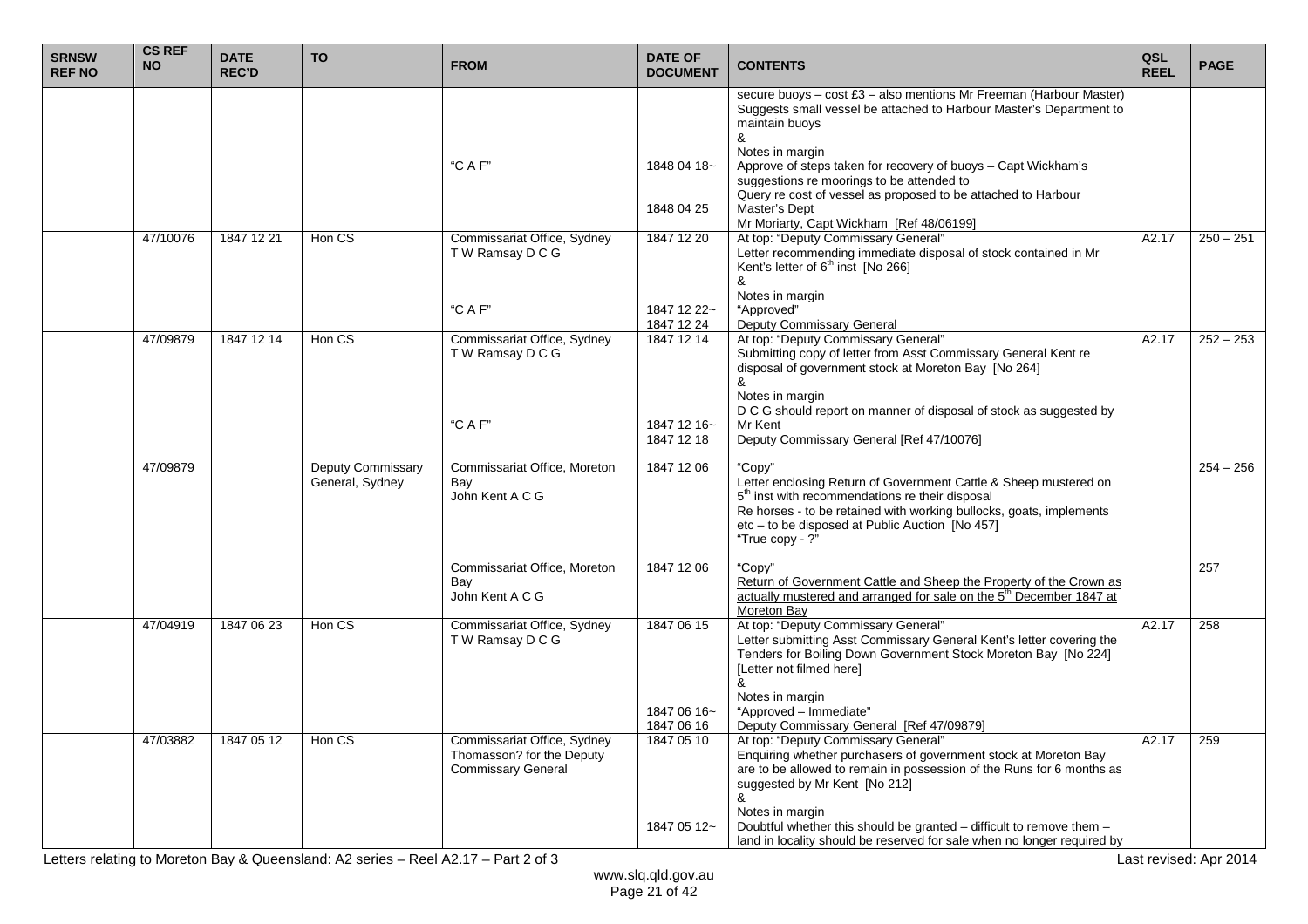| <b>SRNSW</b><br><b>REF NO</b> | <b>CS REF</b><br><b>NO</b> | <b>DATE</b><br><b>REC'D</b> | <b>TO</b>                                   | <b>FROM</b>                                            | <b>DATE OF</b><br><b>DOCUMENT</b>                                       | <b>CONTENTS</b>                                                                                                                                                                                                                                                                                                    | QSL<br><b>REEL</b> | <b>PAGE</b> |
|-------------------------------|----------------------------|-----------------------------|---------------------------------------------|--------------------------------------------------------|-------------------------------------------------------------------------|--------------------------------------------------------------------------------------------------------------------------------------------------------------------------------------------------------------------------------------------------------------------------------------------------------------------|--------------------|-------------|
|                               |                            |                             |                                             | "CAF"                                                  | 1847 05 13~                                                             | government<br>Inform Deputy Commissary General not advisable that purchasers<br>have permission to remain for 6 months in possession of Runs as<br>suggested by Mr Kent                                                                                                                                            |                    |             |
|                               |                            |                             |                                             |                                                        | 1847 05 14                                                              | Deputy Commissary General [Ref 47/04919]                                                                                                                                                                                                                                                                           |                    |             |
|                               | 47/03470                   | 1847 04 27                  | Hon CS                                      | Commissariat Office, Sydney<br>TW Ramsay DCG           | 1847 04 27                                                              | At top: "Deputy Commissary General"<br>Submitting copy of letter from Asst Commissary General Kent re<br>disposal of government stock at Moreton Bay [No 203?]<br>&                                                                                                                                                | A2.17              | 260         |
|                               |                            |                             |                                             | "C A F"                                                | 1847 04 28~                                                             | Notes in margin<br>Deputy Commissary General best judge as to whether suggestions                                                                                                                                                                                                                                  |                    |             |
|                               |                            |                             |                                             |                                                        | 1847 04 30                                                              | advantageous - not prepared to object to them being acted on<br>Deputy Commissary General [Ref 47/03882]                                                                                                                                                                                                           |                    |             |
|                               | 47/03470                   |                             | <b>Deputy Commissary</b><br>General, Sydney | Commissariat Office, Moreton<br>Bay<br>John Kent A C G | 1847 04 20                                                              | "Copy"<br>Letter re disposal of government stock at Moreton Bay - discussion re<br>boiling down - recommends submitting stock to auction with<br>permission for purchasers to remain for 6 months in possession of the<br>Runs the stock now occupy [No 416]<br>'True copy - Charles Wood D A C G"                 |                    | $261 - 262$ |
|                               | 47/03054                   | 1847 04 13                  | Hon CS                                      | Commissariat Office, Sydney<br>T W Ramsay D C G        | 1847 04 12                                                              | At top: "Deputy Commissary General"<br>Letter reporting he has communicated with Asst Commissary General<br>Kent re disposal of stock at Moreton Bay [No 200]<br>&<br>Note in margin<br>"Read" [Ref 47/03470]                                                                                                      | A2.17              | 263         |
|                               |                            |                             |                                             | "C A F"                                                | 1846 08 10~<br>1846 12 15~<br>1847 04 01~<br>1847 04 06~<br>1847 04 08~ | Notes re above<br>Re formation of the new Settlement<br>On Col Barney's return from his next trip<br>Resubmitted, the Settlement having been ordered to be abandoned<br>Deputy Commissary General to be instructed to prepare necessary<br>measures for disposal of stock<br>"Yes!"                                |                    | 264         |
|                               | 46/05410                   |                             |                                             |                                                        | 1847 04 12<br>1846 08 10                                                | Deputy Commissary General [Ref 47/03054]<br>Note                                                                                                                                                                                                                                                                   | A2.17              | 265         |
|                               |                            |                             |                                             |                                                        |                                                                         | Government livestock at Moreton Bay<br>Submitted for information of His Excellency - instructions                                                                                                                                                                                                                  |                    |             |
|                               | 46/05410                   | 1846 07 24                  | Hon CS                                      | Commissariat Office, Sydney<br>T W Ramsay D C G        | 1846 07 23                                                              | At top: "Assistant Commissary General" 'Immediate"<br>Recommending postponement of sale of government stock at Moreton<br>Bay - mentions recently published Parliamentary Paper re new Penal<br>Settlement to northward - statement of livestock remaining to 30 <sup>th</sup><br>June last enclosed [No 120]<br>& |                    | $266 - 267$ |
|                               |                            |                             |                                             | " $M O'C''$                                            | 1846 07 24~                                                             | Notes in margin<br>Concur with opinion herein until more definite information re<br>establishment of new settlement to the northward<br>"I approve"                                                                                                                                                                |                    |             |
|                               |                            |                             |                                             | "C A F"                                                | 1846 07 25<br>1846 08 10~                                               | Deputy Commissary General<br>"Approved"                                                                                                                                                                                                                                                                            |                    |             |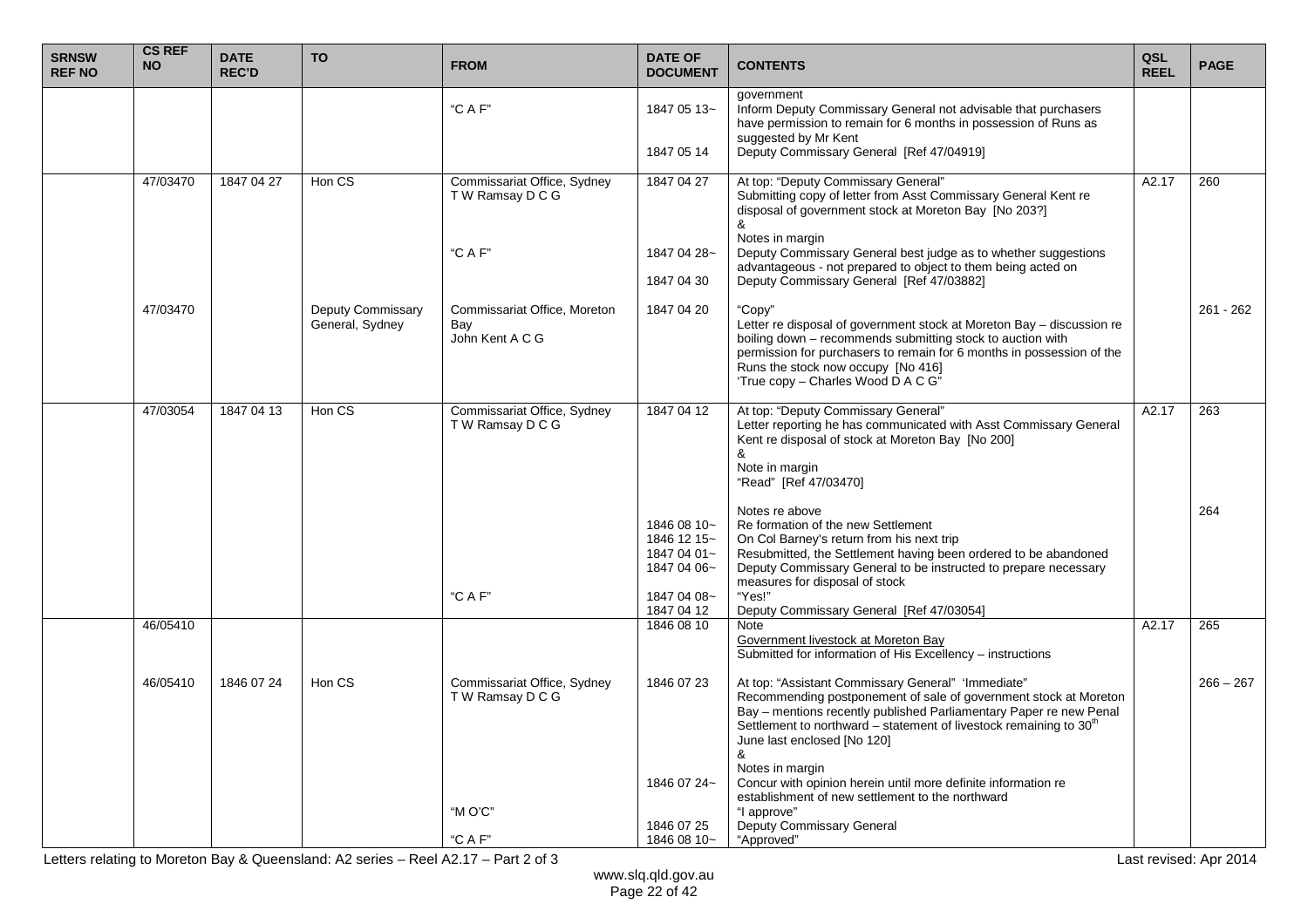| <b>SRNSW</b><br><b>REF NO</b> | <b>CS REF</b><br><b>NO</b> | <b>DATE</b><br><b>REC'D</b> | <b>TO</b>                                             | <b>FROM</b>                                              | <b>DATE OF</b><br><b>DOCUMENT</b> | <b>CONTENTS</b>                                                                                                                                                                                                                       | QSL<br><b>REEL</b> | <b>PAGE</b> |
|-------------------------------|----------------------------|-----------------------------|-------------------------------------------------------|----------------------------------------------------------|-----------------------------------|---------------------------------------------------------------------------------------------------------------------------------------------------------------------------------------------------------------------------------------|--------------------|-------------|
|                               | 46/05410                   |                             | <b>Deputy Commissary</b><br>General Ramsay,<br>Sydney | Moreton Bay<br>John Kent A C G                           | 1846 07 01                        | "Extract"<br>Return of Live Stock, remaining in hand at Moreton Bay, the Property<br>of the Crown on the 30 <sup>th</sup> June 1846<br>"Certified - W T Ramsay D C G"                                                                 |                    | 268         |
|                               | 46/04925                   | 1846 07 09                  | Hon CS                                                | Commissariat Office, Sydney<br>T W Ramsay D C G          | 1846 07 08                        | At top: "Assistant Commissary General"<br>Transmitting letter from Asst Commissary General Kent re upset price<br>of government cattle remaining unsold at Moreton Bay [No 119]<br>&                                                  | A2.17              | 269         |
|                               |                            |                             |                                                       | "G G"                                                    | 1846 07 09~<br>1846 07 11         | Notes in margin<br>"Approved"<br>Deputy Commissary General [Ref 46/05410]                                                                                                                                                             |                    |             |
|                               | 46/04925                   |                             | Deputy Commissary<br>General, Sydney                  | Commissariat Office, Moreton<br>Bay<br>John Kent A C G   | 1846 06 30                        | "Copy"<br>Letter re upset price for government cattle $-$ query re disposal of<br>sheep [No 366]<br>"True copy - Charles Wood D A C G"                                                                                                |                    | 270         |
|                               | 46/04543                   | 1846 06 23                  | Hon CS                                                | Commissariat Office, Sydney<br>T W Ramsay D C G          | 1846 06 22                        | At top: "Deputy Commissary General"<br>Enclosing copy of letter from Asst Commissary General Kent re<br>disposal of 50 wethers from government flock to Commissioner of<br>Crown Lands at Moreton Bay - re price [No 115]<br>&        | A2.17              | 271         |
|                               |                            |                             |                                                       | "G G"                                                    | 1846 06 25~<br>1846 06 26         | Notes in margin<br>Approved - Commissioner may not require so large a number<br>Deputy Commissary General [Ref 46/04925]                                                                                                              |                    |             |
|                               | 46/04543                   |                             | <b>Deputy Commissary</b><br>General Ramsay,<br>Sydney | Commissariat Office, Moreton<br>Bay<br>John Kent A C G   | 1846 06 03                        | "Copy"<br>Enclosing note from Commissioner of Crown Lands requesting<br>permission to purchase 50 wethers from government herds for his<br>Station - recommends [No 361]<br>"True copy - Charles Wood D A C G"                        |                    | 272         |
|                               |                            |                             | J Kent D A C G in<br>charge of<br>Government Stock    | Border Police Station,<br>Woogaroo<br>S Simpson C C L    | 1846 06 02                        | "Copy"<br>Request to purchase 50 wedders [wethers] for use of Station<br>"True copy - Charles Wood D A C G"                                                                                                                           |                    | 273         |
|                               | 46/03962                   | 1846 05 28                  | Hon CS                                                | Commissariat Office, Sydney<br>T W Ramsay D C G          | 1846 05 28                        | At top: "Deputy Commissary General"<br>Submitting copy of letter from Asst Commissary General Kent re sale<br>of government stock at Moreton Bay - suggested upset price<br>[No 110]<br>&<br>Notes in margin                          | A2.17              | 274         |
|                               |                            |                             |                                                       | "G G"                                                    | 1846 05 28~<br>1846 05 29         | Inform Deputy Commissary General that approve of course proposed<br>by him<br>Deputy Commissary General [Ref 46/04543]                                                                                                                |                    |             |
|                               | 46/03962                   |                             | Thomas W Ramsay<br>D C G                              | Commissariat Office, Moreton<br>Bay<br>John Kent D A C G | 1846 05 15                        | "Copy"<br>Letter re proposed upset price for government cattle – recommends<br>sale take place at beginning of Spring, better sold on spot rather than<br>in Sydney - re advertisement [No 360]<br>"True copy - Charles Wood D A C G" |                    | $275 - 276$ |
|                               | 46/03108                   | 1846 04 24                  | Hon CS                                                | Commissariat Office, Sydney<br>T W Ramsay D C G          | 1846 04 24                        | At top: "Deputy Commissary General"<br>Submitting copy of letter from Asst Commissary General Kent re                                                                                                                                 | A2.17              | $277 - 278$ |

Letters relating to Moreton Bay & Queensland: A2 series – Reel A2.17 – Part 2 of 3 Last revised: Apr 2014 Last revised: Apr 2014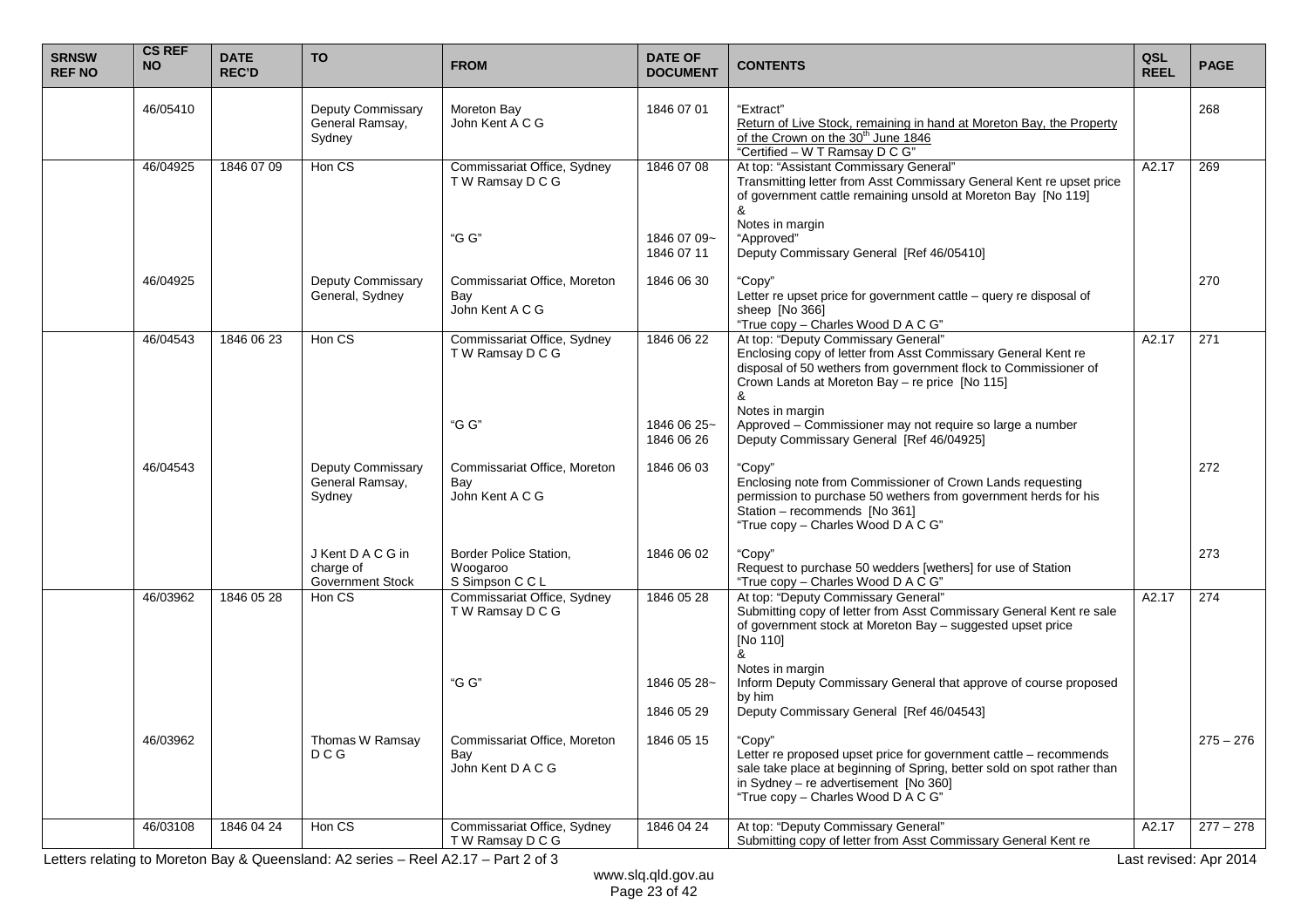| <b>SRNSW</b><br><b>REF NO</b> | <b>CS REF</b><br><b>NO</b> | <b>DATE</b><br><b>REC'D</b> | <b>TO</b>                        | <b>FROM</b>                                              | <b>DATE OF</b><br><b>DOCUMENT</b> | <b>CONTENTS</b>                                                                                                                                                                                                                                                                                                                                                               | QSL<br><b>REEL</b> | <b>PAGE</b> |
|-------------------------------|----------------------------|-----------------------------|----------------------------------|----------------------------------------------------------|-----------------------------------|-------------------------------------------------------------------------------------------------------------------------------------------------------------------------------------------------------------------------------------------------------------------------------------------------------------------------------------------------------------------------------|--------------------|-------------|
|                               |                            |                             |                                  | "G G"                                                    | 1846 04 25~<br>1846 04 28         | disposal of government stock at Moreton Bay - reporting on same<br>[No 107]<br>&<br>Notes in margin<br>"Approved"<br>Deputy Commissary General                                                                                                                                                                                                                                |                    |             |
|                               | 46/03108                   |                             | Thomas W Ramsay<br>D C G, Sydney | Commissariat Office, Moreton<br>Bay<br>John Kent D A C G | 1846 04 13                        | "Copy"<br>Letter re disposal of remainder of government stock – arrangements –<br>mentions boiling down sheep & salting cattle fit for slaughter -<br>encloses Estimate of salt & saltpetre required & Requisition for Stores<br>[No 354]<br>"True copy - Charles Wood D A C G"                                                                                               |                    | $279 - 281$ |
|                               | 46/02237                   | 1846 03 21                  | Hon CS                           | Commissariat Office, Sydney<br>T W Ramsay D C G          | 1846 03 20                        | At top: "Deputy Commissary General"<br>Letter re disposal of government stock Moreton Bay - reporting on<br>sale advertised on $10^{th}$ Inst – copy Deputy Asst Commissary General's<br>report re boiling down unsold cattle & sheep enclosed [see p 284]<br><b>INo 1021</b><br>Requests Governor's final instructions with view to breaking-up of the<br>Establishment<br>& | A2.17              | $282 - 283$ |
|                               |                            |                             |                                  | "G G"                                                    | 1846 03 28~<br>1846 03 30         | Notes in margin<br>Anxious to break up Establishment at Moreton Bay - re disposal of<br>cattle - salting preferred to boiling down - salt meat to Norfolk Island<br>or Van Diemen's Land<br>Deputy Commissary General [Ref 46/03108]                                                                                                                                          |                    |             |
|                               | 46/03108                   |                             | Thomas W Ramsay<br>D C G, Sydney | Commissariat Office, Moreton<br>Bay<br>John Kent D A C G | 1846 04 13                        | "Copy"<br>Letter re disposal of remainder of government stock – arrangements –<br>mentions boiling down sheep & salting cattle fit for slaughter -<br>encloses Estimate of salt & salpetre required & Requisition for Stores<br>[No 354]<br>"True copy - Charles Wood D A C G"<br>[duplicate of letter at p 279]                                                              | A2.17              | $284 - 286$ |
|                               | 45/05823                   | 1845 08 12                  | Hon CS                           | Commissariat Office, Sydney<br>T W Ramsay D C G          | 1845 08 11                        | At top: "Deputy Commissary General"<br>Submitting copy of letter from Asst Commissary General Kent re<br>Government Stock Station Moreton Bay - query re continued<br>maintenance of that Establishment – suggests sale of stock [No 70]<br>&<br>Notes in margin                                                                                                              | A2.17              | 287 - 288   |
|                               |                            |                             |                                  | "G G"                                                    | 1845 08 14~<br>1845 08 14         | Concur with Deputy Commissary General's proposal to sell stock &<br>break up Establishment<br>Deputy Commissary General [Ref 46/02237]                                                                                                                                                                                                                                        |                    |             |
|                               | 41/02799                   | 1841 03 06                  | Hon CS                           | Commissariat Office, Sydney<br>Miller D C G              | 1841 03 06                        | Letter applying for 12 men for Stock & Agricultural Establishment at<br>Moreton Bay - to be sent by cutter "John" - discusses problems at<br>Establishment – mentions Commandant Gorman withdrawing men for<br>other purposes - has Governor's instructions [No 760]<br>&                                                                                                     | A2.17              | 289 - 292   |
|                               |                            |                             |                                  | "G G"                                                    | 1841 03 11~                       | Notes in margin<br>Has any such instruction been given?<br>Inform Deputy Commissary General that not aware of giving orders to<br>deprive Commissariat Officer at Moreton Bay of exclusive care &<br>management of convicts assigned to Commissariat Dept - discusses                                                                                                         |                    |             |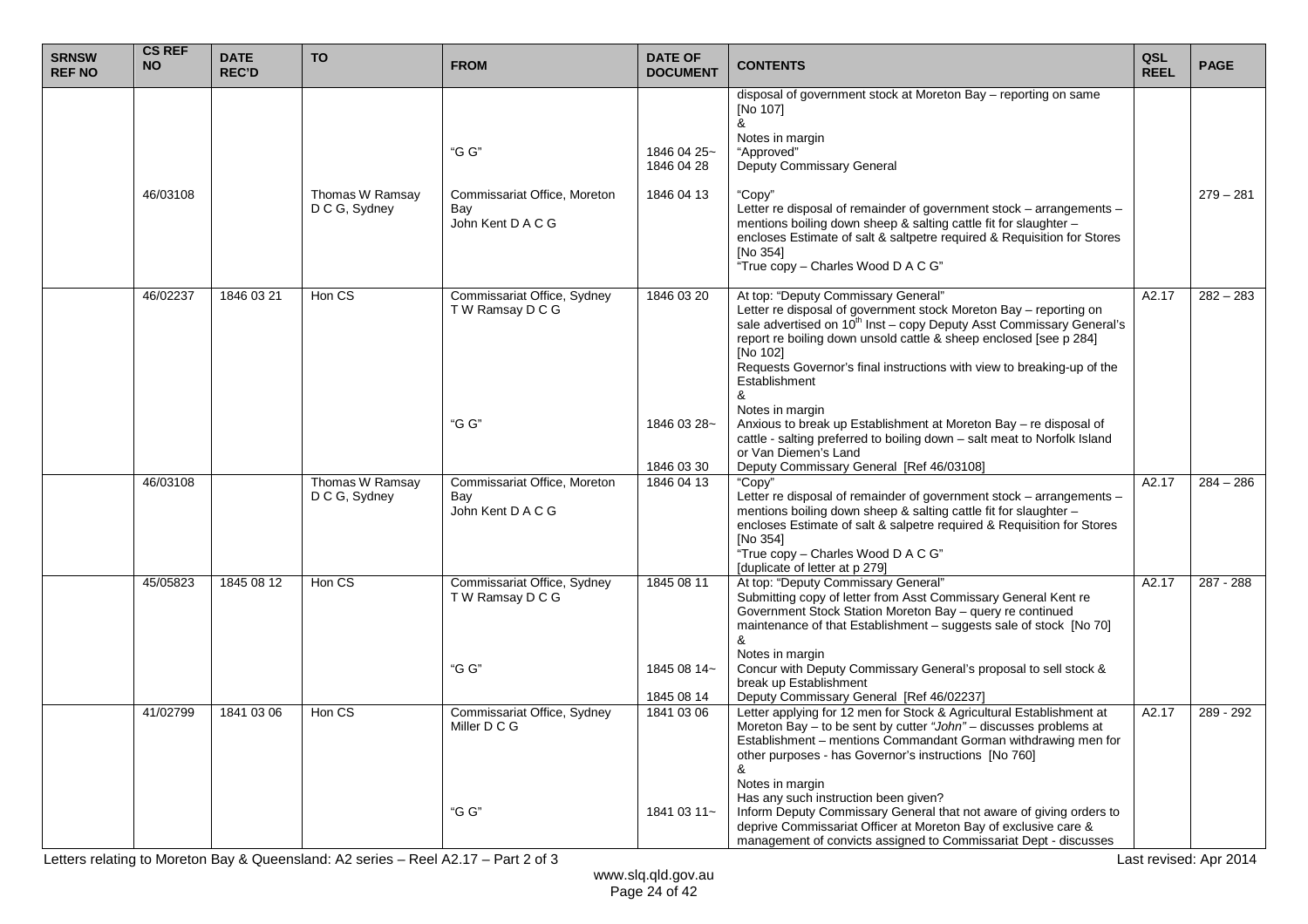| <b>SRNSW</b><br><b>REF NO</b> | <b>CS REF</b><br><b>NO</b> | <b>DATE</b><br><b>REC'D</b> | <b>TO</b> | <b>FROM</b>                                                                                | <b>DATE OF</b><br><b>DOCUMENT</b> | <b>CONTENTS</b>                                                                                                                                                                                                                                                                                                                                                                                                                                                                                                                                                                                                                                                                                                                                                                                                                                                  | <b>QSL</b><br><b>REEL</b> | <b>PAGE</b> |
|-------------------------------|----------------------------|-----------------------------|-----------|--------------------------------------------------------------------------------------------|-----------------------------------|------------------------------------------------------------------------------------------------------------------------------------------------------------------------------------------------------------------------------------------------------------------------------------------------------------------------------------------------------------------------------------------------------------------------------------------------------------------------------------------------------------------------------------------------------------------------------------------------------------------------------------------------------------------------------------------------------------------------------------------------------------------------------------------------------------------------------------------------------------------|---------------------------|-------------|
|                               |                            |                             |           |                                                                                            |                                   | Mr Kent's disrespectful attitude towards Commandant<br>12 men to be sent from Hyde Park Barracks to Moreton Bay - Capt<br>McLean to select good men - Commandant to determine how many<br>may be placed at Mr Kent's disposal - copy letters to Lt Gorman &<br>refer him to Order given by Minute on 40/00885 which is still in force                                                                                                                                                                                                                                                                                                                                                                                                                                                                                                                            |                           |             |
|                               | 40/08442                   | 1840 08 27                  | Hon CS    | Commandants Office, Moreton<br>Bay<br>O Gorman, Lieut 80 <sup>th</sup> Regt,<br>Commandant | 1840 08 12<br>1840 08 30~         | Letter re men required for care of government stock at Moreton Bay -<br>mentions Major Cotton, Mr Miller & Mr Kent [No 40/42]<br>Discussion re numbers – mentions arrivals in Cutter "John" and<br>Schooner "Harleguin" – would only take men from Mr Kent if needed<br>for Survey Department<br>&<br>Notes in margin<br>Matter to be left to Lt Gorman's discretion – important that Survey                                                                                                                                                                                                                                                                                                                                                                                                                                                                     | A2.17                     | $293 - 295$ |
|                               |                            |                             |           | "G G"                                                                                      | 1840 09 18                        | Dept be kept active<br>Commandant [Ref 40/04997]                                                                                                                                                                                                                                                                                                                                                                                                                                                                                                                                                                                                                                                                                                                                                                                                                 |                           |             |
|                               | 40/04997                   | 1840 05 19                  | Hon CS    | Commissariat Office, Sydney<br>Miller D C G                                                | 1840 05 18                        | Letter re care of government stock at Moreton Bay & numbers of men<br>- mentions departure of Major Cotton & D A C G Owen [No 704]<br>Re Lieut Gorman's recommendation & differences between D A C G<br>Kent and Lieut Gorman<br>&<br>Notes in margin                                                                                                                                                                                                                                                                                                                                                                                                                                                                                                                                                                                                            | A2.17                     | $296 - 299$ |
|                               |                            |                             |           | "G G"                                                                                      | 1840 05 19~<br>1840 05 28         | Copy of letter to Lt Gorman with intimation he must not reduce number<br>of men in charge of government cattle<br>Lt Gorman, Deputy Commissary General                                                                                                                                                                                                                                                                                                                                                                                                                                                                                                                                                                                                                                                                                                           |                           |             |
|                               | 40/04171                   | 1840 04 25                  | Hon CS    | Commissariat Office, Sydney<br>Miller D C G                                                | 1840 04 24                        | Reporting on Lieut Gorman's letter re short supply of flour in Schooner<br>"John & Charlotte" - Mr Kent reported wheat crop destroyed so more<br>flour sent by Cutter "John" [No 695]<br>Discussion re Lieut Gorman's recommendation re withdrawal of men<br>from Commissariat at Moreton Bay - discusses Mr Kent's duties &<br>requirements re care of stock & agriculture - mentions withdrawal of 3<br>experienced men in particular - transferred to Survey Department<br>Margin<br>John Mayhall<br><b>Richard Snead</b><br>Thomas Brooks<br>&                                                                                                                                                                                                                                                                                                               | A2.17                     | $300 - 304$ |
|                               |                            |                             |           | "G G"                                                                                      | 1840 04 28~                       | Notes in margin<br>Lt Gorman to ensure sufficient number of men kept to take care of live<br>stock under Mr Kent's charge - re differences between Lt Gorman &<br>Mr Kent<br>Reply to Mr Miller, letter to Lt Gorman                                                                                                                                                                                                                                                                                                                                                                                                                                                                                                                                                                                                                                             |                           |             |
|                               | 40/03535                   | 1840 04 06                  | Hon CS    | Commandants Office, Moreton<br>Bay<br>O Gorman, Lieut 80 <sup>th</sup> Regt,<br>Commandant | 1840 05 08~<br>1840 02 24         | Deputy Commissary General, Commandant [Ref 40/04997]<br>Letter reporting shortage of provisions brought by "John & Charlotte"<br>schooner arrived 21 <sup>st</sup> Inst - D A C G Kent informs re shortage of flour<br>Re rations - Estimate of Provisions from Mr Kent attached [No 40/13]<br>Reporting mail to be sent overland in charge of overseer William<br>White [also spelt Whyte] accompanied by James Turner late coxswain<br>of Pilot's Boat & prisoner Thomas Delvin also from Pilot's Boat -<br>encloses statements of these men's services (Statements not filmed<br>here - see 40/03533 & 40/03534 - A2.11 - p 143 & 459)<br>Outlines instructions to Capt Collins Commander "John & Charlotte" re<br>carriage of White, Turner & Delvin as far as Clarence River - to<br>continue by land if no vessel sailing immediately – to report to Major | A2.17                     | $305 - 306$ |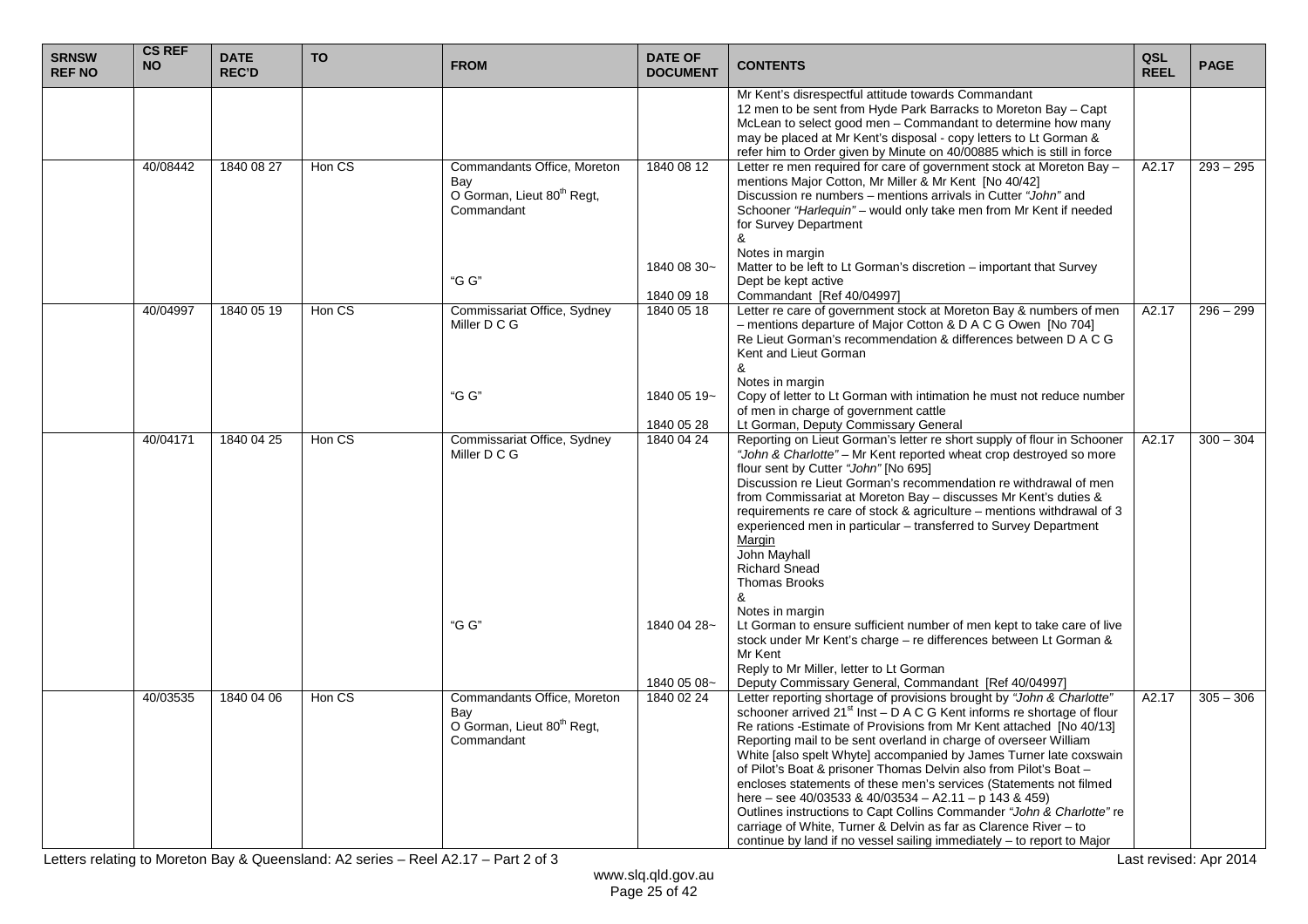| <b>SRNSW</b><br><b>REF NO</b> | <b>CS REF</b><br><b>NO</b> | <b>DATE</b><br><b>REC'D</b> | <b>TO</b>                                       | <b>FROM</b>                                              | <b>DATE OF</b><br><b>DOCUMENT</b> | <b>CONTENTS</b>                                                                                                                                                                                                                                                                                                                                                                                                                                                                                         | QSL<br><b>REEL</b> | <b>PAGE</b>                    |
|-------------------------------|----------------------------|-----------------------------|-------------------------------------------------|----------------------------------------------------------|-----------------------------------|---------------------------------------------------------------------------------------------------------------------------------------------------------------------------------------------------------------------------------------------------------------------------------------------------------------------------------------------------------------------------------------------------------------------------------------------------------------------------------------------------------|--------------------|--------------------------------|
|                               |                            |                             |                                                 | "G G"                                                    | 1840 04 06~<br>1840 04 07~        | Kemp & Police Magistrate Gray at Port Macquarie<br>&<br>Notes in margin<br>Letter to be sent to Commissary General - plenty of maize & other<br>provisions at Settlement - no serious inconvenience from want of flour<br>Deputy Commissary General [Ref 40/04171]                                                                                                                                                                                                                                      |                    |                                |
|                               |                            |                             |                                                 | Commissariat Office, Moreton<br>Bay<br>John Kent D A C G | 1840 02 24                        | Estimate of Provisions in hand at Moreton Bay shewing [sic] the time<br>they are calculated to last from the 21 <sup>st</sup> of February 1840<br>Quantity in Store / No of Days                                                                                                                                                                                                                                                                                                                        |                    | $307 - 308$<br>p 308<br>blank] |
|                               | 45/05823                   |                             | T W Ramsay, Deputy<br><b>Commissary General</b> | Commissariat Office, Moreton<br>Bay<br>John Kent D A C G | 1845 07 24                        | "Copy"<br>Letter re slaughter of cattle at Moreton Bay & salt beef in Store<br>including a Return of cattle & sheep (mentions sheep purchased from<br>F Bracker) - discussion re management & sale [No 300]<br>"True copy - Charles Wood D A C G"                                                                                                                                                                                                                                                       | $\overline{A2.17}$ | $309 - 312$                    |
|                               | 44/08666                   | 1844 11 19                  | Hon CS                                          | Commissariat Office, Sydney<br>TW Ramsay DCG<br>"G G"    | 1844 11 18<br>1844 11 20~         | At top: "Deputy Commissary General"<br>Letter re gratuity to Deputy Assistant Commissary General Kent -<br>£100 per annum from 19 <sup>th</sup> July 1839 [No 12]<br>&<br>Notes in margin<br>"Read" [Ref - See 45/05823]                                                                                                                                                                                                                                                                                | A2.17              | 313                            |
|                               |                            |                             | Governor Sir George<br>Gipps                    | <b>Downing Street</b><br>Stanley                         | 1844 06 08<br>1844 11 11          | At top: "M6428 – 19 <sup>th</sup> Nov 1844" - "Received per "Dublin" 2 <sup>nd</sup> Nov<br>1844"<br>Acknowledging receipt of Despatch No 191 of 25 November 1843 re<br>payment of gratuity of £150 to D A C G Kent & enclosing copy of<br>Minute from Lords Commissioners of the Treasury - directions to pay<br>Mr Kent £100 per annum from $19^{th}$ July 1839 – when livestock<br>disposed of, will be reviewed [No 88]<br>&<br>Notes in margin<br>Copy to Deputy Commissary General [Ref 44/08666] | A2.17              | $314 - 316$                    |
|                               |                            |                             |                                                 |                                                          |                                   | At top: "M6428"<br>Copy of a Treasury Minute dated 28 May 1844<br>Refers to Minutes of 6 <sup>th</sup> & 27 <sup>th</sup> April 1841 & letters from<br>Mr Miller & Mr Stephen - instructions to write to Officer in Charge of<br>Commissariat New South Wales re government flocks & herds at<br>Moreton Bay & payment of gratuity to D A C G Kent from 19th July<br>1839<br>Also at top: "8499, 9423"                                                                                                  |                    | $317 - 321$                    |
|                               | 43/08315                   | 1843 11 14                  | Hon CS                                          | Commissariat Office, Sydney<br>Miller D C G              | 1843 11 13<br>1843 12 07~         | Transmitting copy of letter from Mr Trevelyan to Mr Stephen re<br>government cattle & sheep at Moreton Bay & granting of gratuity by<br>Lords of Treasury to D A C G Kent on disposal of stock - discussion<br>re delay in their disposal & Mr Kent's claim for earlier payment - re his<br>situation [No 951]<br>&<br>Notes in margin<br>Reported to Secretary of State - Despatch No 191/1843<br>Query re answer to the letter or anything further to be done re Mr                                   | $\overline{A2.17}$ | $322 - 326$                    |
|                               |                            |                             |                                                 | "G G"                                                    | 1843 12 07~                       | Kent's gratuity<br>Inform Mr Miller have written to Secretary of State re Mr Kent's<br>gratuity                                                                                                                                                                                                                                                                                                                                                                                                         |                    |                                |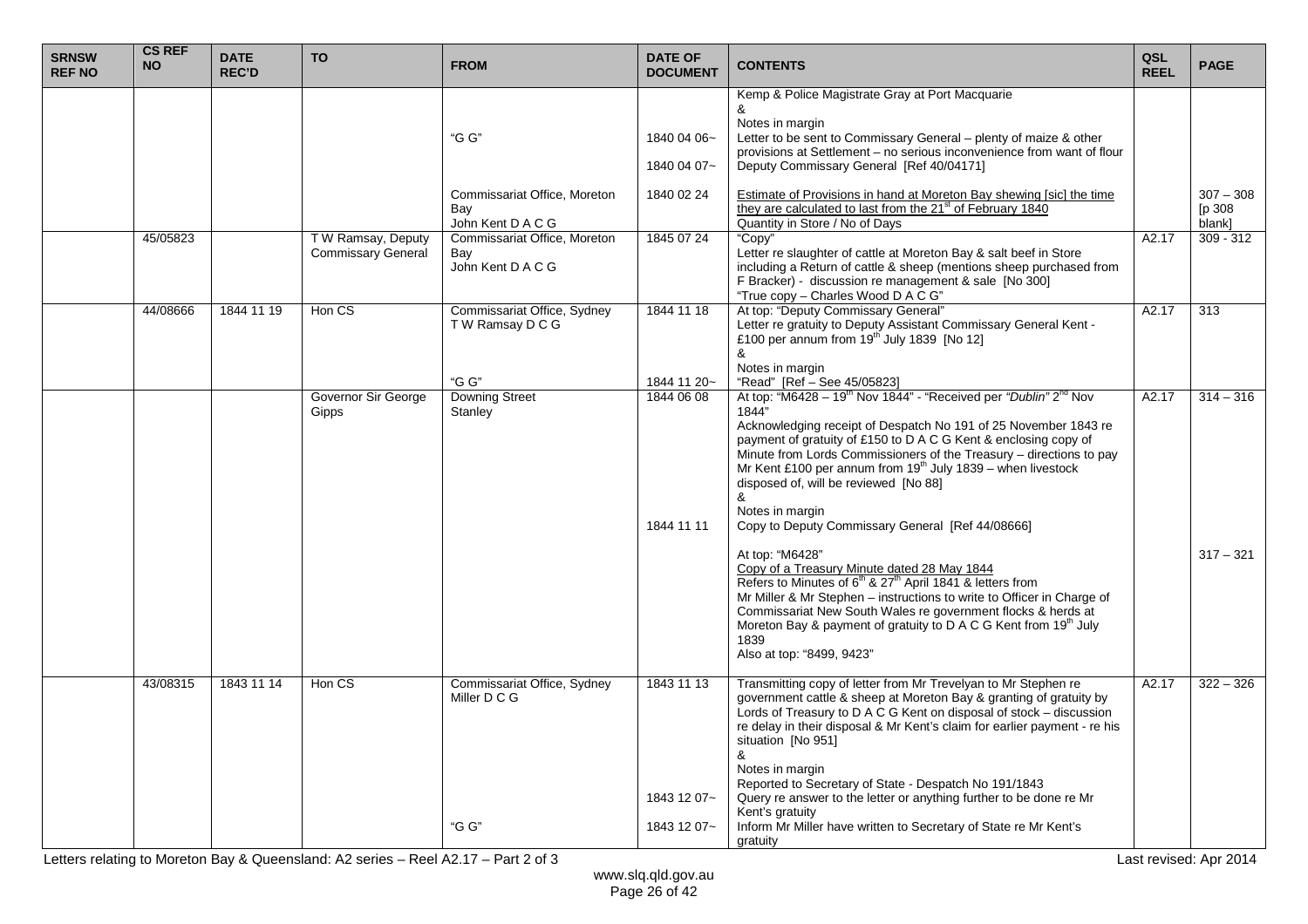| <b>SRNSW</b><br><b>REF NO</b> | <b>CS REF</b><br><b>NO</b> | <b>DATE</b><br><b>REC'D</b> | <b>TO</b>            | <b>FROM</b>                                          | <b>DATE OF</b><br><b>DOCUMENT</b>       | <b>CONTENTS</b>                                                                                                                                                                                                                                                                                                                                                                                                                                                                                                                                                         | QSL<br><b>REEL</b> | <b>PAGE</b> |
|-------------------------------|----------------------------|-----------------------------|----------------------|------------------------------------------------------|-----------------------------------------|-------------------------------------------------------------------------------------------------------------------------------------------------------------------------------------------------------------------------------------------------------------------------------------------------------------------------------------------------------------------------------------------------------------------------------------------------------------------------------------------------------------------------------------------------------------------------|--------------------|-------------|
|                               | 43/08315                   |                             | James Stephen        | <b>Treasury Chambers</b><br>C E Trevelyan            | 1843 12 09<br>1841 04 10                | Mr Miller [Ref M6428]<br>"Copy"<br>Letter re Convict Establishment at Moreton Bay & government herds<br>still remaining there - mentions Lord John Russell & application for<br>special allowance for Mr Kent Commissariat Officer in charge of<br>disposal of herds -re their sale<br>Gratuity to be granted to Mr Kent once herds finally disposed of in<br>proportion to his management - Governor to report<br>When herds sold, remaining convicts & Commissariat Establishment<br>at Moreton Bay may be finally removed                                            |                    | $327 - 329$ |
|                               | 43/08315                   |                             |                      |                                                      |                                         | Extract from Deputy Commissary General Miller's letter to the Lord<br>Commissioners of Her Majesty's Treasury, dated 6 <sup>th</sup> February 1840 -<br>No 2594<br>Recommending allowance to Mr Kent of £150 per annum from 19 <sup>th</sup><br>July last                                                                                                                                                                                                                                                                                                               |                    | $330 - 331$ |
|                               | 43/01371                   | 1843 02 22                  | Hon CS               | <b>Brisbane</b><br>J C Wickham<br>"G G"              | 1843 02 15<br>1843 02 22~<br>1843 03 02 | At top: "Police Magistrate"<br>Letter re government stock at Moreton Bay & Runs on which they are<br>placed - re D A C G Kent's concerns at Limestone - encloses letter<br>from Dr Simpson [see p 339]<br>&<br>Notes in margin<br>Send copy of this to Mr Miller in reply to 43/00250<br>Mr Miller [Ref - See 45/05823]                                                                                                                                                                                                                                                 | A2.17              | $332 - 333$ |
|                               |                            |                             |                      |                                                      |                                         | [Cover]<br>On Her Majesty's Service/ The Honble/ The Colonial Secretary/<br>Sydney<br>[From] Police Office/ Moreton Bay<br>[postmarked: General Post Office - Sydney / FE * 22 / 1843]                                                                                                                                                                                                                                                                                                                                                                                  |                    | 334         |
|                               | 43/00250                   | 1843 01 10                  | Hon CS               | Commissariat Office, Sydney<br>Miller D C G<br>"G G" | 1843 01 09<br>1843 01 14                | Letter re disposal of government stock at Moreton Bay & delay -<br>mentions stock removed from Eagle Farm & Sheep Stations in danger<br>of infection with public thoroughfares running through - no room for<br>increased flocks [No 889]<br>Situation confirmed by Major Hunter - forwarding copies of 3 letters<br>from D A C G Kent [see $p$ 341 – 347] – mentions purchase of rams<br>from Mr Leslie<br>&<br>Notes in margin<br>Copy to Capt Wickham                                                                                                                | A2.17              | $335 - 338$ |
|                               | 43/01371                   |                             | Capt Wickham, Police | <b>Brisbane</b>                                      | 1843 01 16<br>1843 02 12                | If Stations formed without having obtained licences, parties who have<br>formed them within the limits must immediately vacate them; if any<br>formed under licence, licensed parties to be warned licences cannot<br>be renewed<br>Query whether order rescinded which prohibited formation of Stations<br>within 50 miles of Brisbane - inform Deputy Commissary General as<br>above - to act on his own discretion re purchase of rams<br>Capt Wickham, Commissary Miller [Ref 43/01371]<br>Letter re location of squatters within 50 miles of Brisbane – brought to | A2.17              | $339 - 340$ |
|                               |                            |                             | Magistrate           | S Simpson, Commissioner of                           |                                         | Governor's notice when visiting that stock holders viz. Messrs Bigge,                                                                                                                                                                                                                                                                                                                                                                                                                                                                                                   |                    |             |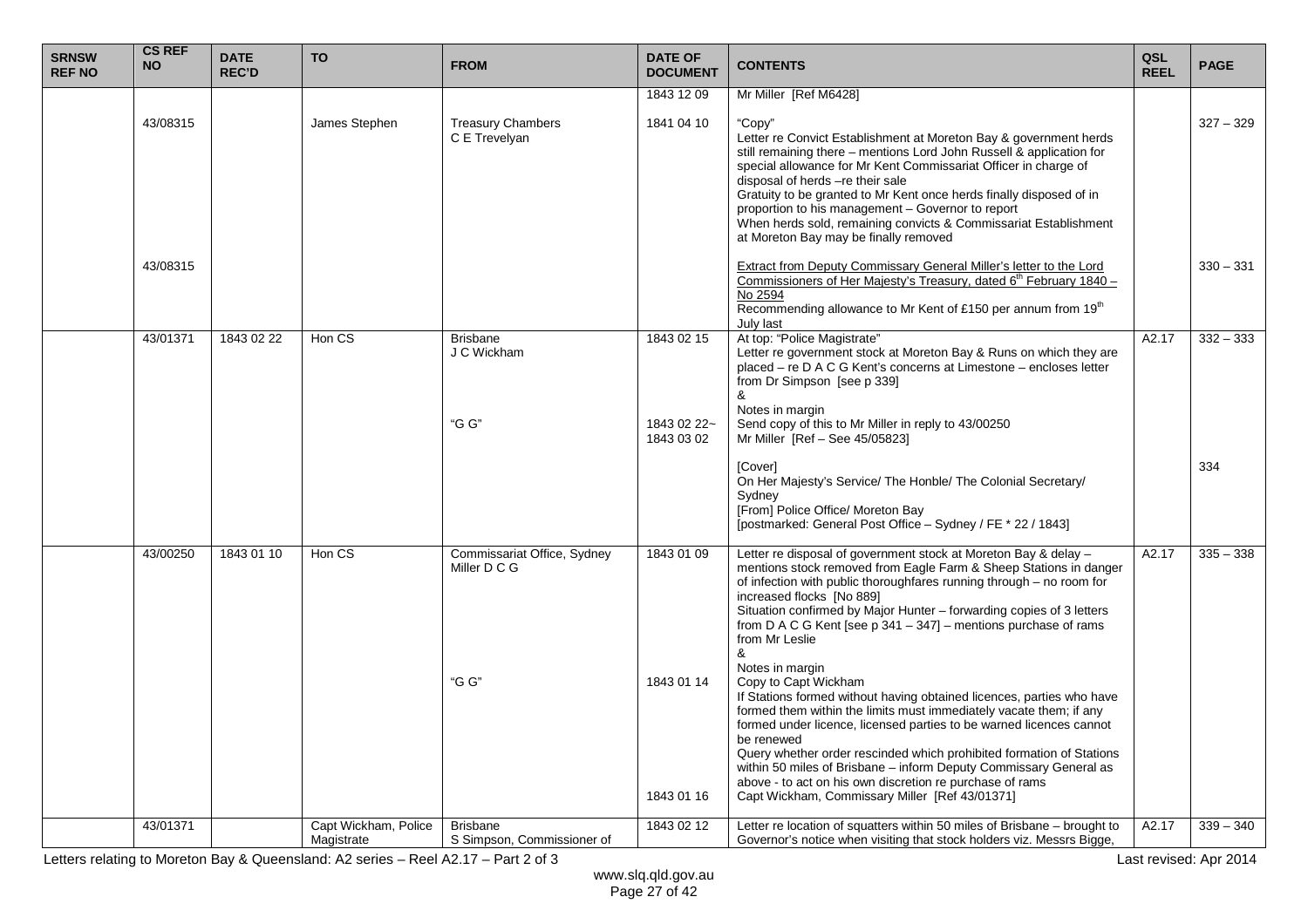| <b>SRNSW</b><br><b>REF NO</b> | <b>CS REF</b><br><b>NO</b> | <b>DATE</b><br><b>REC'D</b> | <b>TO</b>                                               | <b>FROM</b>                                              | <b>DATE OF</b><br><b>DOCUMENT</b> | <b>CONTENTS</b>                                                                                                                                                                                                                                                                                                                                                                                                                                                                                                                                       | QSL<br><b>REEL</b> | <b>PAGE</b>                                  |
|-------------------------------|----------------------------|-----------------------------|---------------------------------------------------------|----------------------------------------------------------|-----------------------------------|-------------------------------------------------------------------------------------------------------------------------------------------------------------------------------------------------------------------------------------------------------------------------------------------------------------------------------------------------------------------------------------------------------------------------------------------------------------------------------------------------------------------------------------------------------|--------------------|----------------------------------------------|
|                               |                            |                             |                                                         | Crown Lands                                              |                                   | Eales, Jones, Bell, Goodwin and others are within that limit -<br>authorised to grant licences with warning re sale at an earlier period<br>Discussion re enforcement of 50 miles limit & effects on squatters -<br>would move to the Bunya Country - consequences<br>Re Government Runs - mentions R Jones' superintendent drove<br>sheep from Darling Downs close to Government Station at Limestone<br>- vacated on being warned                                                                                                                   |                    |                                              |
|                               | 43/00250                   |                             | William Miller, Deputy<br><b>Commissary General</b>     | Commissariat Office, Moreton<br>Bay<br>John Kent D A C G | 1842 12 05                        | "Copy No 1"<br>Letter re management of government stock at Moreton Bay if disposal<br>delayed – mentions removal of stock from Eagle Farm [No 148]<br>Discusses difficulties as all vacant land now occupied - applied to<br>Commissioner of Crown Land re trespass of R Jones with sheep on<br>the Government Station - suggests government establishments to be<br>south of the Brisbane, cattle at Eagle Farm to go to Red Bank & sheep<br>to the Bremer & Warril Creeks [Warrill?]<br>Re expenses - mentions overseer & convicts & hire of labour | A2.17              | $341 - 343$<br>[2 pages]<br>numbered<br>341] |
|                               |                            |                             | William Miller, Deputy<br>Commissary General,<br>Sydney | Commissariat Office, Moreton<br>Bay<br>John Kent D A C G | 1843 01 05                        | "Copy No 2"<br>Letter re government stock at Moreton Bay - if stock retained, need<br>change of rams & recommends Mr Leslie's offer - cost - requests<br>authority to purchase [No 154]                                                                                                                                                                                                                                                                                                                                                               |                    | $344 - 345$                                  |
|                               |                            |                             | William Miller, Deputy<br><b>Commissary General</b>     | Commissariat Office, Moreton<br>Bay<br>John Kent D A C G | 1843 01 05                        | "Copy No 3"<br>Letter re management of government stock at Moreton Bay [No 155]<br>Requests information re land for sale - cattle moved from Eagle Farm<br>in consequence of a sale to go to Redbank [also spelt Red Bank] &<br>Limestone; sheep to be removed but land between Bandemba [also<br>spelt Bundamba] & Warril Creeks is now being surveyed - includes<br>most valuable parts of Runs, also the farm stockyard, shearing shed &<br>other buildings - requests advice                                                                      |                    | $346 - 347$                                  |
|                               | 42/08770                   | 1842 11 23                  | Hon CS                                                  | Commissariat Office, Sydney<br>Miller D C G              | 1842 11 23                        | Letter stating sale of government stock not effected - to be deferred<br>until land on which stock is depastured is sold - see enclosed<br>catalogue [catalogue not filmed here] [No 869]<br>&                                                                                                                                                                                                                                                                                                                                                        | A2.17              | 348 - 349                                    |
|                               |                            |                             |                                                         | "G G"                                                    | 1842 11 24~<br>1842 11 25         | Notes in margin<br>Cannot stop sale of land at Eagle Farm - bush growing up, land will<br>deteriorate by remaining unoccupied - plenty of other Stations for the<br>cattle - Eagle Farm far too near Brisbane for a Government Station<br>Deputy Commissary Miller [Ref 43/00250]                                                                                                                                                                                                                                                                     |                    |                                              |
|                               | 42/06345                   | 1842 08 29                  | Hon CS                                                  | Commissariat Office, Sydney<br>Miller D C G              | 1842 08 29                        | Transmitting extract of letter from Officer of Department at Moreton<br>Bay re sale of land at Eagle Farm & other Stations occupied by<br>government stock [No 852]<br>Re stock advertised for sale on 8 November – some may have to be<br>retained<br>&                                                                                                                                                                                                                                                                                              | $\overline{A2.17}$ | $350 - 352$                                  |
|                               |                            |                             |                                                         | "G G"                                                    | 1842 08 31                        | Notes in margin<br>Re sale of land - not advertised for any fixed time - to take place after<br>8 November<br>Deputy Commissary General [Ref 42/08770]                                                                                                                                                                                                                                                                                                                                                                                                |                    |                                              |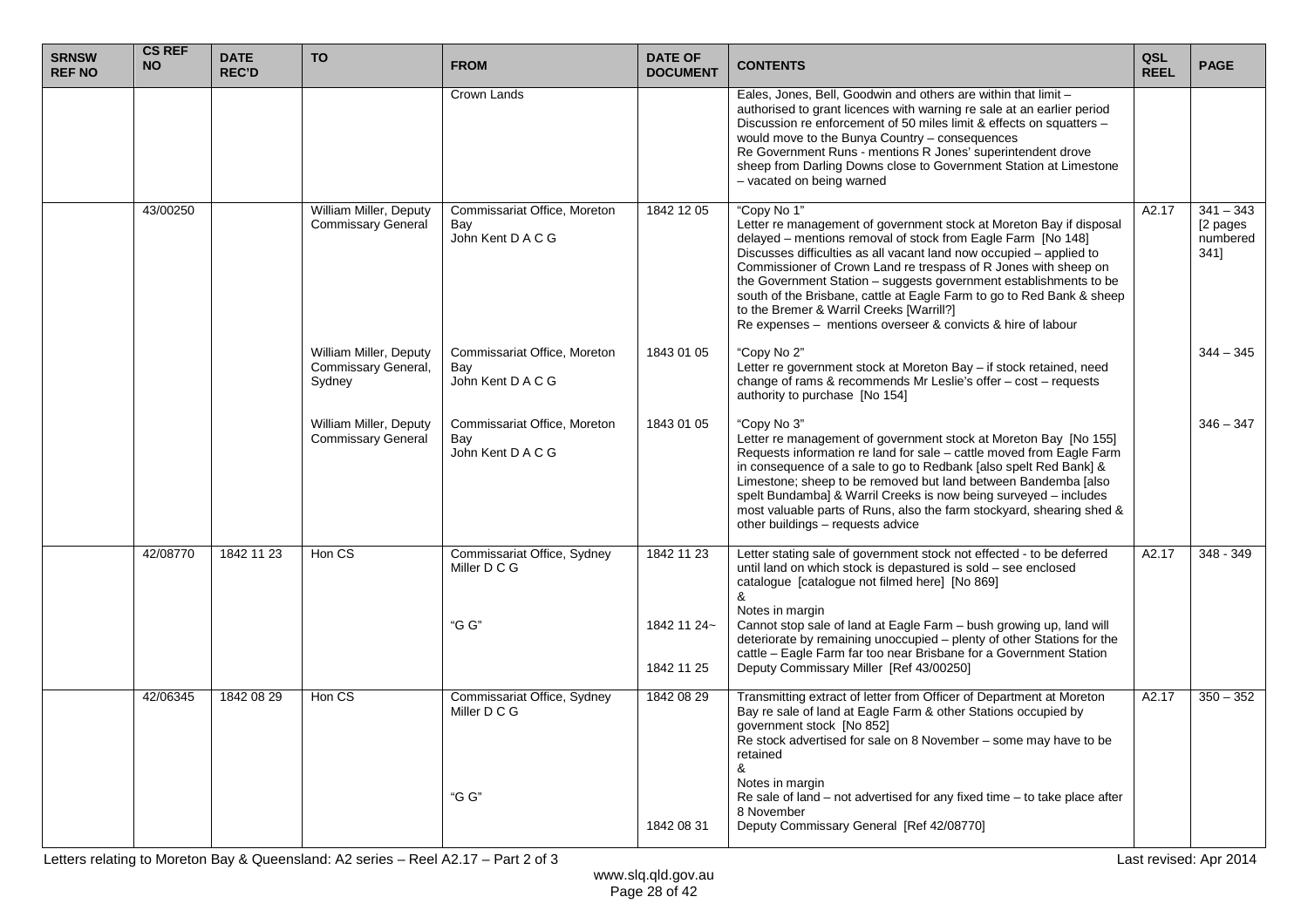| <b>SRNSW</b><br><b>REF NO</b> | <b>CS REF</b><br><b>NO</b>  | <b>DATE</b><br><b>REC'D</b> | <b>TO</b>                                     | <b>FROM</b>                                                                           | <b>DATE OF</b><br><b>DOCUMENT</b>       | <b>CONTENTS</b>                                                                                                                                                                                                                                                                                                                                                                                                                                | QSL<br><b>REEL</b> | <b>PAGE</b> |
|-------------------------------|-----------------------------|-----------------------------|-----------------------------------------------|---------------------------------------------------------------------------------------|-----------------------------------------|------------------------------------------------------------------------------------------------------------------------------------------------------------------------------------------------------------------------------------------------------------------------------------------------------------------------------------------------------------------------------------------------------------------------------------------------|--------------------|-------------|
|                               | 42/06345                    |                             | W Miller, Deputy<br><b>Commissary General</b> | Moreton Bay<br>John Kent D A C G                                                      | 1842 08 22~                             | Extract from a letter dated 22 August 1842<br>Requirements for Establishment until Stations finally abandoned by<br>Government & public property removed – men to be retained until<br>stock sold.<br>Arrangements re land for sale at Eagle Farm - difficulties re stock -<br>mentions repairs to paddocks & preparation of branding yards at<br>Eagle Farm, Cowper's Plains [Cooper's Plains] and Limestone<br>"True Extract - Charles Wood" |                    | $353 - 355$ |
|                               | 42/05243                    | 1842 07 18                  | Hon CS                                        | Commissariat Office, Sydney<br>Miller D C G                                           | 1842 07 18<br>1842 07 18~               | Letter enquiring if government stock at Moreton Bay to be sold in<br>November so that public notice can be given [No 840]<br>&<br>Notes in margin<br>Re papers - "herewith"                                                                                                                                                                                                                                                                    | A2.17              | 356         |
|                               |                             |                             |                                               | "G G"                                                                                 | 1842 07 18~<br>1842 07 20               | Notes re above<br>Inform Mr Miller government stock at Moreton Bay to be disposed of in<br>accord with orders given by Lords of the Treasury - Mr Miller to give<br>necessary directions as sale must be effected under his orders<br>Mr Miller [Ref 42/06345]                                                                                                                                                                                 |                    | 357         |
|                               | 41/04750                    | 1841 05 12                  | Hon CS                                        | Commissariat Office, Sydney<br>Miller D C G                                           | 1841 05 11                              | Letter suggesting sale of government stock at Moreton Bay - numbers<br>of persons proceeding with stock to settle in Moreton Bay -<br>opportunity to purchase stock on the spot [No 777]<br>&<br>Notes in margin                                                                                                                                                                                                                               | A2.17              | $358 - 360$ |
|                               |                             |                             |                                               | "G G"                                                                                 | 1841 05 14~<br>1841 05 19               | Waiting to receive Despatches re Moreton Bay - fears only bidders at<br>sale would be occupiers of Stock Stations of which there are only 8-10<br>Deputy Commissary General [Ref 42/05243]                                                                                                                                                                                                                                                     |                    |             |
|                               | 48/08858                    | 1848 08 09                  | Hon CS                                        | Moreton Bay<br><b>Henry Mort</b>                                                      | 1848 07 25<br>1848 08 10~<br>1848 08 14 | At top: "Henry Mort"<br>Letter reporting having located on the River Boyne (sheep run) and<br>urging appointment of a Commissioner - about 35 Stations already<br>occupied on the Boyne & tributaries - not one Magistrate residing in<br>the District<br>&<br>Note in margin<br>To be appointed in the usual terms<br><b>Henry Mort</b>                                                                                                       | A2.17              | $361 - 363$ |
|                               | 48/01480                    | 1848 02 01                  | Hon CS                                        | Sydney<br>Thomas S Mort                                                               | 1848 01 25                              | At top: "T S Mort"<br>Letter requesting transfer of lease of station at Darling Downs known<br>as "Coorangah" [Cooranga?] & occupied by E W Cameron                                                                                                                                                                                                                                                                                            | A2.17              | 364         |
|                               |                             |                             |                                               |                                                                                       | 1848 02 07~<br>1848 02 10               | [Cover]<br>To The Honourable/ The Colonial Secretary<br>&<br>Notes re above<br>Mr Mort may be referred to Notice of 1 <sup>st</sup> January<br>Mr Mort                                                                                                                                                                                                                                                                                         |                    | 365         |
|                               | 48/05232/<br>$\overline{2}$ | 1848 04 17                  | Hon CS                                        | Crown Lands Office, Darling<br><b>Downs</b><br>Christopher Rolleston,<br>Commissioner | 1848 04 01<br>1848 04 17~               | At top: "Commissioner Rolleston"<br>Returning Circular & Tenders for Runs in the Lower Darling District<br>forwarded in error by Post Office<br>&<br>Notes in margin<br>"Why were these posted in this absurd way?"                                                                                                                                                                                                                            | A2.17              | 366         |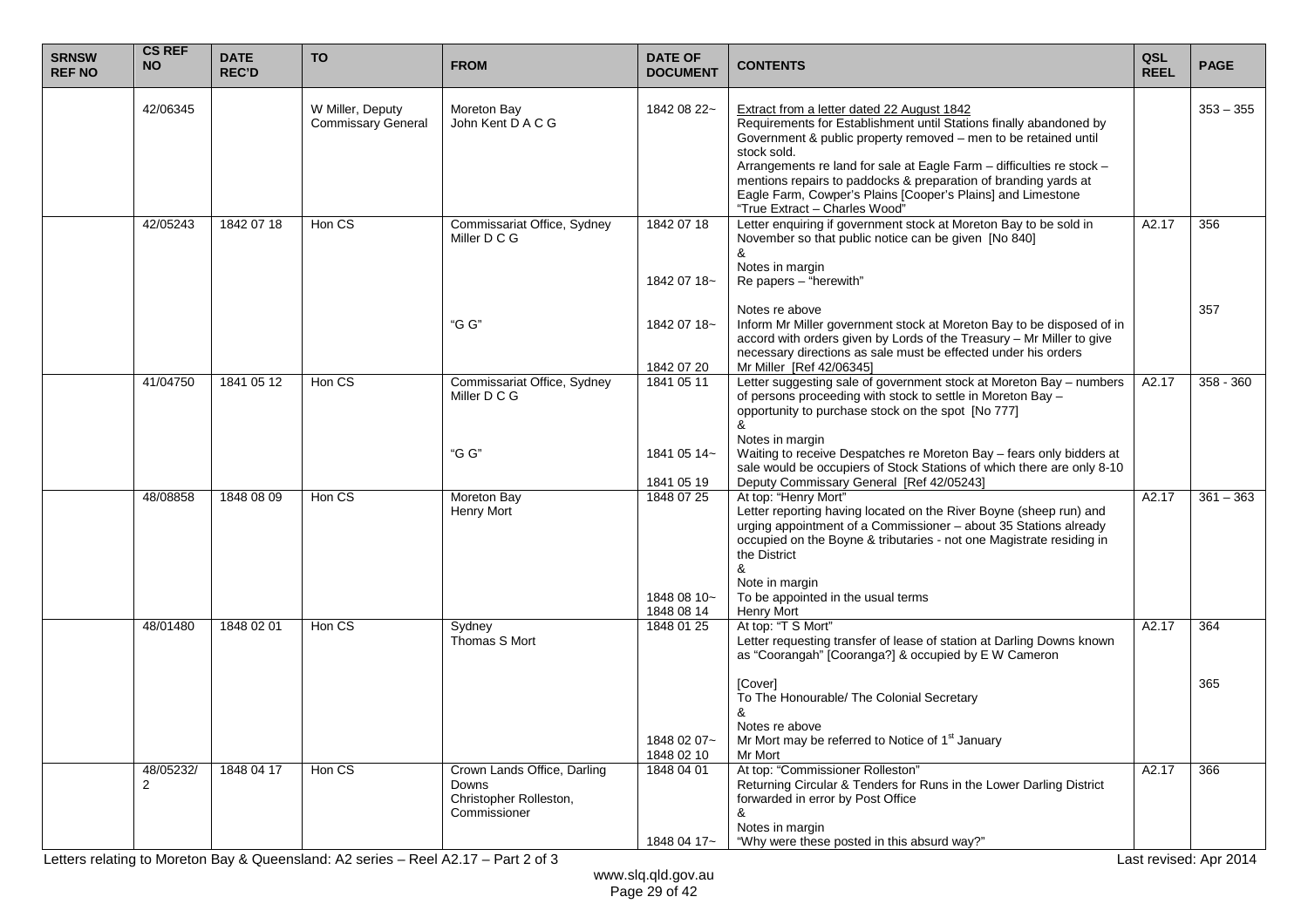| <b>SRNSW</b><br><b>REF NO</b> | <b>CS REF</b><br><b>NO</b> | <b>DATE</b><br><b>REC'D</b> | <b>TO</b> | <b>FROM</b>                                                                                   | <b>DATE OF</b><br><b>DOCUMENT</b>         | <b>CONTENTS</b>                                                                                                                                                                                                                                                                                                                                                                                                                                                                                                                                                                                                                                                                                                                                                                                                                                 | QSL<br><b>REEL</b> | <b>PAGE</b>                                   |
|-------------------------------|----------------------------|-----------------------------|-----------|-----------------------------------------------------------------------------------------------|-------------------------------------------|-------------------------------------------------------------------------------------------------------------------------------------------------------------------------------------------------------------------------------------------------------------------------------------------------------------------------------------------------------------------------------------------------------------------------------------------------------------------------------------------------------------------------------------------------------------------------------------------------------------------------------------------------------------------------------------------------------------------------------------------------------------------------------------------------------------------------------------------------|--------------------|-----------------------------------------------|
|                               |                            |                             |           |                                                                                               | 1848 04 18~<br>1848 04 19                 | Notes re above<br>Intended to be delivered to Mr Massie on his arrival in Sydney – now<br>to be sent to him<br>Mr Massie                                                                                                                                                                                                                                                                                                                                                                                                                                                                                                                                                                                                                                                                                                                        |                    | 367                                           |
|                               | 48/05233                   | 1848 04 17                  | Hon CS    | Crown Lands Office, Darling<br>Downs<br>Christopher Rolleston,<br>Commissioner                | 1848 04 01                                | At top: "Commissioner Rolleston"<br>Letter explaining delay in forwarding Assessment Returns to Colonial<br>Treasurer - floods mid January to March - communication to Stations<br>in lower Condamine River & Macintyre & Severn Waters cut off<br>[No48/43]<br>&<br>Note in margin                                                                                                                                                                                                                                                                                                                                                                                                                                                                                                                                                             | A2.17              | 368 - 369                                     |
|                               |                            |                             |           | "C A F"                                                                                       | 1848 04 19~                               | "Read"                                                                                                                                                                                                                                                                                                                                                                                                                                                                                                                                                                                                                                                                                                                                                                                                                                          |                    |                                               |
|                               |                            |                             |           | <b>Executive Council Office</b><br>Francis L S Merewether<br><b>Clerk of Council</b><br>"CAF" | 1848 04 29<br>1848 05 06~                 | <b>Note</b><br>Re Mr Rolleston's letter & renewal of licences for lands occupied for<br>other than pastoral purposes - mentions Council Minute of 18 January<br>(M7493)<br>Re Mr Rolleston's query re occupation of land by mechanics & others<br>in Drayton - Deputy Surveyor General (as with Armidale) to report as<br>to expediency of laying out allotments for sale<br>&<br>Notes in margin<br>Necessary to give general information in summary to Commissioners<br>re Council M7493<br>"Let this be done accordingly"<br>No new licences for such purposes to be issued - Commissioners to<br>prevent location of such parties until have fee simple of allotments - to<br>be brought forward for sale in the townships - Notice should be<br>published<br>Necessary instructions to Deputy Surveyor General re laying out of<br>Drayton | A2.17              | $370 - 372$<br>[pages<br>are out of<br>order] |
|                               |                            |                             |           | "C A F"                                                                                       | 1848 05 07~                               | "Approved"                                                                                                                                                                                                                                                                                                                                                                                                                                                                                                                                                                                                                                                                                                                                                                                                                                      |                    |                                               |
|                               |                            |                             |           |                                                                                               |                                           | Notice of 4 September; Circular 21 September                                                                                                                                                                                                                                                                                                                                                                                                                                                                                                                                                                                                                                                                                                                                                                                                    |                    |                                               |
|                               |                            |                             |           |                                                                                               | 1848 09 22                                | Mr La Trobe                                                                                                                                                                                                                                                                                                                                                                                                                                                                                                                                                                                                                                                                                                                                                                                                                                     |                    |                                               |
|                               | 48/05234                   | 1848 04 17                  | Hon CS    | Crown Lands Office, Darling<br>Downs<br>Christopher Rolleston,<br>Commissioner                | 1848 04 01                                | At top: "Commissioner Rolleston"<br>Letter reporting tradesmen establishing at Drayton & putting up<br>buildings without licences - desirable & necessary for welfare of<br>District - requests instructions [No 48/40]<br>Query re renewal of licences for persons who have possession for<br>other than pastoral purposes<br>&<br>Notes in margin                                                                                                                                                                                                                                                                                                                                                                                                                                                                                             |                    | $373 - 374$                                   |
|                               |                            |                             |           | "C A F"                                                                                       | 1848 04 19~<br>1848 04 22~<br>1848 09 23~ | For Executive Council?<br>Executive / 48/107 - 22 April 1848<br>"This document which reached me yesterday does not appear to have<br>been acted on"                                                                                                                                                                                                                                                                                                                                                                                                                                                                                                                                                                                                                                                                                             |                    |                                               |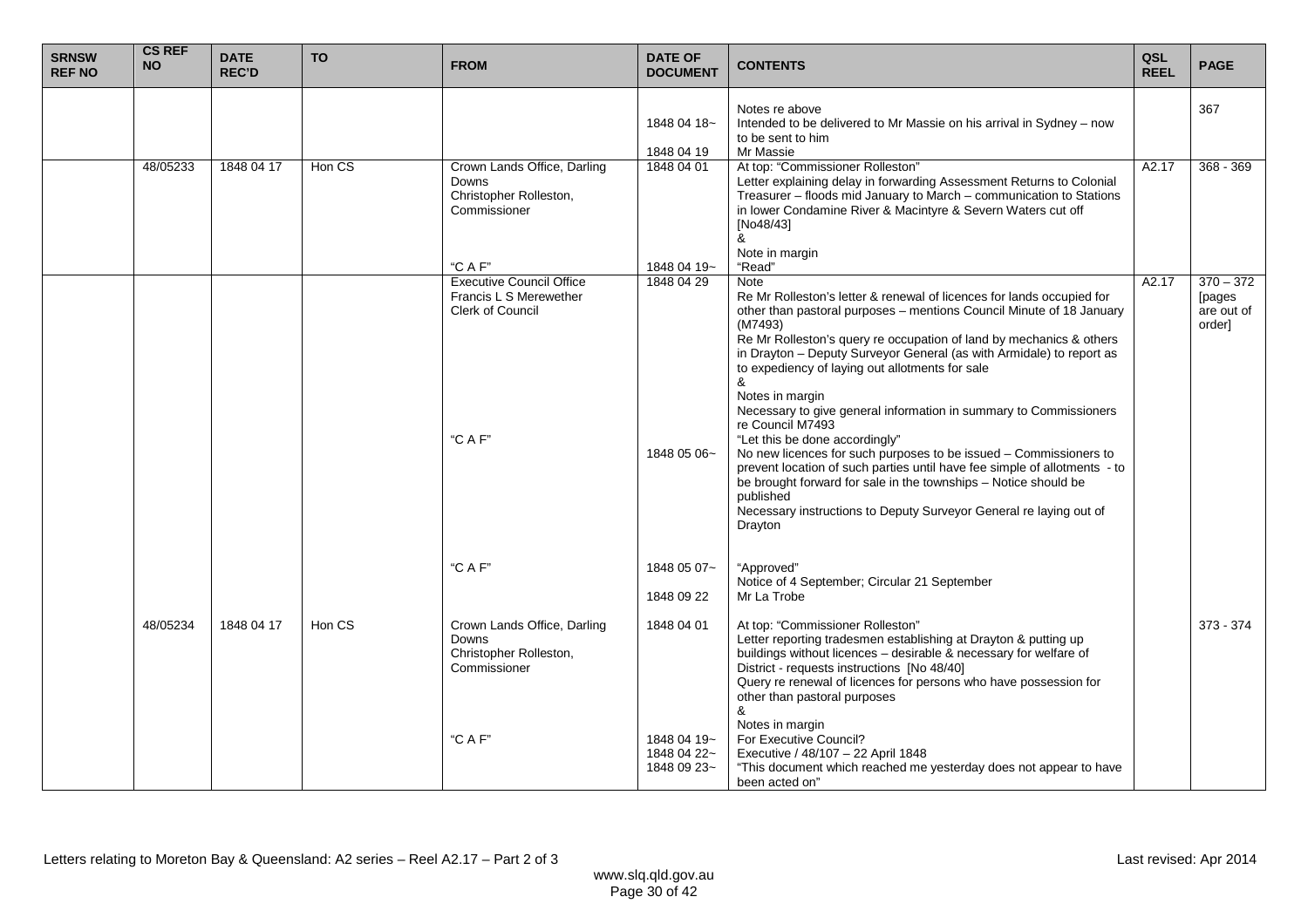| <b>SRNSW</b><br><b>REF NO</b> | <b>CS REF</b><br><b>NO</b> | <b>DATE</b><br><b>REC'D</b> | <b>TO</b> | <b>FROM</b>                                                                                  | <b>DATE OF</b><br><b>DOCUMENT</b>                                      | <b>CONTENTS</b>                                                                                                                                                                                                                                                                                                                                                                                                                                                                                                                                                                                                                                                   | QSL<br><b>REEL</b> | <b>PAGE</b> |
|-------------------------------|----------------------------|-----------------------------|-----------|----------------------------------------------------------------------------------------------|------------------------------------------------------------------------|-------------------------------------------------------------------------------------------------------------------------------------------------------------------------------------------------------------------------------------------------------------------------------------------------------------------------------------------------------------------------------------------------------------------------------------------------------------------------------------------------------------------------------------------------------------------------------------------------------------------------------------------------------------------|--------------------|-------------|
|                               | 48/04305                   | 1848 04 01                  | Hon CS    | Crown Lands Office, Darling<br>Downs<br>Christopher Rolleston,<br>Commissioner               | 1848 03 21<br>1848 04 14~                                              | At top: "Commissioner Rolleston"<br>Letter reporting on application from Mathew Goggs for depasture<br>licence - Run situated on Heads of Dogwood Creek (tributary of the<br>Condamine) – requested more definite description of boundaries of<br>Run from Goggs - mentions delays & visit from applicant's brother<br>George Goggs when application was forwarded - now recommends<br>his petition [No 48/38]<br>&<br>Notes in margin<br>Following report, Licence to issue to Mr Goggs                                                                                                                                                                          | A2.17              | $375 - 376$ |
|                               |                            |                             |           | "C A F"                                                                                      | 1848 04 15~<br>1848 04 19                                              | "Approved"<br>Colonial Treasurer, Commissioner Rolleston, Mr Goggs                                                                                                                                                                                                                                                                                                                                                                                                                                                                                                                                                                                                |                    |             |
|                               | 48/02832                   | 1848 03 04                  | Hon CS    | Whissonsett, Murrurundi<br>M Goggs                                                           | 1848 02 27<br>1848 03 07~<br>1848 03 07                                | At top: "M Goggs"<br>Letter applying for depasture licence for land occupied by him<br>northwest of Condamine River - details including extract from Mr<br>Rolleston's letter re Form of Application - reasons for delay in making<br>application & requests that licence be granted - fee paid to Mr<br>Rolleston<br>&<br>Notes in margin<br>Refer to Mr Rolleston                                                                                                                                                                                                                                                                                               | A2.17              | 377 - 378   |
|                               |                            |                             |           | <b>Executive Council Office</b><br>Francis L S Merewether<br>Clerk of the Council<br>"C A F' | 1848 04 15<br>1848 04 18~                                              | Commissioner Rolleston, Mr Goggs [Ref 48/04305]<br>At top: "M7572 - 19 <sup>th</sup> April 1848"<br>Summary of Proceedings of the Executive Council on the 3rd April<br>1848 relative to an application from the German Missionaries at<br>Moreton Bay for information as to the terms on which they can be<br>allowed to purchase a portion of the lands occupied by them & to keep<br>possession of the remainder as a Run - "Minute No 48/9 confirmed<br>10 <sup>th</sup> April 1848"<br>Must be sale by auction - if purchased German Mission to lease -<br>answer to be made to missionaries [No 48/138]<br>&<br>Notes in margin<br>"Approved"               | A2.17              | 379 - 380   |
|                               |                            |                             |           |                                                                                              |                                                                        | 48/02868 returned herewith                                                                                                                                                                                                                                                                                                                                                                                                                                                                                                                                                                                                                                        |                    |             |
|                               | 39/09504                   |                             |           |                                                                                              | 1848 04 20<br>1840 10 22~<br>1840 10 23~<br>1840 10 24~<br>1840 10 27~ | <b>German Missionaries</b><br>Notes<br>Re selection of land for use of German Missionaries at Moreton Bay -<br>terms of occupation (same as for Wesleyans on land between<br>Geelong & Portland Bay) – Surveyor General has included in Abstract<br>a description of land occupied [not filmed here]<br>Selection approved by His Excellency the Governor - requests<br>instructions<br>As permissive occupancy no need for Deed or other documents or<br>Abstract<br>&<br>Notes re above<br>To be inserted in Abstract – to follow in all respects precedent of<br>Wesleyan occupation<br>Re Wesleyan occupation & Abstract [very faint]<br>&<br>Notes in margin | A2.17              | $381 - 382$ |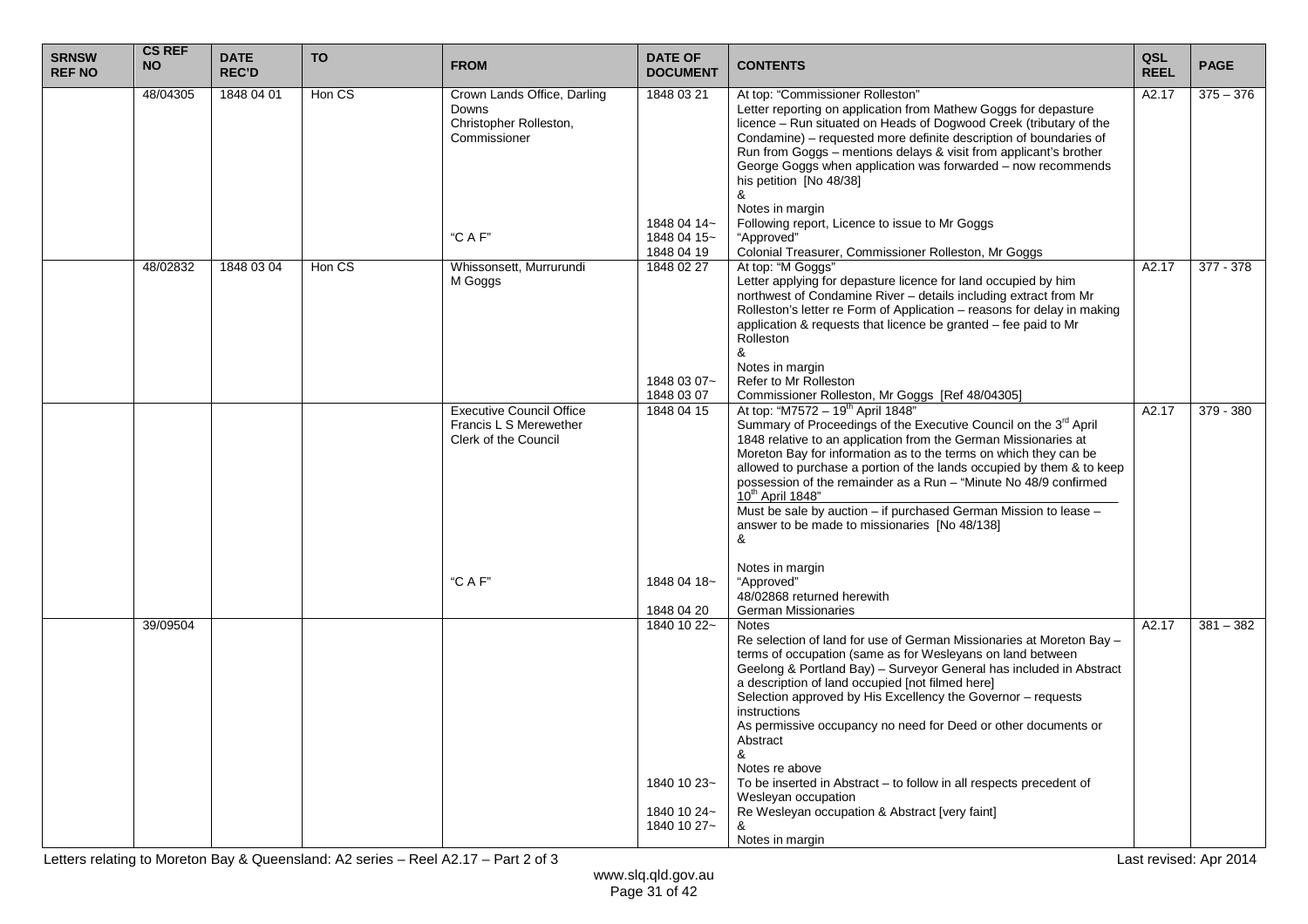| <b>SRNSW</b><br><b>REF NO</b> | <b>CS REF</b><br><b>NO</b> | <b>DATE</b><br><b>REC'D</b> | <b>TO</b>                                           | <b>FROM</b>                                                            | <b>DATE OF</b><br><b>DOCUMENT</b>         | <b>CONTENTS</b>                                                                                                                                                                                                                                                                                                                                                                                                                                                                                                                                                                                                                                                                                                                                                                                                                                                                                                                                                                                                                                                                                                                            | QSL<br><b>REEL</b> | <b>PAGE</b> |
|-------------------------------|----------------------------|-----------------------------|-----------------------------------------------------|------------------------------------------------------------------------|-------------------------------------------|--------------------------------------------------------------------------------------------------------------------------------------------------------------------------------------------------------------------------------------------------------------------------------------------------------------------------------------------------------------------------------------------------------------------------------------------------------------------------------------------------------------------------------------------------------------------------------------------------------------------------------------------------------------------------------------------------------------------------------------------------------------------------------------------------------------------------------------------------------------------------------------------------------------------------------------------------------------------------------------------------------------------------------------------------------------------------------------------------------------------------------------------|--------------------|-------------|
|                               |                            |                             |                                                     |                                                                        | 1840 11 02                                | Nothing further necessary - permissive occupancy for 5 years subject<br>to certain conditions - to be reviewed at end of term<br>"Mr Raymond" [Ref - See 47/04222]                                                                                                                                                                                                                                                                                                                                                                                                                                                                                                                                                                                                                                                                                                                                                                                                                                                                                                                                                                         |                    |             |
|                               | 39/09504                   | 1839 08 24                  | Hon CS                                              | Surveyor General's Office,<br>Sydney<br>S A Perry D S G                | 1839 08 24                                | Letter re land occupied by German Mission at Moreton Bay & Mr<br>Dixon's report re missionary settlement called Mount Zion -<br>established on margin of swamp on track which natives pass to the<br>northward & about 5 miles north north-east of Brisbane Town - 7<br>acres in cultivation, 7 residences & out buildings – wishing to remain<br>[No 39/390]<br>Encloses copy of letter from Revd William Schmidt on the subject<br>&                                                                                                                                                                                                                                                                                                                                                                                                                                                                                                                                                                                                                                                                                                     |                    | $383 - 385$ |
|                               |                            |                             |                                                     | "G G"                                                                  | 1839 09 05~<br>1839 09 16~<br>1840 10 21~ | Notes in margin<br>One Section of land or 640 acres may be marked off for the<br>missionaries which they will be allowed to occupy on same terms as<br>Wesleyans between Geelong & Portland Bay<br>Revd W Schmidt, Surveyor General<br>Requests Mr Raymond to provide papers re Wesleyan Mission near<br>Portland Bay - Ref 39/07061                                                                                                                                                                                                                                                                                                                                                                                                                                                                                                                                                                                                                                                                                                                                                                                                       |                    |             |
|                               |                            |                             |                                                     | "G G"                                                                  | 1839 04 13~                               | At top: "39/09504 - 12 <sup>th</sup> April 1839 - Surveyor General"<br><b>Note</b><br>Request Surveyor General instruct Mr Dixon to report on quantity &<br>situation of ground at Moreton Bay occupied by German Missionaries,<br>and upon any application they may make to change their situation -<br>made in consequence of request by deputation. The Revd Mr<br>MacIntyre, Mr Wright & Mr Roemer                                                                                                                                                                                                                                                                                                                                                                                                                                                                                                                                                                                                                                                                                                                                     |                    | $386 - 387$ |
|                               | 39/09504                   |                             | Robert Dixon,<br>Surveyor Eaglefarm<br>[Eagle Farm] | Mount Zion, Moreton Bay<br><b>Revd William Schmidt</b>                 | 1839 06 13                                | "Copy"<br>Letter indicating they do not want situation of the Mission changed for<br>the present                                                                                                                                                                                                                                                                                                                                                                                                                                                                                                                                                                                                                                                                                                                                                                                                                                                                                                                                                                                                                                           |                    | 388         |
|                               | 44/04018                   | 1844 05 20                  | Hon E D Thomson,<br><b>CS</b>                       | Commissioner of Crown Lands<br>Office, Moreton Bay<br>S Simpson, C C L | 1844 05 06                                | At top: "Commissioner Simpson"<br>Letter re application from German Mission for Licence to occupy land<br>near sea coast for missionary purposes: visited site with 2<br>missionaries – situated 30 miles to north of Brisbane on Noonga<br>Creek (called Cuthbertson by Dixon) & 3 miles from the sea -<br>describes country – mentions 10 miles to east of main road heading<br>north & to Tourbal Point [Toorbul?] -Tourbal Point probable "site of<br>important township on the Bay & likely to become the great shipping<br>place for the northern part of the District" & even of settlers on the<br>Boyne - re Road from Brisbane to Tourbal Point<br>Mentions coast blacks very numerous in area - discusses Mission &<br>current situation with 4 new members from Berlin – now 40 people –<br>want to establish agricultural & grazing establishment near coast with<br>assistance of aborigines - do not want to abandon present situation<br>near Eagle Farm – propose dividing into 2 bodies - recommends their<br>application & mentions "their honest endeavours to christianize the<br>aborigines"<br>&<br>Notes in margin | A2.17              | $389 - 392$ |
|                               |                            |                             |                                                     |                                                                        | 1844 05 22~                               | Let missionaries be authorised to hold these 4 sections for 4 years<br>rent free – understanding that if held longer they will be charged rent                                                                                                                                                                                                                                                                                                                                                                                                                                                                                                                                                                                                                                                                                                                                                                                                                                                                                                                                                                                             |                    |             |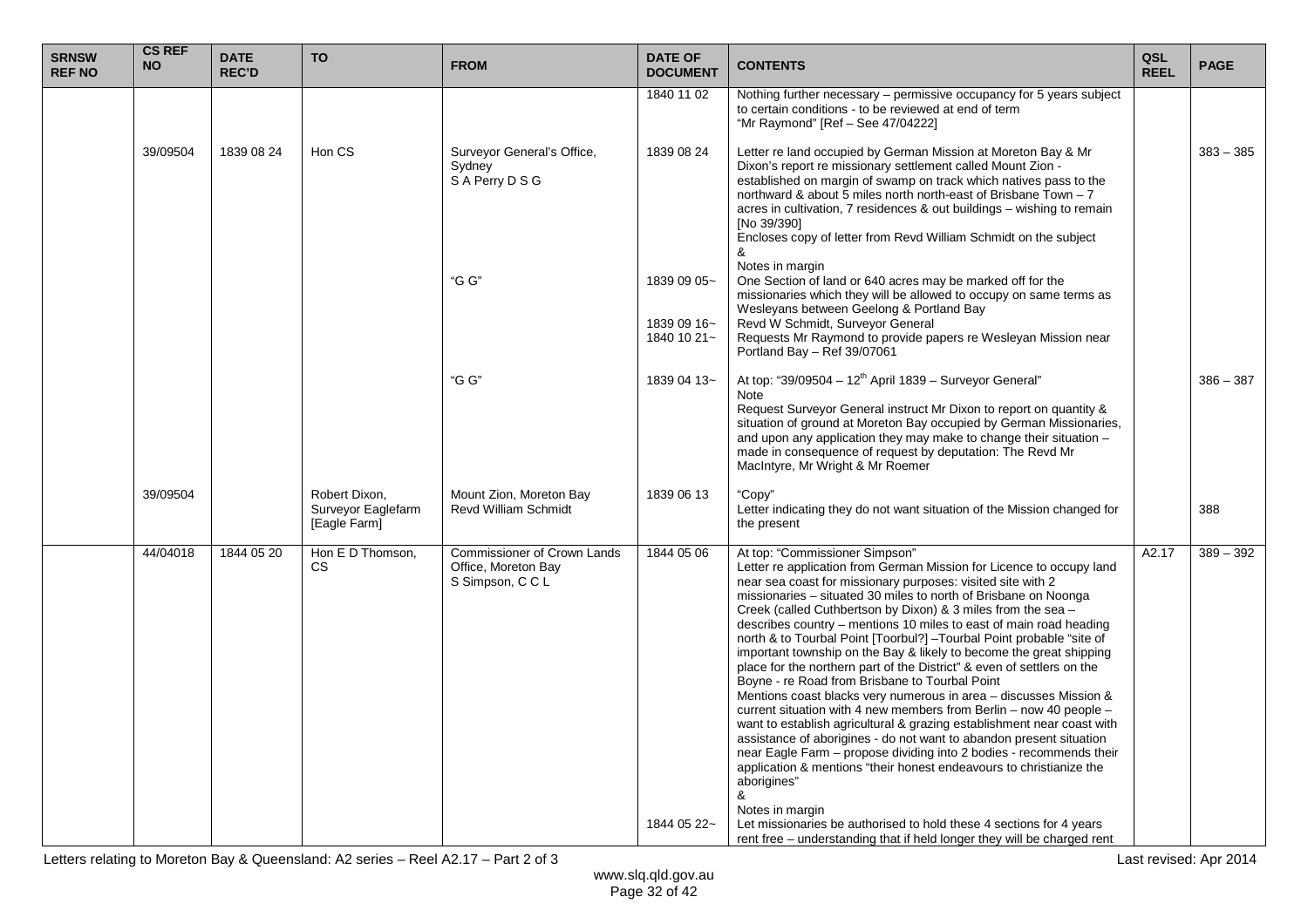| <b>SRNSW</b><br><b>REF NO</b> | <b>CS REF</b><br><b>NO</b> | <b>DATE</b><br><b>REC'D</b> | <b>TO</b> | <b>FROM</b>                                                                                                                                               | <b>DATE OF</b><br><b>DOCUMENT</b>        | <b>CONTENTS</b>                                                                                                                                                                                                                                                                                                                                                                                                                                                                                                                                                                                                                                                                                                           | QSL<br><b>REEL</b> | <b>PAGE</b> |
|-------------------------------|----------------------------|-----------------------------|-----------|-----------------------------------------------------------------------------------------------------------------------------------------------------------|------------------------------------------|---------------------------------------------------------------------------------------------------------------------------------------------------------------------------------------------------------------------------------------------------------------------------------------------------------------------------------------------------------------------------------------------------------------------------------------------------------------------------------------------------------------------------------------------------------------------------------------------------------------------------------------------------------------------------------------------------------------------------|--------------------|-------------|
|                               |                            |                             |           |                                                                                                                                                           | 1844 05 30                               | for them<br>Dr Simpson - copies to Police Magistrate & Surveyor General<br>[Ref 46/07186]                                                                                                                                                                                                                                                                                                                                                                                                                                                                                                                                                                                                                                 |                    |             |
|                               | 44/01967                   | 1844 03 09                  | Hon CS    | At Mr Olbrecht's, shoemaker,<br>West King Street, Sydney<br>Peter Nique, August Rode<br>on behalf of the brethren of the<br>German Mission at Moreton Bay | 1844 03 09                               | At top: "German Missionaries"<br>Letter informing 4 additional missionaries arrived from a Society in<br>Berlin to join Mission at Moreton Bay or to form a new Mission in the<br>South Sea Islands -intend to proceed to Moreton Bay Mission and<br>form a second or subsidiary Station in the Bunya Bunya Country -<br>seeks Governor's approval & occupation of section of land for<br>formation of the Station for 5 years to be approved by Commissioner<br>&<br>Notes in margin                                                                                                                                                                                                                                     | A2.17              | 393         |
|                               |                            |                             |           | "G G"                                                                                                                                                     | 1844 03 11~<br>1844 03 11~<br>1844 03 12 | They propose leaving Sydney on Wednesday – former papers re<br>Mission herewith<br>Regret cannot comply with application<br>"Immediate" [Ref 44/04018]                                                                                                                                                                                                                                                                                                                                                                                                                                                                                                                                                                    |                    |             |
|                               | 43/07529                   | 1843 10 13                  | Hon CS    | Audit Office, Sydney<br>William Lithgow, Auditor<br>General                                                                                               | 1843 10 13                               | At top: "Auditor General"<br>No 128: Memorandum in reply to Minute of Honorable Colonial<br>Secretary on letter from Secretaries to the German Mission re<br>Application for gratuity of £100 each to Revd Messrs Schmidt & Eipper<br>- similar sum awarded to Revd Mr Handt<br>Re lay missionaries & occupation & possession of land<br>Discusses Memo No 110 & claims by Secretaries re subscriptions<br>paid – also credit claimed for rice expended for aborigines<br>Re gratuities for Messrs Schmidt & Eipper: Mr Handt's position<br>different, ceased to be employed at Moreton Bay on discontinuance of<br>Penal Settlement - Minister of Church of England then appointed by<br><b>Bishop of Australia</b><br>& | A2.17              | $394 - 397$ |
|                               |                            |                             |           | "G G"                                                                                                                                                     | 1843 10 15<br>1843 10 17                 | Notes in margin<br>Gratuities cannot be granted as different situation from that of Revd<br>Handt<br>No promises re this land – families of missionaries shall not be<br>molested during the course of the ensuing year - Mission must not<br>look to Government for further support<br>Secretaries to German Mission [Ref 44/01967]                                                                                                                                                                                                                                                                                                                                                                                      |                    |             |
|                               | 43/06738                   | 1843 09 15                  | Hon CS    | Audit Office, Sydney<br>William Lithgow, Auditor<br>General                                                                                               | 1843 09 15                               | At top: "Auditor General"<br>No 110: Memorandum reporting on application from Secretaries to<br>German Mission for aid – equal to amount exhibited in List of Private<br>Subscriptions viz £80-11-5 - expenses of Mission to date (excluding<br>salary & allowances paid to Revd J C S Handt) & amount of private<br>subscriptions<br>&                                                                                                                                                                                                                                                                                                                                                                                   | A2.17              | 398         |
|                               |                            |                             |           | "G G"                                                                                                                                                     | 1843 09 16~<br>1843 09 29                | Notes in margin<br>Copy of this to be sent to Secretaries in reply to 43/06401 - express<br>deep regret not able to make any further advances<br>Secretaries to German Mission [Ref 43/07361]                                                                                                                                                                                                                                                                                                                                                                                                                                                                                                                             |                    |             |
|                               | 43/06401                   | 1843 09 02                  | Hon CS    | Sydney<br>John Dunmore Lang, Robert<br><b>Ross</b><br><b>Joint Secretaries</b>                                                                            | 1843 09 01                               | At top: "Secretaries"<br>Letter re application for aid to German Mission at Moreton Bay -<br>transmitting List of Subscriptions received from Public in aid of the<br>Mission in the early part of the year prior to government resolution $-$<br>requests payment of £80-11-5, the amount exhibited in the List                                                                                                                                                                                                                                                                                                                                                                                                          | A2.17              | 399         |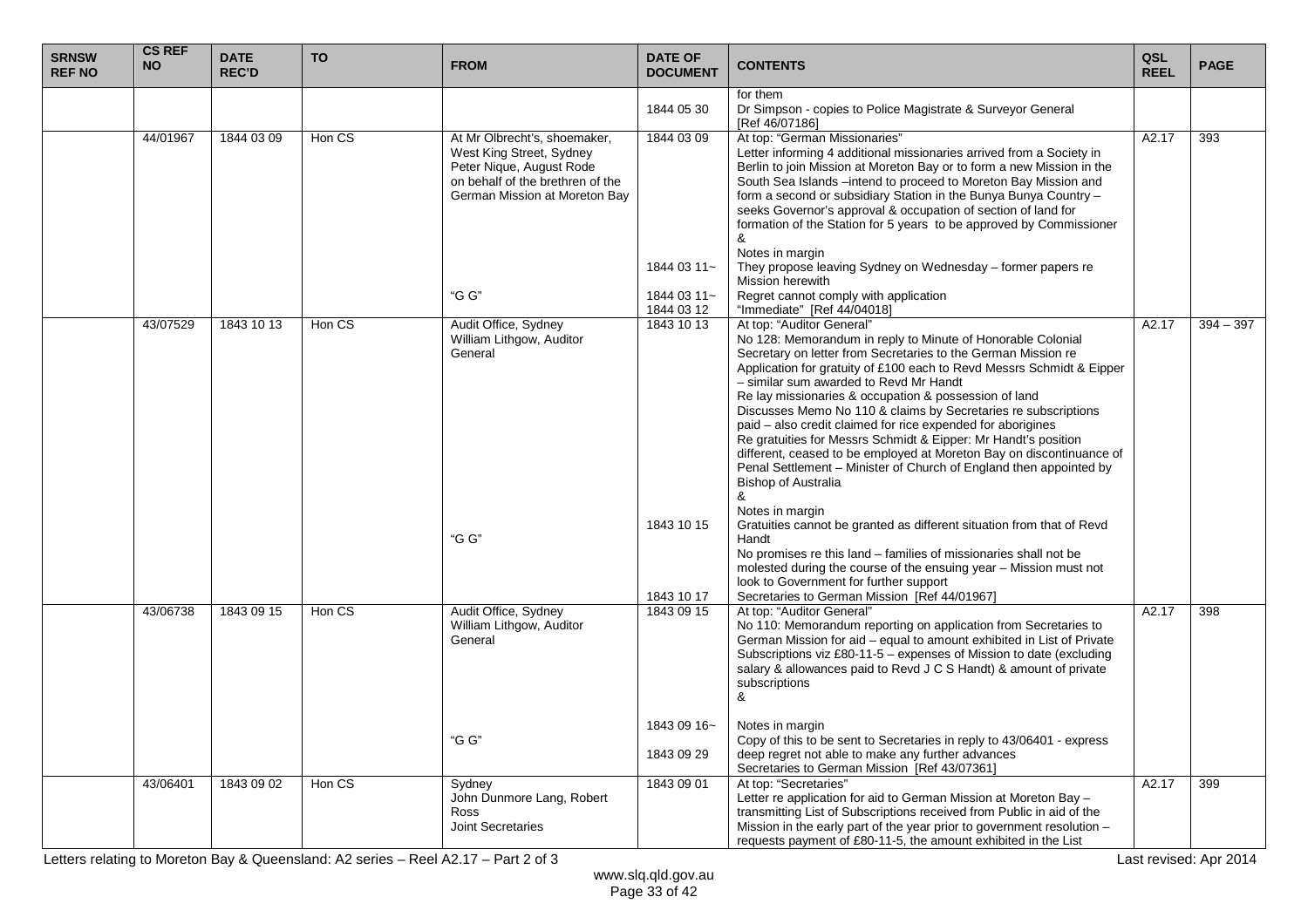| <b>SRNSW</b><br><b>REF NO</b> | <b>CS REF</b><br><b>NO</b> | <b>DATE</b><br><b>REC'D</b> | <b>TO</b>       | <b>FROM</b>                                                                                | <b>DATE OF</b><br><b>DOCUMENT</b>                                     | <b>CONTENTS</b>                                                                                                                                                                                                                                                                                                                                                                                                                                                                                                                                                                                                                                                                                                                                                                                                                                                                                                                                                                                                                                                                                                                     | QSL<br><b>REEL</b> | <b>PAGE</b>        |
|-------------------------------|----------------------------|-----------------------------|-----------------|--------------------------------------------------------------------------------------------|-----------------------------------------------------------------------|-------------------------------------------------------------------------------------------------------------------------------------------------------------------------------------------------------------------------------------------------------------------------------------------------------------------------------------------------------------------------------------------------------------------------------------------------------------------------------------------------------------------------------------------------------------------------------------------------------------------------------------------------------------------------------------------------------------------------------------------------------------------------------------------------------------------------------------------------------------------------------------------------------------------------------------------------------------------------------------------------------------------------------------------------------------------------------------------------------------------------------------|--------------------|--------------------|
|                               |                            |                             |                 | "G G"                                                                                      | 1843 09 06~                                                           | Notes re above<br>Return papers relating to German Mission – payments already made<br>in advance to Mission – accounts should be looked into, government<br>not to pay anything on account of subscriptions raised in support of<br>Mission since Notice given, which is referred to by the Secretaries                                                                                                                                                                                                                                                                                                                                                                                                                                                                                                                                                                                                                                                                                                                                                                                                                             |                    | 400                |
|                               | 43/06401                   |                             |                 | Sydney<br>William Kirchner, Treasurer                                                      | 1843 08 01                                                            | Subscriptions & Donations received for the support of the German<br>Mission at Moreton Bay<br>1842<br>Sept 21 Collection by the Revd J Forbes at Port Phillip - £20-5-6<br>Dec Collected at public meeting held in the School of Arts - £9-4-5<br>1843<br>Jan Collected by S Owen ACG - £26-10-6<br>[Names/Amounts]<br>E Deas Thompson [sic], James Dowling, Alfred Stephen, John<br>Hosking,<br>George Allen, A Foss? H McDermott, E Hill, E V Thompson, Charles<br>Falconer, John Saunders, James Lea? W H McKenzie, J P McKenzie,<br>Robert Bourne, W R Richardson, T H Bowden, Stephen Nutter? E<br>Mansfield, N Bushby, J T Hughes, John Blackman, A Garrett, F W W<br>Received by the Revd Dr Ross - £21-6-0<br>[Names/Amounts]<br>W A'Beckett, Mr Irving / Pitt St, Mr Griffith, Kemp & Fairfax, Mr Jarman,<br>Mr Wilson per Mr Irving, Thomas Holt, Mr Chapman /King St,<br>John Walker /York St, David Jones, Alexander Douglas, Mr Currey,<br>Revd R Cartwright, R Sadleir, William Hustler, Robert Bubb<br>Donation from a sincere friend - £1-0-0<br>Donation from Mr Steels Infant School - £2-5-0<br>[Total] £80-11-5 |                    | $401 - 402$        |
|                               | 42/08543                   | 1842 11 16                  | Hon E D Thomson | German Mission, Sydney<br>John Dunmore Land, Robert<br>Ross, Secretaries<br>"G G"<br>"G G" | 1842 11 15<br>1842 11 16~<br>1842 11 21~<br>1842 11 21~<br>1842 11 24 | Letter re previous communication re removal of German missionaries<br>to Bunya Bunya Tree Country - mentions accompanying Journal -<br>seeking Governor's decision - requests return of Journal<br>[Journal not filmed here]<br>&<br>Notes [written across letter]<br>Re 42/05876 - open on Register & not with Records<br>"42/05876 - Secretaries to the German Mission - 12 August 1842"<br>Enclosing Journals of expedition to the Bunya Bunya Tree Country for<br>perusal by Governor<br>Notes re above<br>Acknowledge receipt, return Journal etc – regret unable to give<br>directions re proposed removal of Mission - Commissioner of Crown<br>Lands to visit Bunya Country as soon as possible & on his return<br>arrangements may be made<br>Copy to Dr Simpson - indicate Police Magistrate Capt Wickham due<br>in Brisbane in January, Dr Simpson to start on this journey to the<br>Bunya Country soon after - force to accompany him for protection<br>Secretaries for Managing the German Mission, Commissioner of                                                                                                   | A2.17              | $403 - 404$<br>405 |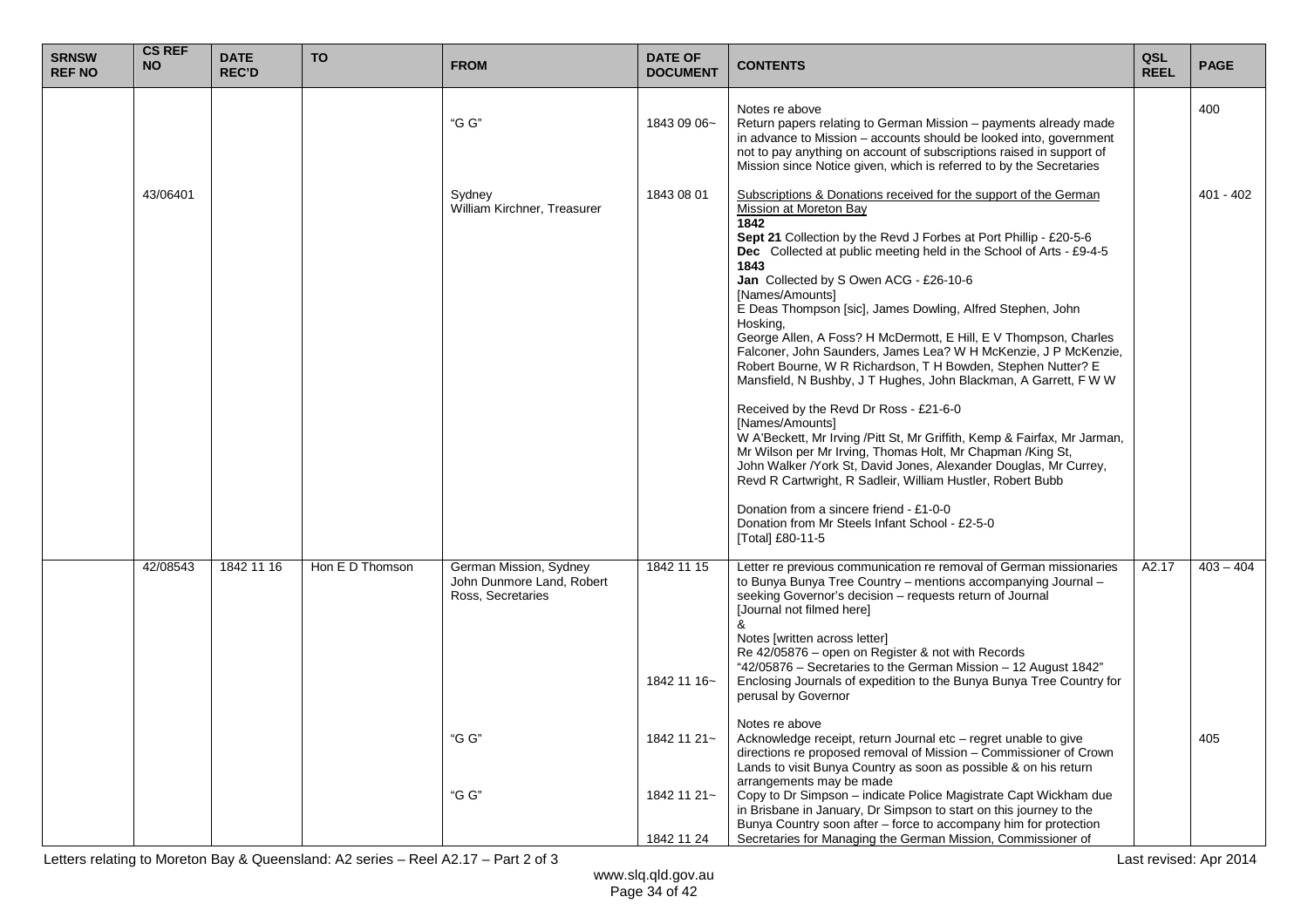| <b>SRNSW</b><br><b>REF NO</b> | <b>CS REF</b><br><b>NO</b> | <b>DATE</b><br><b>REC'D</b> | <b>TO</b> | <b>FROM</b>                                                           | <b>DATE OF</b><br><b>DOCUMENT</b> | <b>CONTENTS</b>                                                                                                                                                                                                                                                                                                                                                                 | QSL<br><b>REEL</b> | <b>PAGE</b> |
|-------------------------------|----------------------------|-----------------------------|-----------|-----------------------------------------------------------------------|-----------------------------------|---------------------------------------------------------------------------------------------------------------------------------------------------------------------------------------------------------------------------------------------------------------------------------------------------------------------------------------------------------------------------------|--------------------|-------------|
|                               |                            |                             |           |                                                                       |                                   | Crown Lands Moreton Bay [Ref 43/06401]                                                                                                                                                                                                                                                                                                                                          |                    |             |
|                               |                            |                             |           |                                                                       | 1842 09 20~                       | Note [attached to front of letter 42/06580]<br>These papers perhaps with Governor - Mr Miller informed that<br>Colonial Government answerable for debt                                                                                                                                                                                                                          | A2.17              | 406         |
|                               | 42/06580                   | 1842 09 05                  | Hon CS    | Commissariat Office, Sydney<br>Miller D C G                           | 1842 09 05                        | Letter enclosing account of cattle & sheep supplied to German<br>missionaries Moreton Bay & their receipt - £175 – requests payment<br>from Colonial Treasury [No 855] [Account & Receipt not filmed here]<br>&                                                                                                                                                                 |                    | 407         |
|                               |                            |                             |           |                                                                       | 1842 09 06~                       | Notes in margin<br>"42/04737 - respecting missionaries at Moreton Bay" given to Chief<br>Clerk                                                                                                                                                                                                                                                                                  |                    |             |
|                               |                            |                             |           |                                                                       | 1842 09 24~                       | 11 August - think papers returned to Records since 11 August<br>Query re 42/04737: "on the subject of the removal of the locality of the                                                                                                                                                                                                                                        |                    |             |
|                               |                            |                             |           |                                                                       | 1842 09 26~                       | Mission at Moreton Bay"<br>They have not been seen since                                                                                                                                                                                                                                                                                                                        |                    |             |
|                               |                            |                             |           |                                                                       |                                   | Notes re above                                                                                                                                                                                                                                                                                                                                                                  |                    | 408         |
|                               |                            |                             |           | "G G"                                                                 | 1842 09 28~<br>1842 09 29         | £175 to be paid out of Colonial funds with the Military Chest<br>Mr Lithgow, Mr Miller [Ref 42/08543]                                                                                                                                                                                                                                                                           |                    |             |
|                               | 42/03103                   | 1842 04 25                  | Hon CS    | Commissariat Office, Sydney<br>Miller D C G                           | 1842 04 25                        | Letter re failure of German missionaries at Moreton Bay to pay for<br>stock - £175 [No 825]<br>&                                                                                                                                                                                                                                                                                | A2.17              | $409 - 410$ |
|                               |                            |                             |           | "G G"                                                                 | 1842 04 27~<br>1842 04 27         | Notes in margin<br>Government will be responsible for this debt<br>Mr Miller [Ref 42/03386]                                                                                                                                                                                                                                                                                     |                    |             |
|                               | 42/01612                   |                             |           | "G G"                                                                 | 1842 04 11                        | Note<br>German Mission<br>[Send copy of Lord Stanley's Despatch No 21 of 1841 to Dr Ross of<br>the Committee]<br>Inform Committee of his late visit to Moreton Bay: inspected<br>Establishment of the Mission - opinion that locality of Mission ill-<br>chosen to be useful to aborigines - reasons                                                                            | A2.17              | $411 - 414$ |
|                               |                            |                             |           |                                                                       |                                   | Discusses monetary support for Mission & basis of same - also<br>income from subscriptions within the Colony & from Berlin (transmitted<br>by Revd Mr Gossner) - re debts - also mentions sum collected by<br>Revd Mr Schmidt<br>Mission appeared to be in great need of certain articles - blankets,<br>flour, rice to be supplied - re distribution of blankets to aborigines |                    |             |
|                               |                            |                             |           | "G G"                                                                 | 1842 04 20                        | &<br><b>Note</b><br>Order these to be shipped for Moreton Bay c/- S Simpson Crown<br>Commissioner & inform him of shipment<br>Colonial Storekeeper, Mr Simpson<br>&                                                                                                                                                                                                             |                    |             |
|                               |                            |                             |           |                                                                       | 1842 04 20                        | Note in margin<br>Committee for the Affairs of the German Mission [Ref 42/03103]                                                                                                                                                                                                                                                                                                |                    |             |
|                               | 42/01612                   | 1842 02 24                  | Hon CS    | Sydney<br>John Dunmore Lang, Convenor<br>of the Synod's Committee for | 1842 02 24                        | Letter re German Mission to aborigines at Moreton Bay – outlines<br>debts:<br>Mr R Gordon for Ironmongery, Mr John Stirling for Groceries,                                                                                                                                                                                                                                      |                    | $415 - 416$ |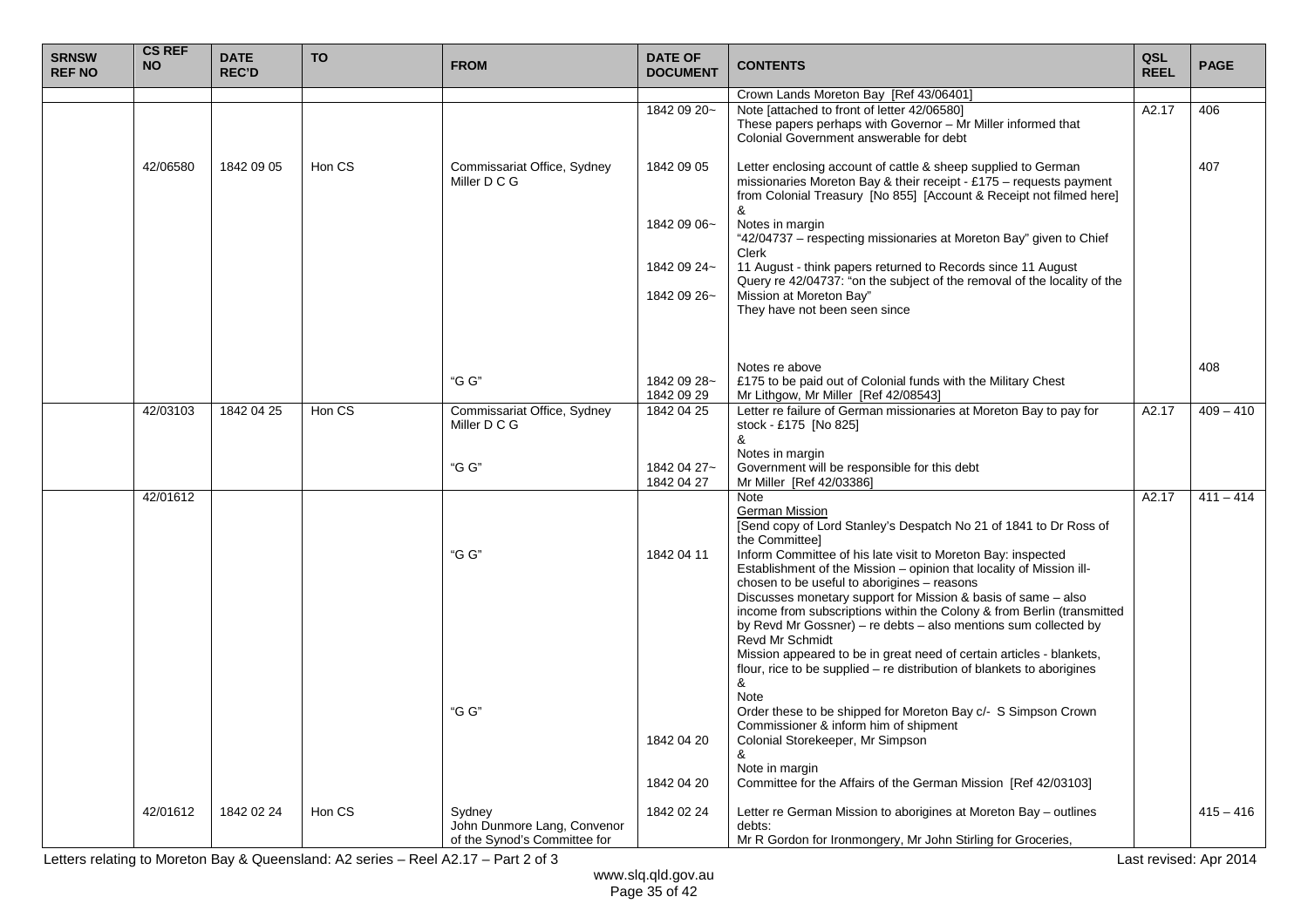| <b>SRNSW</b><br><b>REF NO</b> | <b>CS REF</b><br><b>NO</b> | <b>DATE</b><br><b>REC'D</b> | <b>TO</b> | <b>FROM</b>                      | <b>DATE OF</b><br><b>DOCUMENT</b> | <b>CONTENTS</b>                                                                                                                                                                                                                                                                                                                                                                                                                                                                                                                                                                                                                                                                                                                                                                                                                                                                                | QSL<br><b>REEL</b> | <b>PAGE</b>                 |
|-------------------------------|----------------------------|-----------------------------|-----------|----------------------------------|-----------------------------------|------------------------------------------------------------------------------------------------------------------------------------------------------------------------------------------------------------------------------------------------------------------------------------------------------------------------------------------------------------------------------------------------------------------------------------------------------------------------------------------------------------------------------------------------------------------------------------------------------------------------------------------------------------------------------------------------------------------------------------------------------------------------------------------------------------------------------------------------------------------------------------------------|--------------------|-----------------------------|
|                               |                            |                             |           | the German Mission               |                                   | Messrs King & Moutry for Haberdashery, Mr J Gould for<br>Crockeryware, Mr R Jones for Flour etc, Commissariat for working<br>bullocks, milch cows & wethers for slaughter, Mr G Chaudry for freight<br>$-$ £364-10-4                                                                                                                                                                                                                                                                                                                                                                                                                                                                                                                                                                                                                                                                           |                    |                             |
|                               |                            |                             |           |                                  |                                   | Contributions received on behalf of the Mission:<br>Contributed by Revd Johannes Gossner of Berlin through Mr C<br>Roemer, Collected by Revd C Eipper in Sydney, Collected by Revd Mr<br>Schmidt in Sydney, Collected by myself as per accompanying lists -<br>£246-9-111/2                                                                                                                                                                                                                                                                                                                                                                                                                                                                                                                                                                                                                    |                    |                             |
|                               |                            |                             |           |                                  |                                   | Requests payment from Colonial Treasury equal to amount received<br>from private sources to Revd Mr Schmidt - also requests blankets for<br>Mission from Commissariat Store Moreton Bay for distribution to<br>aborigines during winter in return for labour                                                                                                                                                                                                                                                                                                                                                                                                                                                                                                                                                                                                                                   |                    |                             |
|                               | 42/01612                   |                             |           |                                  | 1842 02 24~                       | List of Contributions, on behalf of the German Mission to the<br>Aborigines at Moreton Bay collected by the Revd C Eipper<br>[Names/Amounts]<br>Mr Ross Coulter/ Maitland, Mrs Coulter, Mr Gavin Houston,<br>Mr Clark (Bank of Australasia, Maitland), Mr John Whitelaw, A Friend,<br>Mr Samuel Bailey, Mr John Mein (Commercial Bank, Maitland),<br>Mr David Dickson, Mr A Dodds, Friends, Mr John Wisdom, A Friend,<br>Mr James Blanch/ Sydney, Mr W Skinner, Mr Robert Stark,<br>Mr William Houston, Mr Russell/ Maitland, A Friend - £18-15-6<br>"I certify that the above amount was received by Mr Eipper $-JD$<br>Lang, Sydney - 24 February 1842"                                                                                                                                                                                                                                      |                    | 419<br>[no p 417<br>or 418] |
|                               |                            |                             |           |                                  | 1842 02 24~                       | List of Contributions on behalf of the German Mission received &<br>disbursed on account of the Mission by the undersigned<br>[Names/Amounts]<br>Mr David Goodsir, George Bowman, Mr Swan/ Printer,<br>Mr Steel's Infant School pupils, Mrs Ewing/ Bathurst, Dr Lang -<br>£12-0-0<br>"I certify that this amount has been received & appropriated by me on<br>behalf & for the purposes of the Mission - John Dunmore Lang,<br>Sydney - 24 February 1842"                                                                                                                                                                                                                                                                                                                                                                                                                                      |                    | 420                         |
|                               | 42/01612                   |                             |           | Sydney<br><b>William Schmidt</b> | 1842 02 23                        | List of Contributions for the support of the German Mission to the<br>Aborigines at Moreton Bay<br>[Names/ Amounts] - very faint & difficult to read<br>1 Revd Mr Adam, Windsor 2 P Horsey? 3 A Friend 4 Mrs Panton<br>5 James Ker Panton 6 Edward J C North 7 James & Selina Wood<br>8 Mr Ainsworth 9 Mrs Procter, Newcastle 10 William Bowman,<br>Richmond 11 Mr McFarlane, Sydney 12 Mr Neal 13 King and<br>Moutry 14 Thomas Barker 15 David Jones 16 Dr Bland 17 Mrs J<br>P Mackenzie 18 Miss Pryde 19 Meinertzhagen 20 R Ronald 21 J<br>Griffin 22 F M Gaunson 23 M Whytelaw, Sydney<br>24 Mr Hechinger? 25 Alex Champbell 26 Mr Lewis 27 A Friend<br>28 Mr Bourne 29 Brown & Co 30 Mr Wallace 31 Peter Stewart<br>32 J Josephson 33 Mrs Chisholm (New Town) 34 Mr Buyers<br>[Breyers?] Sydney 35 Walter Clark 36 Robert Andrew<br>37 Mrs Andrew 38 A L Pasche 39 A Friend 40 Edward Hunt |                    | $421 - 424$                 |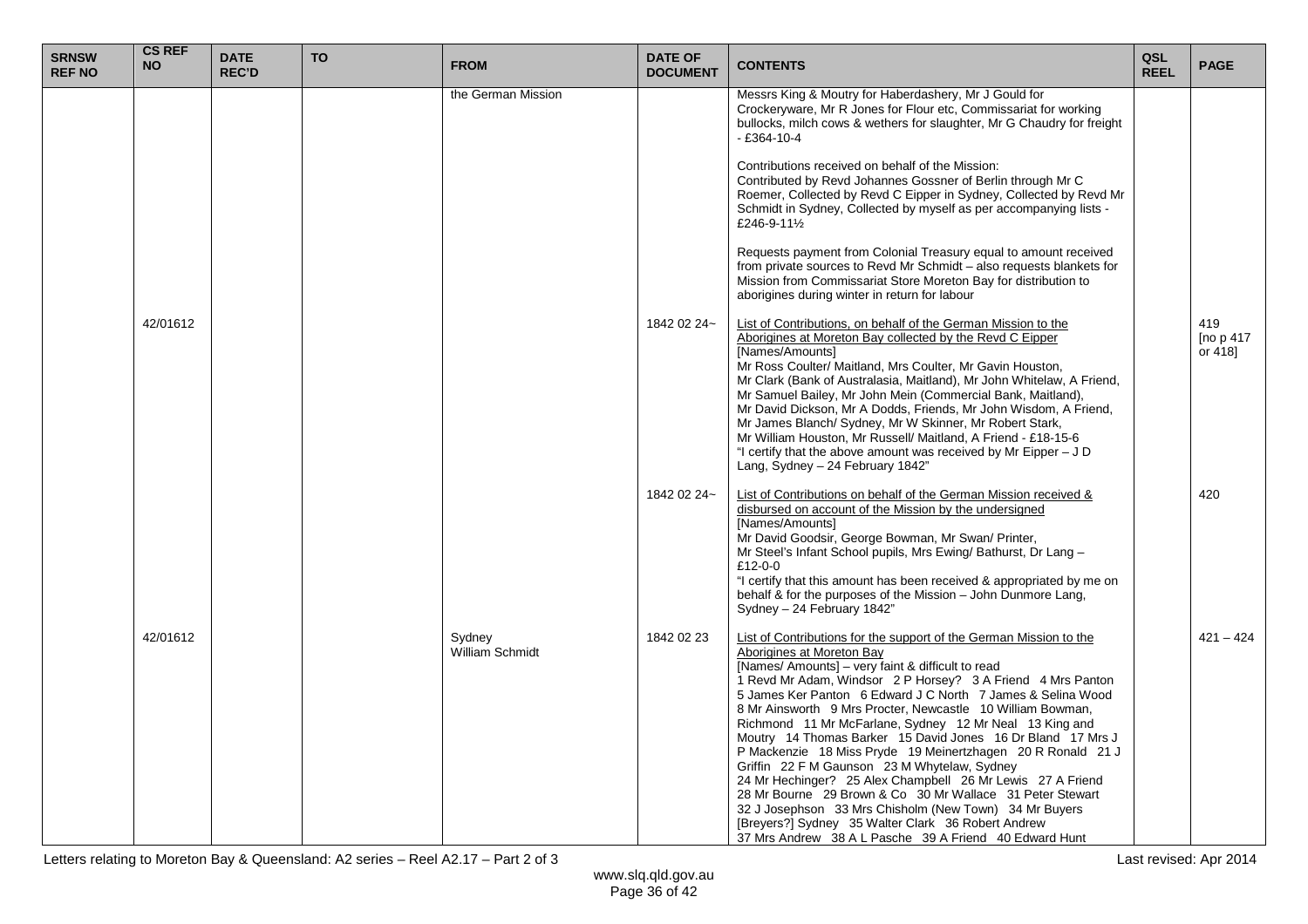| 43 Revd K D Smythe 44 Revd Colin Stewart 45 W Hutcheson<br>46 Foster 47 R Kennedy 48 Master John Busby 49 Miss Agnes<br>Ferguson 50 Edward Austin 51 St Stephen's Church Collection,<br>Bathurst 52 Mrs McGillivray, Parramatta 53 Samuel Howieson<br>54 Miss Urquhart 55 John Stewart 56 Mrs Stewart 57 Dr Harris<br>58 ? Gordon 59 A Friend 60 A Murray 61 Revd J Tait 62 Eleanor<br>Grant 63 John Owen, Richmond 64 James Smith, Sydney<br>65 Revd William Purves, Pt Macquarie [also spelt Port Macquarie]<br>66 A B Spark, Sydney 67 Robert Smith, Bathurst 68 Richard Jones,<br>Sydney 69 John Alexander 70 Mr Foss 71 McEachern<br>72 Dr J B Wilson 73 Miss McIntyre 74 Mrs H S Murray<br>75 Mrs Parbury, Sydney 76 Scots Church, Parramatta Collection<br>77 Sir James Dowling 78 Sir M O'Connell 79 Russell Brothers<br>80 Revd J Saunders 81 E Deas Thomson 82 Mr Duguid<br>83 C Archer 84 W Kirchner 85 Mr M  86 Capt Benson Regt 28th<br>87 R Gordon 88 Andrew Lang Dunmore 89 S Gould, Sydney<br>90 Capt McLean 91 Revd Croock? 92 Mr Dodds 93 P Nicholson<br>94 Thomas Aitken 95 C W Romer [also spelt Roemer]<br>96 Mr Archer, Moreton Bay 97 Honourable Mrs Smith of Dunesk,<br>Scotland 98 A Friend, Maitland 99 A Friend, Windsor<br>42/01612<br>Sir George Gipps<br>Downing Street<br>1841 10 24<br>"Copy"<br>$425 - 426$<br>Letter re Despatch No 88 of 5 <sup>th</sup> of April & Report on progress of<br>Stanley<br>German or Lutheran Mission at Moreton Bay - discusses support for<br>the Mission by H M Government - mentions Revd Dr Lang, the<br>success of undertaking & whether aid to Mission can continue [No 21]<br>1842 02 15<br>Hon E Deas<br>Jamison Street, College<br>1842 02 15<br>Letter re aid for German Mission to Aborigines at Moreton Bay -<br>42/01353<br>A2.17<br>$427 - 431$<br>Thomson, CS<br>regrets lack of support from Committee of the Mission, mentions<br>Buildings, Sydney<br>William Schmidt, Missionary<br>embarrassed circumstances of Presbyterian Church - requests<br>Governor take German Mission under his protection<br>Re debts:<br>1 £52-16-5 - R Gordon<br>2 £45-11-11 - J Stirling<br>3 £32-19-3 - King & Moutry<br>4 £11-3-9 - J Gould<br>5 £36-19-0 $-$ R Jones<br>6 £169-0-0 - Commissariat Department<br>7 £16-0-0 - Govt? Chambers<br>[Total] £363-10-4<br>£112 collected spent on articles sent to Moreton Bay & freight -<br>unable to pay passages for Mrs Schmidt & himself and Mr & Mrs<br>Franz - requests sum from Colonial Treasury<br>Mission numbers: 2 clerical members, 7 lay members, 8 females, 17<br>children<br>&<br>Notes in margin<br>"G G"<br>Visiting Mission shortly - can't promise further aid until then -<br>1842 02 17~<br>requests all papers to take with him<br>1842 02 19~<br>"Immediate"<br>1842 02 19<br>Revd W Schmidt [Ref 42/01612]<br>A2.17<br>432<br>Note | <b>SRNSW</b><br><b>REF NO</b> | <b>CS REF</b><br><b>NO</b> | <b>DATE</b><br><b>REC'D</b> | <b>TO</b> | <b>FROM</b> | <b>DATE OF</b><br><b>DOCUMENT</b> | <b>CONTENTS</b>                                              | QSL<br><b>REEL</b> | <b>PAGE</b> |
|-----------------------------------------------------------------------------------------------------------------------------------------------------------------------------------------------------------------------------------------------------------------------------------------------------------------------------------------------------------------------------------------------------------------------------------------------------------------------------------------------------------------------------------------------------------------------------------------------------------------------------------------------------------------------------------------------------------------------------------------------------------------------------------------------------------------------------------------------------------------------------------------------------------------------------------------------------------------------------------------------------------------------------------------------------------------------------------------------------------------------------------------------------------------------------------------------------------------------------------------------------------------------------------------------------------------------------------------------------------------------------------------------------------------------------------------------------------------------------------------------------------------------------------------------------------------------------------------------------------------------------------------------------------------------------------------------------------------------------------------------------------------------------------------------------------------------------------------------------------------------------------------------------------------------------------------------------------------------------------------------------------------------------------------------------------------------------------------------------------------------------------------------------------------------------------------------------------------------------------------------------------------------------------------------------------------------------------------------------------------------------------------------------------------------------------------------------------------------------------------------------------------------------------------------------------------------------------------------------------------------------------------------------------------------------------------------------------------------------------------------------------------------------------------------------------------------------------------------------------------------------|-------------------------------|----------------------------|-----------------------------|-----------|-------------|-----------------------------------|--------------------------------------------------------------|--------------------|-------------|
|                                                                                                                                                                                                                                                                                                                                                                                                                                                                                                                                                                                                                                                                                                                                                                                                                                                                                                                                                                                                                                                                                                                                                                                                                                                                                                                                                                                                                                                                                                                                                                                                                                                                                                                                                                                                                                                                                                                                                                                                                                                                                                                                                                                                                                                                                                                                                                                                                                                                                                                                                                                                                                                                                                                                                                                                                                                                             |                               |                            |                             |           |             |                                   | 41 William Stewart, Major General, Bathurst 42 George Rankin |                    |             |
|                                                                                                                                                                                                                                                                                                                                                                                                                                                                                                                                                                                                                                                                                                                                                                                                                                                                                                                                                                                                                                                                                                                                                                                                                                                                                                                                                                                                                                                                                                                                                                                                                                                                                                                                                                                                                                                                                                                                                                                                                                                                                                                                                                                                                                                                                                                                                                                                                                                                                                                                                                                                                                                                                                                                                                                                                                                                             |                               |                            |                             |           |             |                                   |                                                              |                    |             |
|                                                                                                                                                                                                                                                                                                                                                                                                                                                                                                                                                                                                                                                                                                                                                                                                                                                                                                                                                                                                                                                                                                                                                                                                                                                                                                                                                                                                                                                                                                                                                                                                                                                                                                                                                                                                                                                                                                                                                                                                                                                                                                                                                                                                                                                                                                                                                                                                                                                                                                                                                                                                                                                                                                                                                                                                                                                                             |                               |                            |                             |           |             |                                   |                                                              |                    |             |
|                                                                                                                                                                                                                                                                                                                                                                                                                                                                                                                                                                                                                                                                                                                                                                                                                                                                                                                                                                                                                                                                                                                                                                                                                                                                                                                                                                                                                                                                                                                                                                                                                                                                                                                                                                                                                                                                                                                                                                                                                                                                                                                                                                                                                                                                                                                                                                                                                                                                                                                                                                                                                                                                                                                                                                                                                                                                             |                               |                            |                             |           |             |                                   |                                                              |                    |             |
|                                                                                                                                                                                                                                                                                                                                                                                                                                                                                                                                                                                                                                                                                                                                                                                                                                                                                                                                                                                                                                                                                                                                                                                                                                                                                                                                                                                                                                                                                                                                                                                                                                                                                                                                                                                                                                                                                                                                                                                                                                                                                                                                                                                                                                                                                                                                                                                                                                                                                                                                                                                                                                                                                                                                                                                                                                                                             |                               | 41/10091                   |                             |           |             | 1841 11 22~                       |                                                              |                    |             |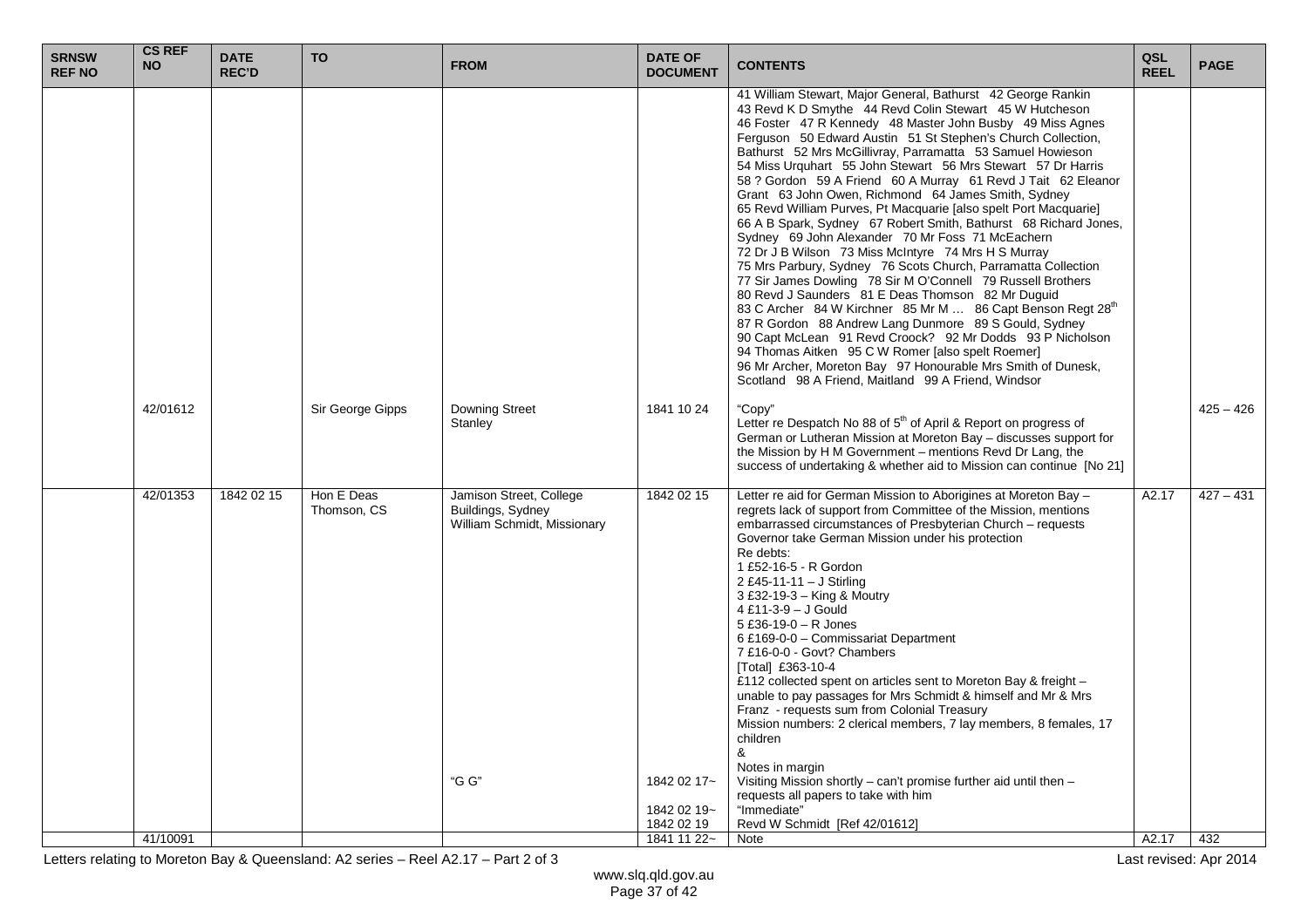| <b>SRNSW</b><br><b>REF NO</b> | <b>CS REF</b><br><b>NO</b> | <b>DATE</b><br><b>REC'D</b> | <b>TO</b> | <b>FROM</b>                                                   | <b>DATE OF</b><br><b>DOCUMENT</b>       | <b>CONTENTS</b>                                                                                                                                                                                                                                                                                                                                                                                                                                                                                                                           | QSL<br><b>REEL</b> | <b>PAGE</b> |
|-------------------------------|----------------------------|-----------------------------|-----------|---------------------------------------------------------------|-----------------------------------------|-------------------------------------------------------------------------------------------------------------------------------------------------------------------------------------------------------------------------------------------------------------------------------------------------------------------------------------------------------------------------------------------------------------------------------------------------------------------------------------------------------------------------------------------|--------------------|-------------|
|                               |                            |                             |           | "G G"                                                         |                                         | Re delivery of stock - £169 to be paid<br>Last paragraph of Minute cancelled relating to the £169<br>[Ref 42/00304]                                                                                                                                                                                                                                                                                                                                                                                                                       |                    |             |
|                               | 41/10091                   | 1841 11 19                  | Hon CS    | Audit Office, Sydney<br>W Lithgow, Auditor General            | 1841 11 19                              | Memorandum on the letter of Revd Dr Lang dated 10 <sup>th</sup> November<br>1841 soliciting aid on behalf of the German Mission, Moreton Bay:<br>Re payment of £390-6-7 in aid of Mission, & payment to Commissary<br>General for provisions to missionaries up to 31 May last – mentions<br>value of livestock being sent to Mission - £169-0-0<br>Requests List of Subscriptions be certified<br>Mentions amounts for use of Revd Mr & Mrs Schmidt and<br>Revd & Mrs Eipper<br>&                                                        |                    | $433 - 435$ |
|                               |                            |                             |           | "G G"                                                         | 1841 11 20~<br>1841 11 23               | Notes in margin<br>Re Dr Lang's letter of 21 May [Ref 41/05143] & large sum authorised<br>from Colony's Funds to aid Mission – regret unable to sanction further<br>payments<br>Re sum of £46-2-0 received from Revd Mr Gossner Berlin<br>Re other sums paid out of Colonial Treasury - £64-2-5 - for provisions<br>issued by Commissary General<br>Re instructions to Commissary General to issue sheep & cattle to<br>value of £169 [crossed out] & note: "cancel this latter paragraph - G G<br>23 Nov"<br>Revd Dr Lang [Ref 42/00304] |                    |             |
|                               | 41/10058                   | 1841 11 17                  | Hon CS    | Commissariat Office, Sydney<br>Miller D C G                   | 1841 11 17                              | Letter re proposed prices for cattle & sheep from Government stock to<br>be delivered to Missionaries Moreton Bay [No 805] -<br>12 cows @ £6 each - £72<br>5 Bullocks @ £7 ea - £35<br>100 wethers @ 10/- ea - £50<br>20 ewes @ 12/- ea - £12<br>[Total] £169<br>&<br>Note in margin                                                                                                                                                                                                                                                      | A2.17              | 436         |
|                               |                            |                             |           | "G G"<br>"G G"                                                | 1841 11 18~<br>1841 11 6~<br>1841 11 08 | "Read" [Ref 41/10091]<br>Note<br>At top: "[obscured] 5641 - 10 Nov 1841" [could be M5641]<br>Instructions to Deputy Commissary General re German Missionaries<br>at Moreton Bay & purchase of stock from Government Herd -<br>requests advice re prices indicated:<br>5 cows £8 each - 5 bullocks £7 each - 100 wethers 10/- each - 20<br>ewes 15/- each – not to be delivered until paid for<br>&<br>Notes in margin<br>Deputy Commissary General [Ref 41/10058]                                                                         | A2.17              | $437 - 438$ |
|                               | 41/09828                   | 1841 11 10                  | Hon CS    | Sydney<br>John Dunmore Lang, Secretary<br>J D Lang, Secretary | 1841 11 10                              | Letter re aid to German Mission Moreton Bay - transmitting Certificate<br>of Accounts of money & goods contributed towards the Mission -<br>requests equal sum be paid to Revd C W Schmidt - also discusses<br>previous transactions - indicates Mission now has reasonable<br>prospects of success<br>&<br>Note in margin [Ref 41/05143]<br>List of Contributions for the German Mission at Moreton Bay                                                                                                                                  | A2.17              | 439<br>440  |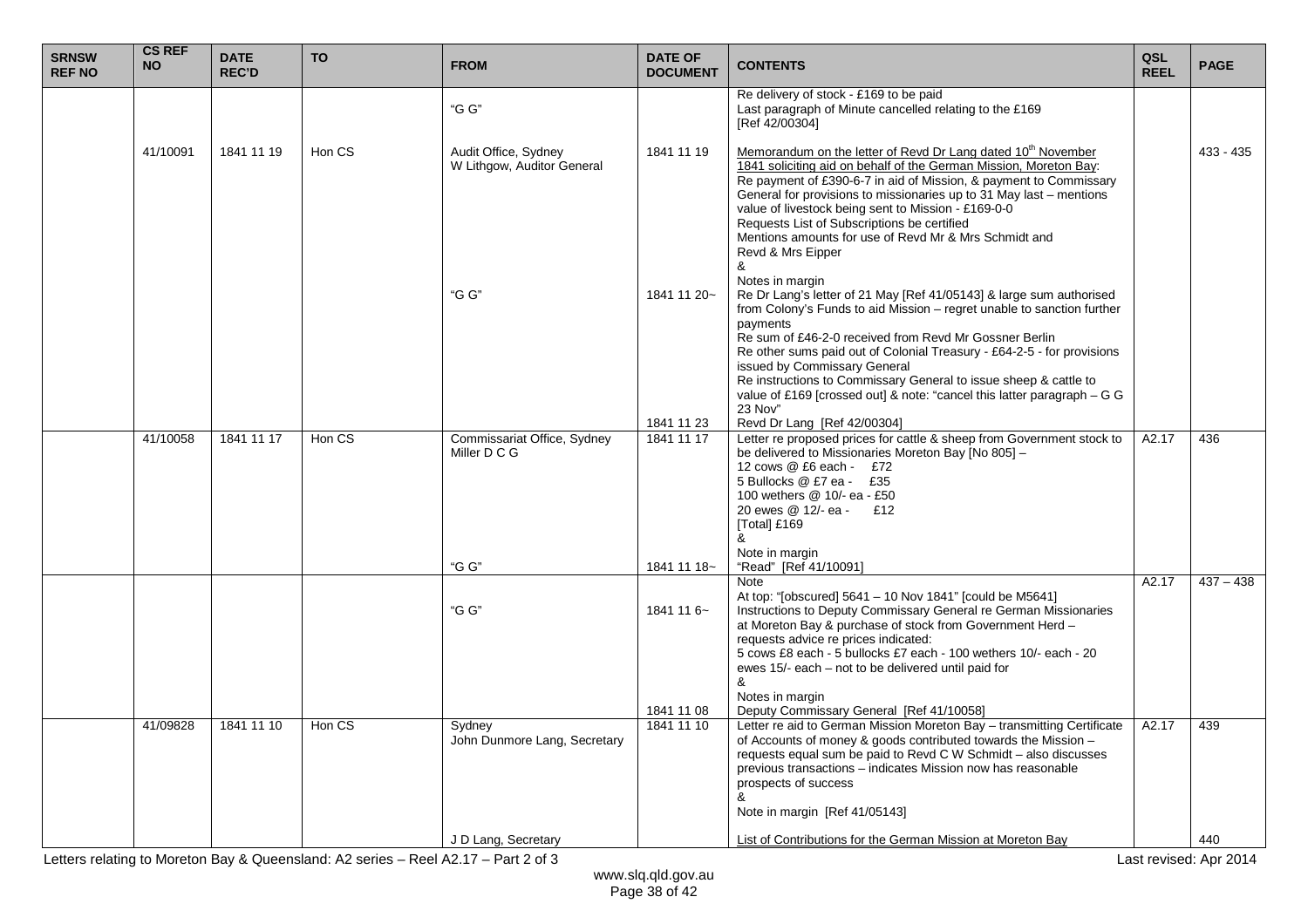| <b>SRNSW</b><br><b>REF NO</b> | <b>CS REF</b><br><b>NO</b>                                                                                                                                                                                                                                                                                                                                                                                                             | <b>DATE</b><br><b>REC'D</b> | <b>TO</b>                                                                                                                                                                                                                                                                                                                                                                                      | <b>FROM</b>                                                                   | <b>DATE OF</b><br><b>DOCUMENT</b>        | <b>CONTENTS</b>                                                                                                                                                                                                                                                                                                                                                                                                                                                                                                                                                                  | QSL<br><b>REEL</b> | <b>PAGE</b> |
|-------------------------------|----------------------------------------------------------------------------------------------------------------------------------------------------------------------------------------------------------------------------------------------------------------------------------------------------------------------------------------------------------------------------------------------------------------------------------------|-----------------------------|------------------------------------------------------------------------------------------------------------------------------------------------------------------------------------------------------------------------------------------------------------------------------------------------------------------------------------------------------------------------------------------------|-------------------------------------------------------------------------------|------------------------------------------|----------------------------------------------------------------------------------------------------------------------------------------------------------------------------------------------------------------------------------------------------------------------------------------------------------------------------------------------------------------------------------------------------------------------------------------------------------------------------------------------------------------------------------------------------------------------------------|--------------------|-------------|
|                               | goods of all kinds - £229-0-4<br>Roemer - £46-2-0<br>Contributions on behalf of Mr & Mrs Schmidt - £93-6-4<br>Contributions for Mr & Mrs Eipper - £3-6-9<br>[Total] £371-15-5<br>&<br>Notes re above<br>"G G"<br><b>Refer to Auditor General</b><br>Bay - to be paid for by the Mission<br>Auditor General [Ref 41/10091]<br>W Elyard for the CS<br>1841 11 18<br>41/09828<br>previously indicated in any List submitted to Government |                             | Revd Mr Gossner & Friends of Mission at Berlin - 3 large cases of<br>Revd Mr Gossner – $2^{nd}$ contribution of money, received by C W<br>Send order to supply stock to Mission from Government Herd Moreton<br>List of Contributions in Goods for the special use of the Revd C Eipper<br>and Mrs Eipper, of the Mission to the Aborigines at Moreton Bay not<br>$\overline{A}$ lady $-10$ /- |                                                                               | 441                                      |                                                                                                                                                                                                                                                                                                                                                                                                                                                                                                                                                                                  |                    |             |
|                               |                                                                                                                                                                                                                                                                                                                                                                                                                                        |                             |                                                                                                                                                                                                                                                                                                                                                                                                | Sydney<br>Revd C W Schmidt, Missionary<br>to the Aborigines at Moreton<br>Bay | 1841 11 09                               | A lady - £2-4-6<br>Mrs $F - 12/3$<br>[Total] £3-6-9<br>&<br>Certificate<br>Re receipt by Revd C Eipper                                                                                                                                                                                                                                                                                                                                                                                                                                                                           |                    |             |
|                               | 41/04894                                                                                                                                                                                                                                                                                                                                                                                                                               | 1841 05 15                  | Hon CS                                                                                                                                                                                                                                                                                                                                                                                         | Commissariat Office, Sydney<br>Miller D C G                                   | 1841 05 14                               | Letter re payment of claims for supplies issued from Department to the<br>German Missionaries at Moreton Bay [No 779]<br>&                                                                                                                                                                                                                                                                                                                                                                                                                                                       | A2.17              | $442 - 443$ |
|                               |                                                                                                                                                                                                                                                                                                                                                                                                                                        |                             |                                                                                                                                                                                                                                                                                                                                                                                                | "G G"                                                                         | 1841 05 18~<br>1841 05 16~<br>1841 05 19 | Notes in margin<br>Inform the Auditor General<br>"Read"<br>Mr Lithgow [Ref 41/05143]                                                                                                                                                                                                                                                                                                                                                                                                                                                                                             |                    |             |
|                               | 41/04670                                                                                                                                                                                                                                                                                                                                                                                                                               | 1841 05 10                  | Hon CS                                                                                                                                                                                                                                                                                                                                                                                         | Audit Office, Sydney<br>William Lithgow, Auditor<br>General                   | 1841 05 08                               | Letter re payment of £448-7-10 to Treasurer of German Mission<br>Moreton Bay – amount equal to private contributions paid on their<br>behalf - payments made to Deputy Commissary General for<br>provisions viz £58-1-3 should be deducted from advance to Mr T<br>Cadell [No 98]<br>&<br>Notes in margin                                                                                                                                                                                                                                                                        | A2.17              | $444 - 446$ |
|                               |                                                                                                                                                                                                                                                                                                                                                                                                                                        |                             |                                                                                                                                                                                                                                                                                                                                                                                                | "G G"                                                                         | 1841 05 10~<br>1841 05 13                | £58-1-3 must be deducted - to ask Deputy Commissary General if<br>any further demands on account for the Mission<br>Auditor General, Deputy Commissary General [Ref 41/04894]                                                                                                                                                                                                                                                                                                                                                                                                    |                    |             |
|                               | 41/04370                                                                                                                                                                                                                                                                                                                                                                                                                               | 1841 05 01                  | Hon CS                                                                                                                                                                                                                                                                                                                                                                                         | Sydney<br>John Dunmore Lang, Secretary<br>to the Mission Society              | 1841 04 30                               | Letter transmitting List of Contributions received on account of<br>German Mission to Aborigines Moreton Bay - original agreement for<br>Government to meet contributions with equal sums from Public<br>Treasury – re delays with the various contributions & their receipt –<br>Mission disadvantaged from the outset Mentions accompanying<br>Statement of the origin, condition & prospects of the Mission to be<br>published prior to applying for further aid<br>[List & Statement not filmed here]<br>Requests Governor order amount equal to contributions in List to be | A2.17              | $447 - 449$ |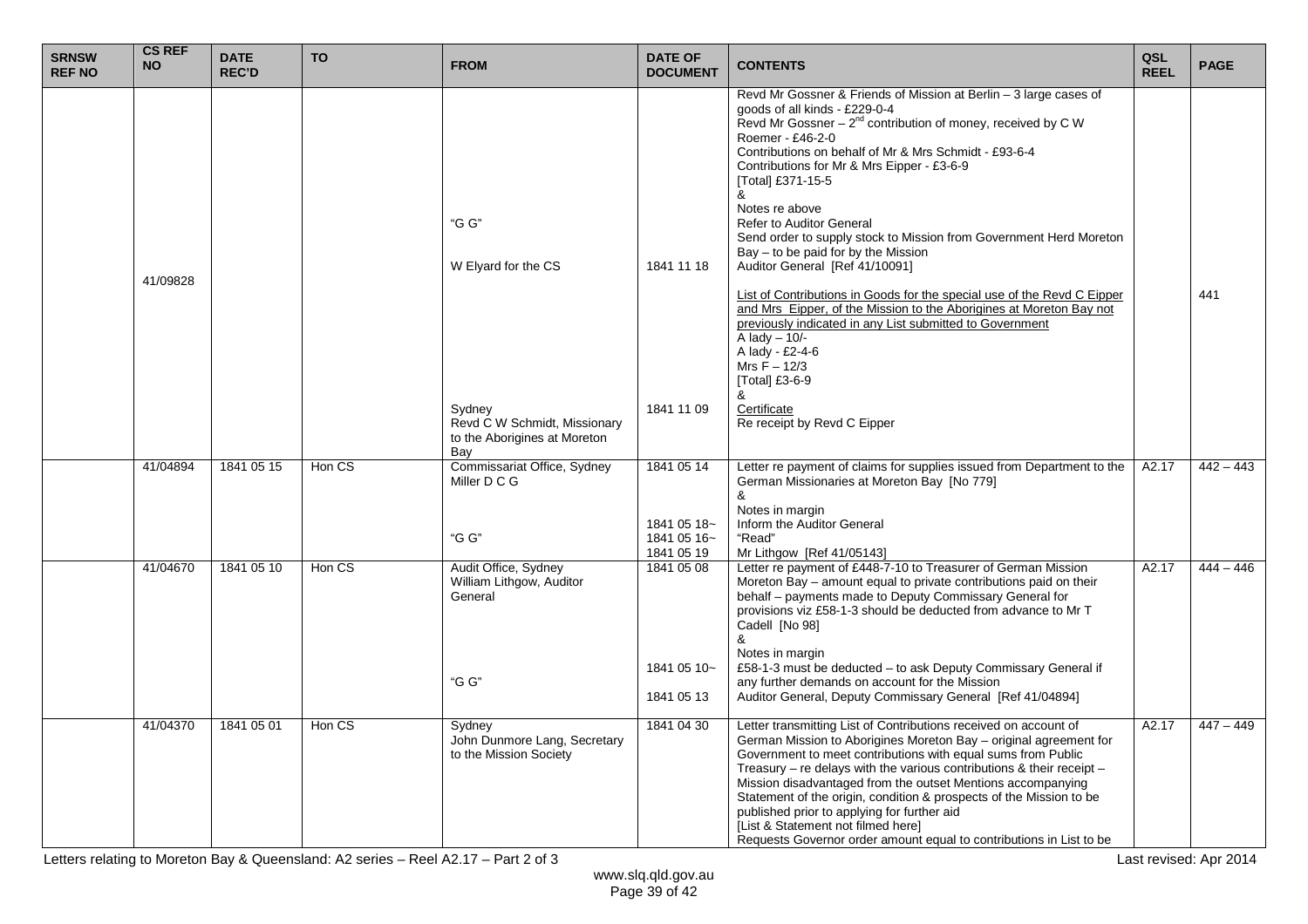| <b>SRNSW</b><br><b>REF NO</b> | <b>CS REF</b><br><b>NO</b> | <b>DATE</b><br><b>REC'D</b> | <b>TO</b> | <b>FROM</b> | <b>DATE OF</b><br><b>DOCUMENT</b> | <b>CONTENTS</b>                                                                                                                                                                                                                                                                                                                                                                                                                                                                                                                                                                                                                                                                                                                                                                                                                                                                                                                                                                                                                                                                                                                                                                                                 | QSL<br><b>REEL</b> | <b>PAGE</b> |
|-------------------------------|----------------------------|-----------------------------|-----------|-------------|-----------------------------------|-----------------------------------------------------------------------------------------------------------------------------------------------------------------------------------------------------------------------------------------------------------------------------------------------------------------------------------------------------------------------------------------------------------------------------------------------------------------------------------------------------------------------------------------------------------------------------------------------------------------------------------------------------------------------------------------------------------------------------------------------------------------------------------------------------------------------------------------------------------------------------------------------------------------------------------------------------------------------------------------------------------------------------------------------------------------------------------------------------------------------------------------------------------------------------------------------------------------|--------------------|-------------|
|                               |                            |                             |           | "G G"       | 1841 05 06~<br>1841 05 07         | paid to order of Thomas Cadell Treasurer for the Mission, so Mr<br>Eipper can return to Moreton Bay - also requests Commissariat<br>Accounts of Provisions be deducted from money due to the Mission &<br>that Governor authorise missionaries to purchase stock from<br>government herds on the spot<br>Notes in margin<br>Acknowledge receipt<br>Re contributions: received prior to arrival of missionaries in New South<br>Wales & therefore prior to arrangement re aid – contributions met by<br>more than equal sums, government having paid £600 for passage of<br>missionaries<br>Mentions accounts received of the Mission not favourable: located<br>short distance from Moreton Bay – soon to be surrounded by settlers -<br>little attention paid to aborigines –only instance when they fired on<br>them for stealing potatoes<br>Anxious to aid in improvement of aborigines - will advance sums<br>required – unless more satisfactory accounts received of the Mission<br>after 12 months, will not feel authorised to pay any further from public<br>revenue - Auditor General to be authorised to prepare Warrant for<br>sum asked for: £448-7-10<br>Dr Lang, Auditor General [Ref 41/04670] |                    |             |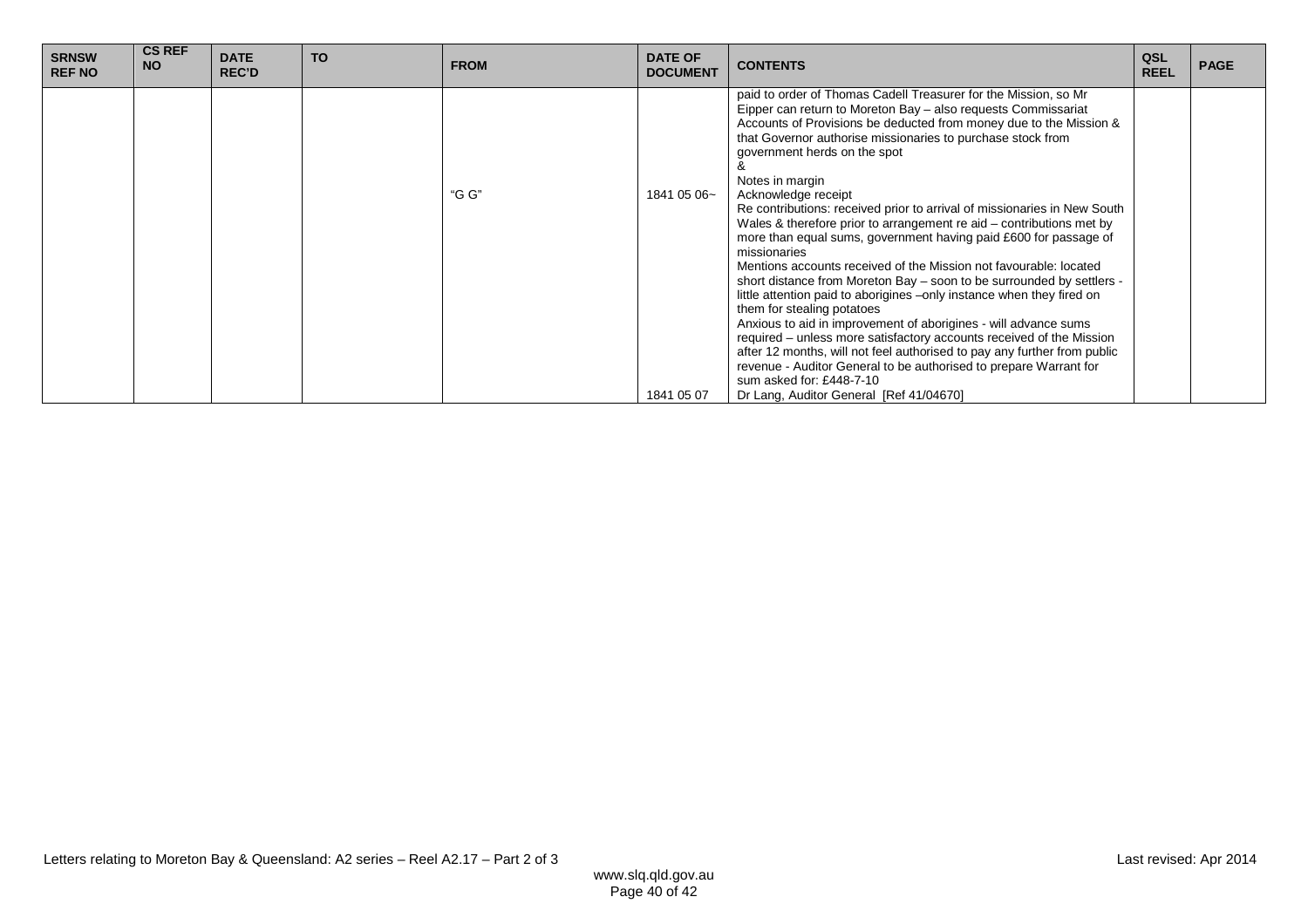#### **NOTES**

**~** Have used this symbol throughout when I have "assumed" details which have not been provided – e.g. "Hon CS" has been omitted on document See also "Dates"

#### **CS REF NUMBERS**

For **SORTING** purposes, I have entered CS Reference Numbers to five places 00001 - 10000

For **FINDING** purposes I have inserted 0s in the Contents where CS ref Numbers have been cited

#### **DATES**

Format used throughout is **YEAR MONTH DAY** – one space between

~ Used to indicate dates which are incomplete on document, usually in Notes e g 31 Mar - assumption made as to year

### **PAGE NUMBERS**

For **SORTING** purposes I have entered all page numbers to 3 places